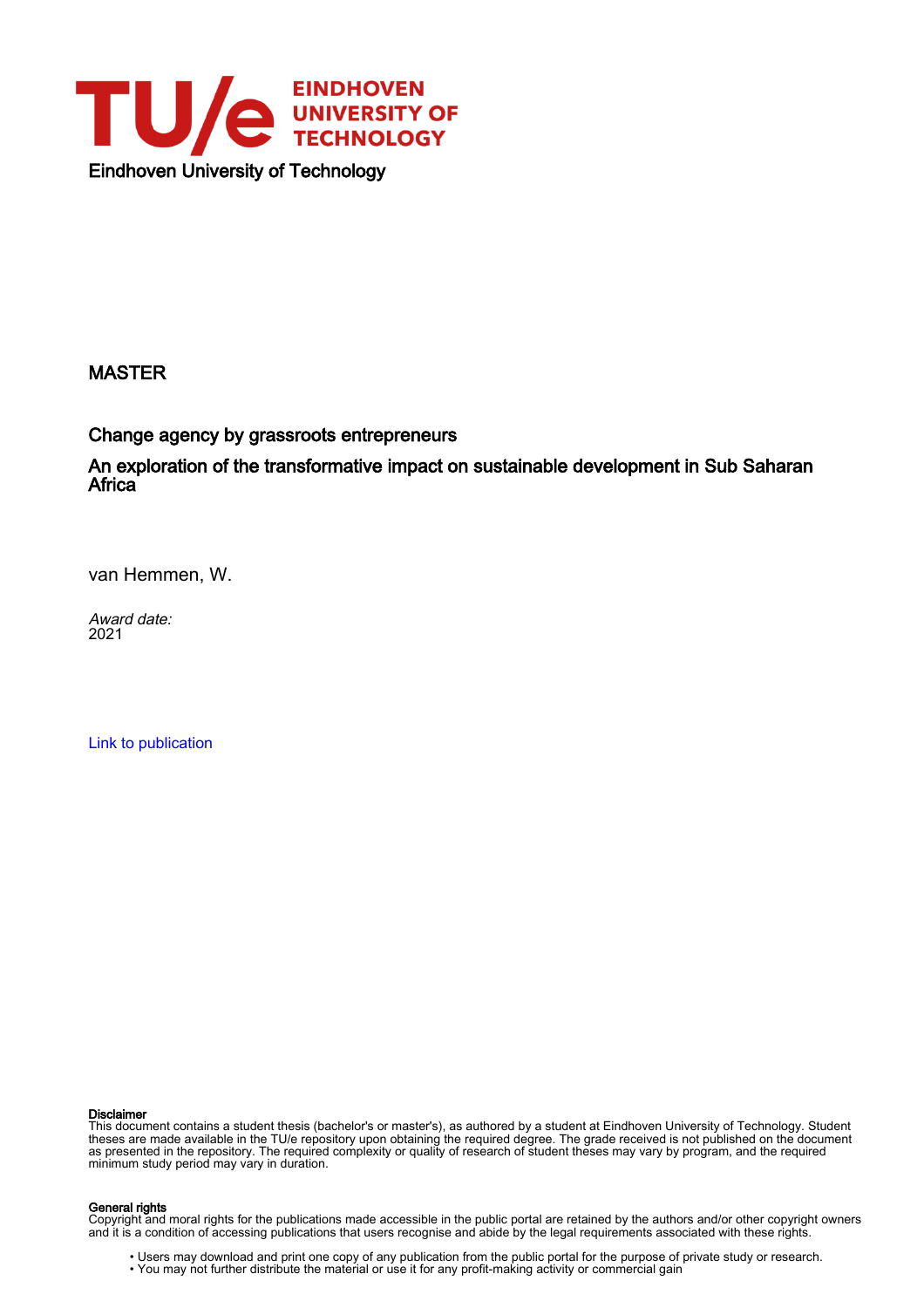# Change agency by grassroots entrepreneurs: An exploration of the transformative impact on sustainable development in Sub Saharan **Africa**

Name student: Wout van Hemmen Student Identity number: 0914875 1 st Supervisor: Henny Romijn (IE&IS) 2 nd Supervisor: Anna Wieczorek (IE&IS) 3 rd Supervisor: Duygu Keskin (IE&IS) Master Thesis Innovation Sciences 0EM06 Faculty: Industrial Engineering & Innovation Sciences Eindhoven University of Technology 08-01-2021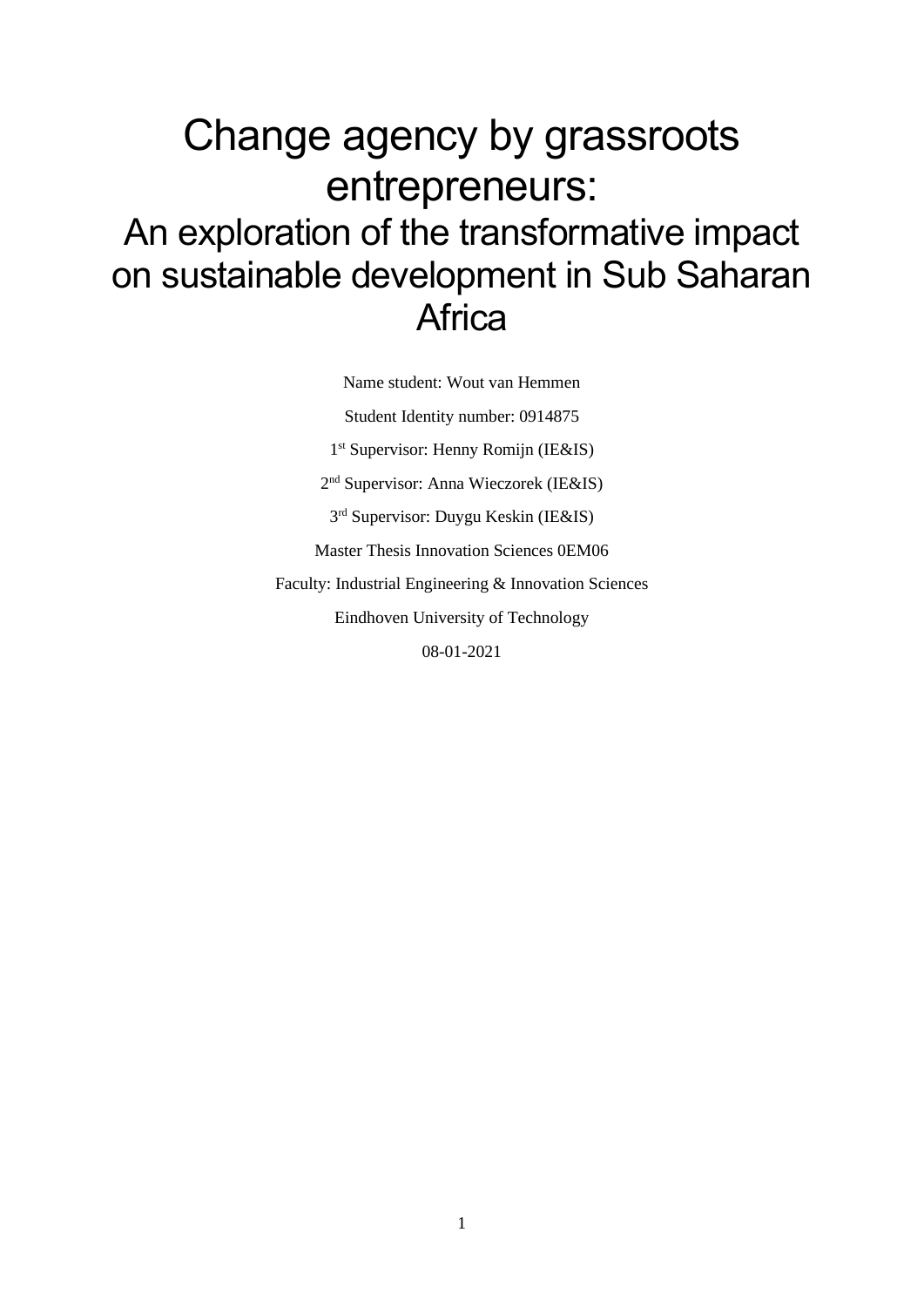## Keywords

Keywords are:

- Grassroots entrepreneurship
- Developing countries
- Global south
- Sub Saharan Africa
- Social transformation
- Sustainable development
- Transition studies
- Agency

ASJCs are:

- 3303: Development
- 1408: Strategy and Management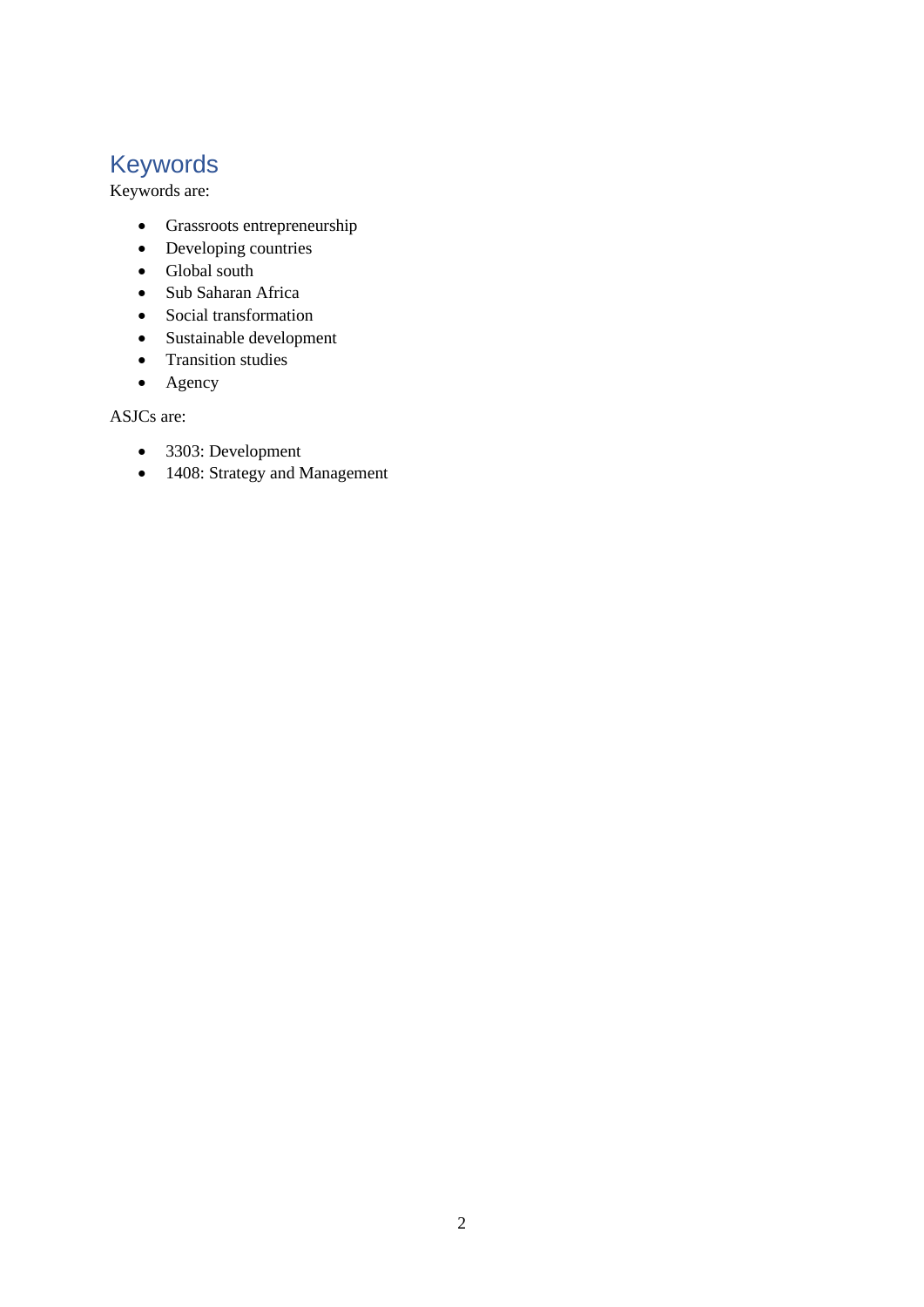## Abstract

The story of Africa's development is a difficult one. Over the past centuries its development was slow compared to countries on other continents. And many policies and programs aimed at fostering development of African countries have failed. However, there are some promising signs. Currently the GDP growth of some African countries is among the world's fastest and the term 'Africa Rising' has been aired. Simultaneously, concerns are being voiced that the growth is distributed unfairly, that the income inequality in these Sub-Saharan Africa countries is only increasing, and poverty is not declining. This points to a need for a much more fundamental and inclusive transformation. A possible potential force for this transformation may lie in grassroots entrepreneurship which operates at the Base of the Pyramid and concerns more local solutions, initiatives and knowledge. The way in which grassroots entrepreneurship can contribute to fundamental transformation is through change agency. By exercising change agency, entrepreneurs navigate or maneuver between different logics, rules, cultures, institutions, and/or more, exploiting gaps and changing the rules for their own and others' benefit. This paper is the result of a literature analysis aimed to better understand how grassroots entrepreneurs can have a great impact on the transformation through their change agency, in the developing world in general and in the context of Sub Saharan Africa specifically. It draws on socio-technical transitions research for insights about different innovation activities that can be seen as efforts by actors to exercise change agency. This information is used to design a framework with which the literature collection on grassroots entrepreneurship is systematically scrutinized for evidence of different activities that entail change agency. In addition, key drivers and motivations of social entrepreneurs for engaging in these activities, as well as the developmental outcomes and impacts on social transformation are explored. Features that are specifically important in the African setting found to include careful navigation and bridging, cooperation with communities, and developing and mobilizing further support. The thesis ends with identification of challenges and barriers that impede larger-scale impact of grassroots initiatives and furnishes recommendations for policy to address these, and it offers reflections on useful avenues for further research.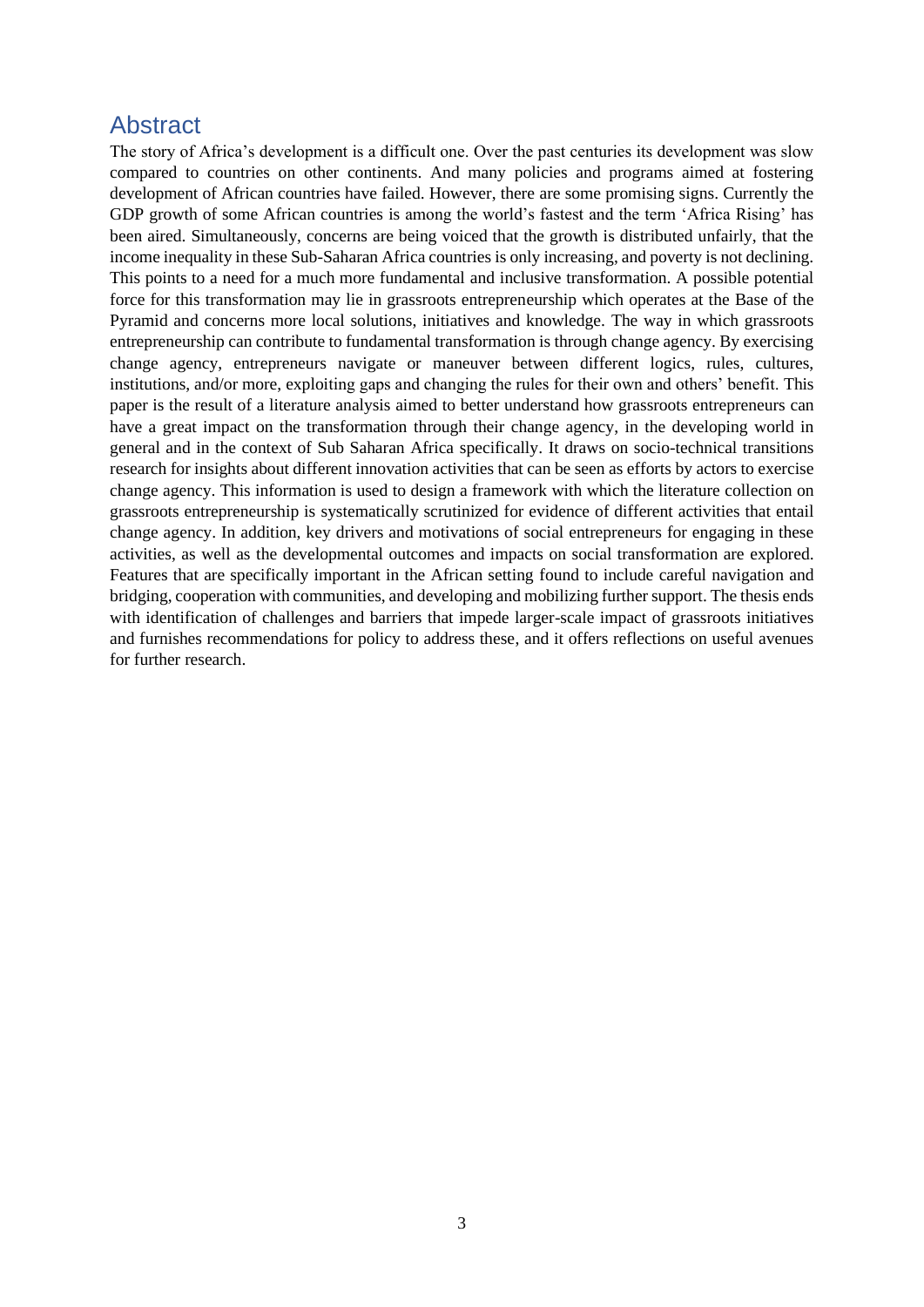## Acknowledgements

This thesis and its results would not have been possible without the help and support of people around me. First of all, I would like to express my sincere gratitude to my Supervisor Henny Romijn. Thanks to the open, flexible, and interesting meetings and discussion we had we were able to explore the topic and discover the interesting subject of change agency by Grassroots entrepreneurship. These meetings were a great motivating factor and a driving force for this thesis. Thanks to your support, and expertise I was able to focus on what mattered. At the same time the flexibility and open approach you provided helped to adapt the research to new discoveries and allowed me to learn, discover, and develop further and it added tremendous value to this thesis.

Second, I would like to thank my girlfriend, family, and friends for their support. They helped me study and concentrate when it was very difficult to get work done at home. Their advice, motivation, and feedback helped greatly in overcoming challenges and improving my work. In particular thanks Karin for keeping on pushing when motivation and concentration reached an all time low during the lockdowns, thank you Jeroen for your advice and help, and thanks to my parents for providing a place to study for some extra concentration and for following and supporting me throughout this process. I would also like to thank my roommates of Mesopotamië for not giving me Corona.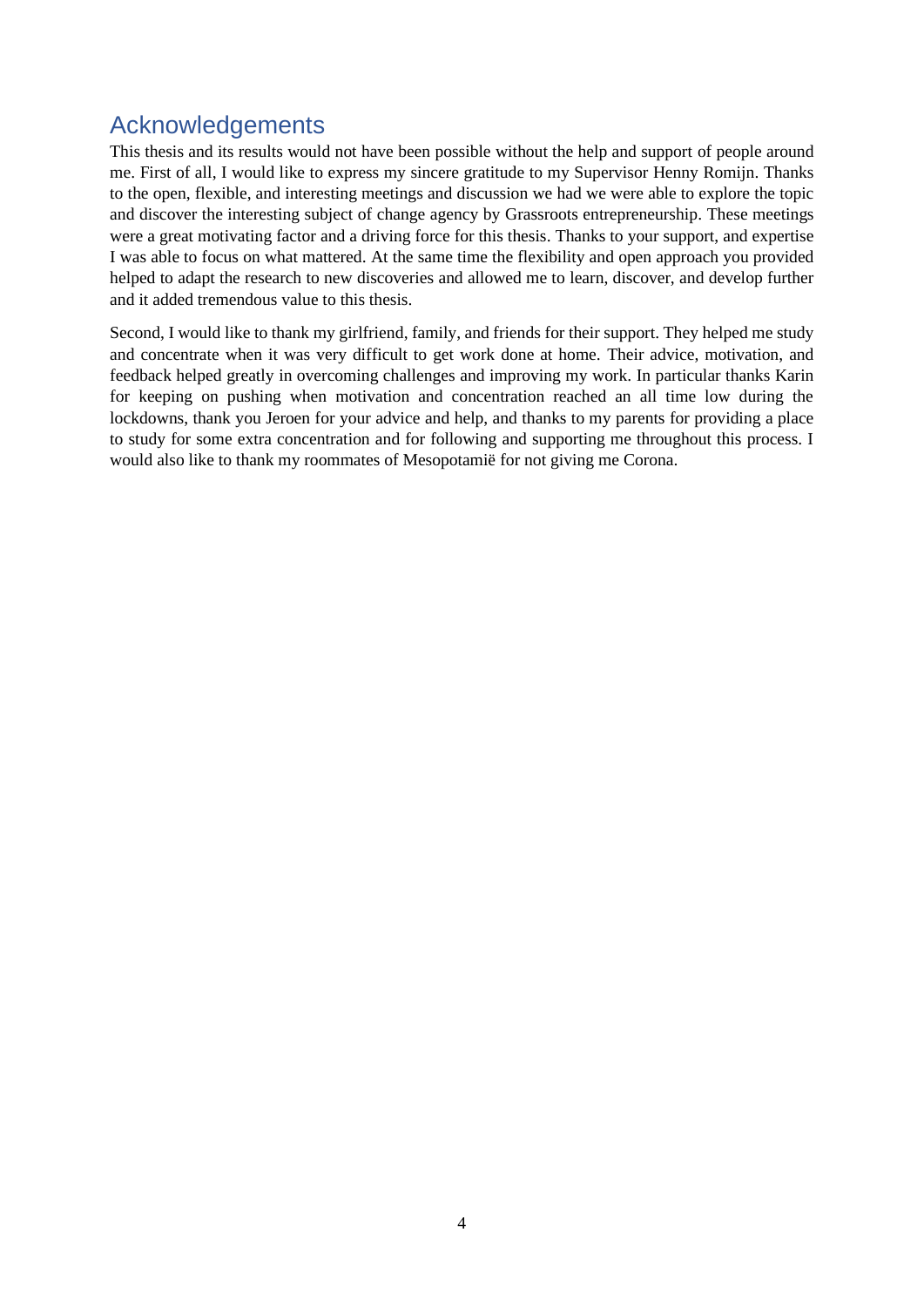## **Contents**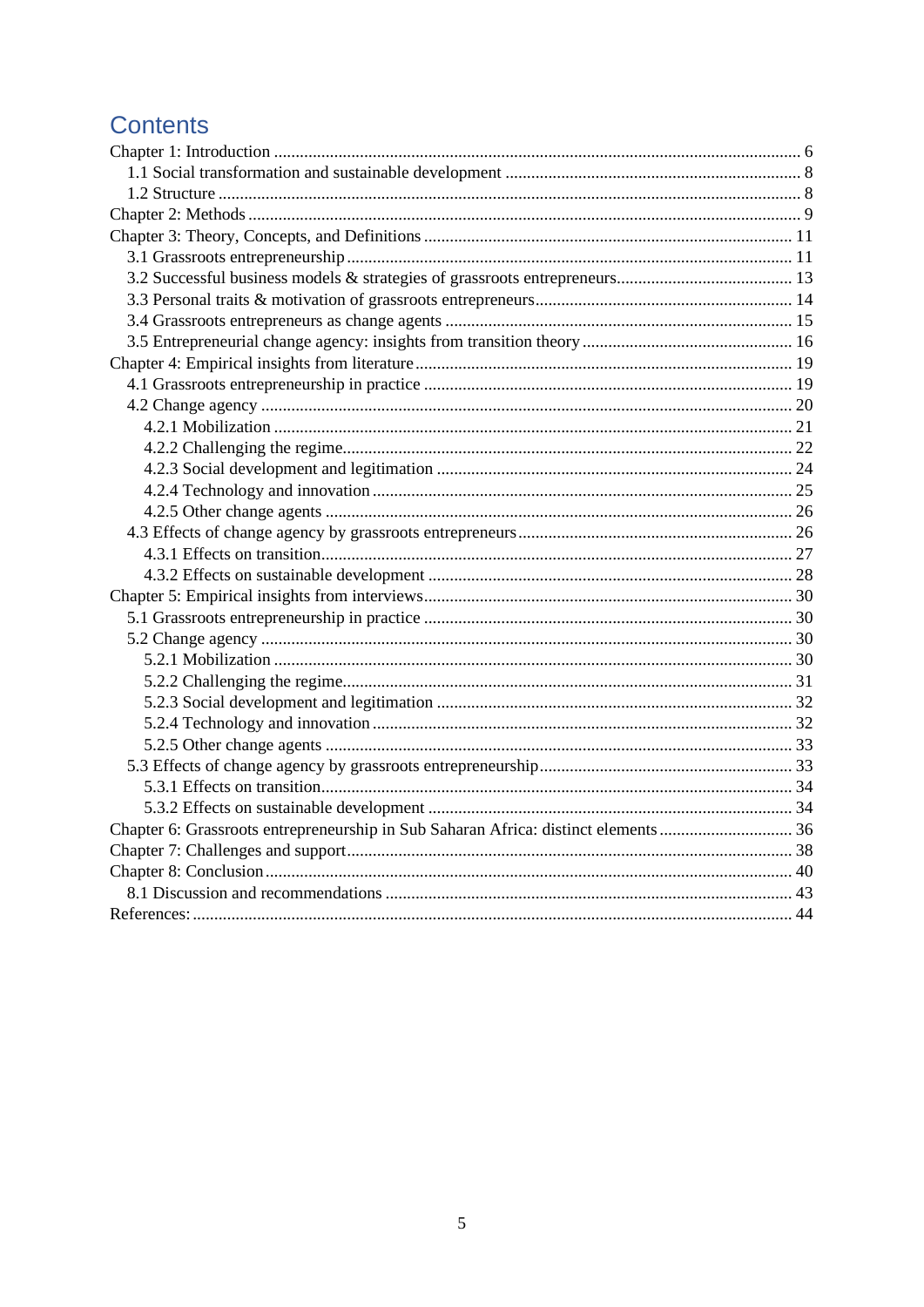## <span id="page-6-0"></span>Chapter 1: Introduction

The African continent has a vast amount of natural and human resources. However, in the course of the historic development in the west and the catching up of certain, mostly Asian, countries most of the African countries have remained underdeveloped. After a long period where there was little economic growth we now see growth in certain African countries (International Monetary Fund, 2019; The Economist, 2011). For example, the term 'Africa Rising' was aired, pointing towards the economic growth in Sub Saharan Africa. A lot of literature is focused on it, but the question is what this exactly implies and what the real effects are, and what the consequences of this economic growth for social and/or sustainable development are (Santiso, 2007). Concerns are being voiced that the growth is distributed unfairly, that the income inequality in these Sub-Saharan Africa countries is only increasing, and poverty is not declining (Beegle et al., 2016; Odusola et al., 2017). Part of the problem here is a regime that does not allow for fair distribution of profits often because of corruption, weak or unfair institutions, high income and wealth inequality, and an economy strongly dependent on resource extraction. There is no social transformation. According to the United Nations Sustainable Development Group (UNSDG), social transformation is most of all about leaving no one behind and that everyone shares in the benefits from growth (UNSDG, n.d.). In order to achieve that no one is left behind, it is necessary "to eradicate poverty in all its forms, end discrimination and exclusion, and reduce the inequalities and vulnerabilities that leave people behind and undermine the potential of individuals and of humanity as a whole" (UNSDG, n.d.). In the words of Alvord et al. (2004): "solutions to social problems—such as sustainable alleviation of the constellation of problems associated with long-term poverty—often demand fundamental transformations in political, economic, and social systems" (Alvord et al., 2004, p. 260). Important in this connection is that local grassroots people get the possibility to improve their own context and the systems that affect them, gaining more control to shape their own lives. So this is about developing their capability to be able to work on social transformation of their own context, as opposed to development strategies that view people in the role of passive beneficiaries of the results from externally designed development interventions. Such an grassrootsbased approach could ensure inclusivity and beneficial social transformation that is locally rooted and would score high on the ladder of inclusive innovation for development (Heeks et al., 2014).

A possible potential force to challenge the current growth pattern and foster this fundamental transformation may lie in grassroots entrepreneurship. The narrative on this topic "emphasizes locally initiated solutions and knowledge" (Opola et al., 2020, p. 7). Grassroots entrepreneurs are those that operate at the Base of the Pyramid (BOP). It is claimed that they can impact local communities through their actions. What is especially relevant about grassroots entrepreneurs is that they often have a goal to improve their own community. It may even be that an entire community acts as an entrepreneur (Broehl, 1978; Burra et al., 2003; Mohamad et al., 2012). There is not only a commercial motive but also a social motivation (Achtenhagen & Brundin, 2016; Alvord et al., 2004; Beresford, 2020; Kroesen et al., 2020; Pansera & Sarkar, 2016; Pastakia, 1998; Siebeling & Romijn, 2008b, 2008a). This social motivation makes the approach and effect of grassroots entrepreneurship much more inclusive (Gupta, 2012; Pansera & Sarkar, 2016). As Alvord et al. (2004) state: "The test of social entrepreneurship, in contrast [to conventional entrepreneurship], is change in social systems that create and maintain the [social i.e. unfair distribution, income inequality etc.] problem, although the organizations involved may become smaller or less viable as they catalyze societal transformation" (Alvord et al., 2004, p. 261). It is therefore relevant to analyze the narrative of grassroots entrepreneurship and see whether these entrepreneurs are able to fundamentally contribute to the transformation of the societal systems and regime that maintain the old, unfair and unequal, model of growth.

The way in which grassroots entrepreneurship can contribute to fundamental transformation is through change agency. By exercising change agency, entrepreneurs navigate or maneuver between different logics, rules, cultures, institutions, and/or more, exploiting gaps and changing the rules for their own and others' benefit (Bjerregaard & Lauring, 2012; Kroesen et al., 2020).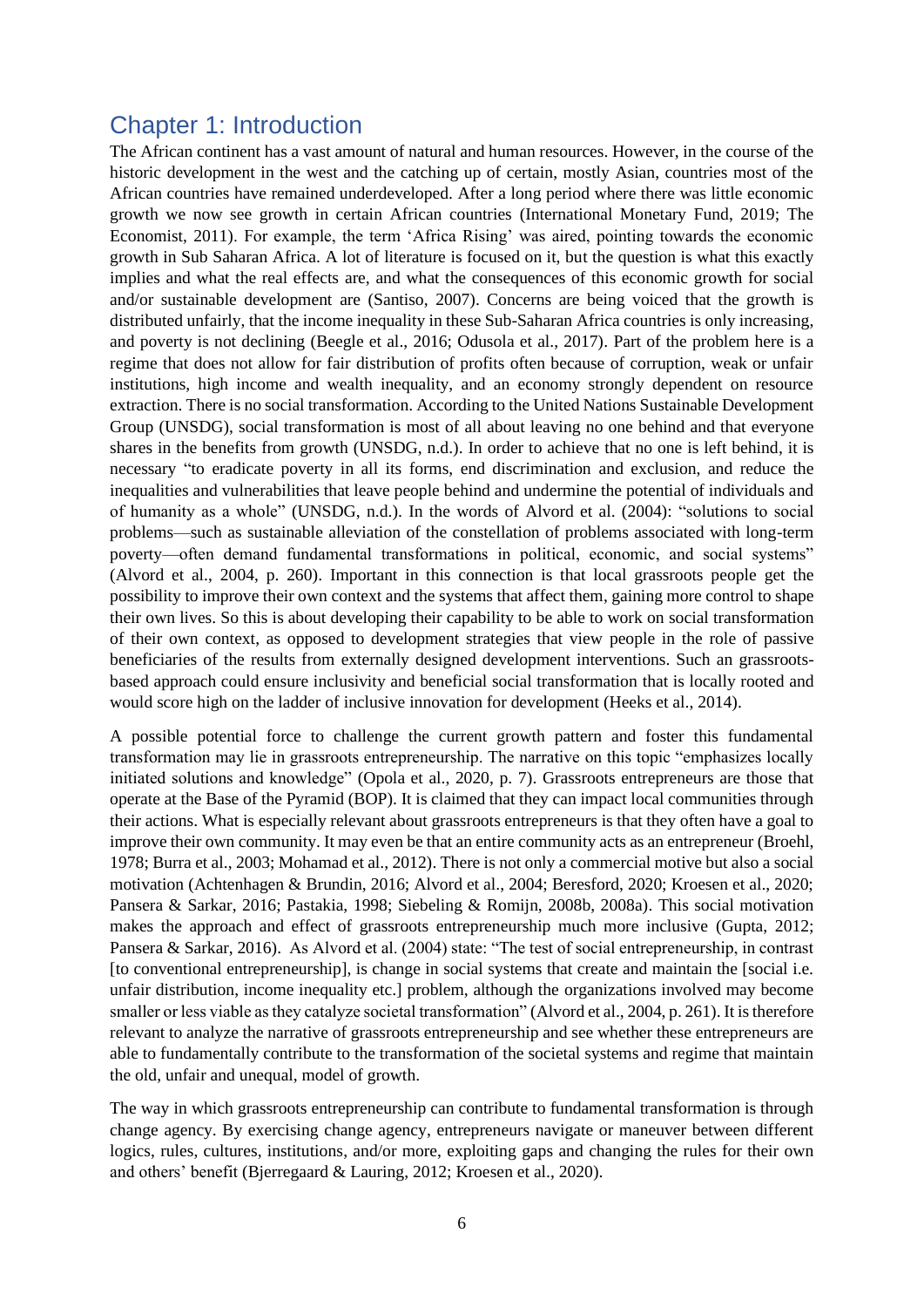The literature indicates the need for change in the local context, the system, rules, and more (Burra et al., 2003; Wieczorek, 2018). Through profound changes by actors, called change agents, it seems that a transition can take place and a more sustainable foundation for development can be achieved. This paper will try to bring light to the link between entrepreneurship, that is initiated from within, that has potential for social transformation through change agency by these entrepreneurs.

Through harnessing this change agency for societal transformation, hopefully, grassroots entrepreneurship is able to create a way towards igniting change in the direction of a system that is socially more just and sustainable. Where the benefits of growth are shared more equally and fairly and where true development is possible.

Change agency in this paper is seen as both formed and shaped by and shaping and forming structure and culture and agency involves actors who "anticipate, give meaning, search, learn, and can deliberately deviate from existing routines and rule-regimes" (Grin et al., 2010, p. 31).

Concluding the key objective of this thesis is to explore the possible contribution of grassroots entrepreneurs towards an inclusive and social transformation of low-income countries from a societal system dominated by exclusionary economic growth to one of socially inclusive development. To explore this the focus will be on active change agency, and the change agency by grassroots entrepreneurs will be mapped.

Therefore the research question for this paper will be:

## *What is the contribution of Grassroots Entrepreneurs as change agents for social transformation, and how can this role be enhanced?*

A fitting lens to analyze the issue of grassroots entrepreneurship and change agency to affect transformation is that of transition theory. This theory focuses on issues of transition and transformation and the ways in which change can take place, in particular how dominant socio-technical regimes are changed due to pressure from their environment and niches. Social-technical regimes are in the context of this paper key subsets of a societal system as mentioned previously.

Sub questions are:

- *What are relevant theoretical aspects and definitions of grassroots entrepreneurship, change agency, and transition theory that can be related to answer the main research question?*
- *In what way can grassroots entrepreneurs acting as change agents be seen to contribute to social transformation according to empirical literature and experts on entrepreneurship in development?*

Sub Saharan African (SSA) countries have a high rate of Total Entrepreneurial Activity (TEA) in the data of the Global Entrepreneurship Monitor (GEM). In fact, they are among the highest rates of TEA in the world (Balunywa et al., 2012; GEM, n.d.). These SSA countries have a strong culture of social entrepreneurship and the call for a more social and African type of entrepreneurship has been increasing in these countries. An example of this is the term Africapitalism coined by an African entrepreneur and African scholars are calling to rethink the role of business more towards this more indigenous African commitment to economic and social growth (Amaeshi, 2015; *The Tony Elumelu Foundation - Africapitalism*, n.d.). Therefore, this thesis will research whether these, and other, aspects provide fertile ground in SSA for encouraging grassroots entrepreneurship as change agents for transformation.

• *If grassroots entrepreneurs acting as change agents can – potentially – play an important role in social transformation, do countries in Sub Saharan Africa offer a potential or fertile ground for encouraging this kind of grassroots entrepreneurship?*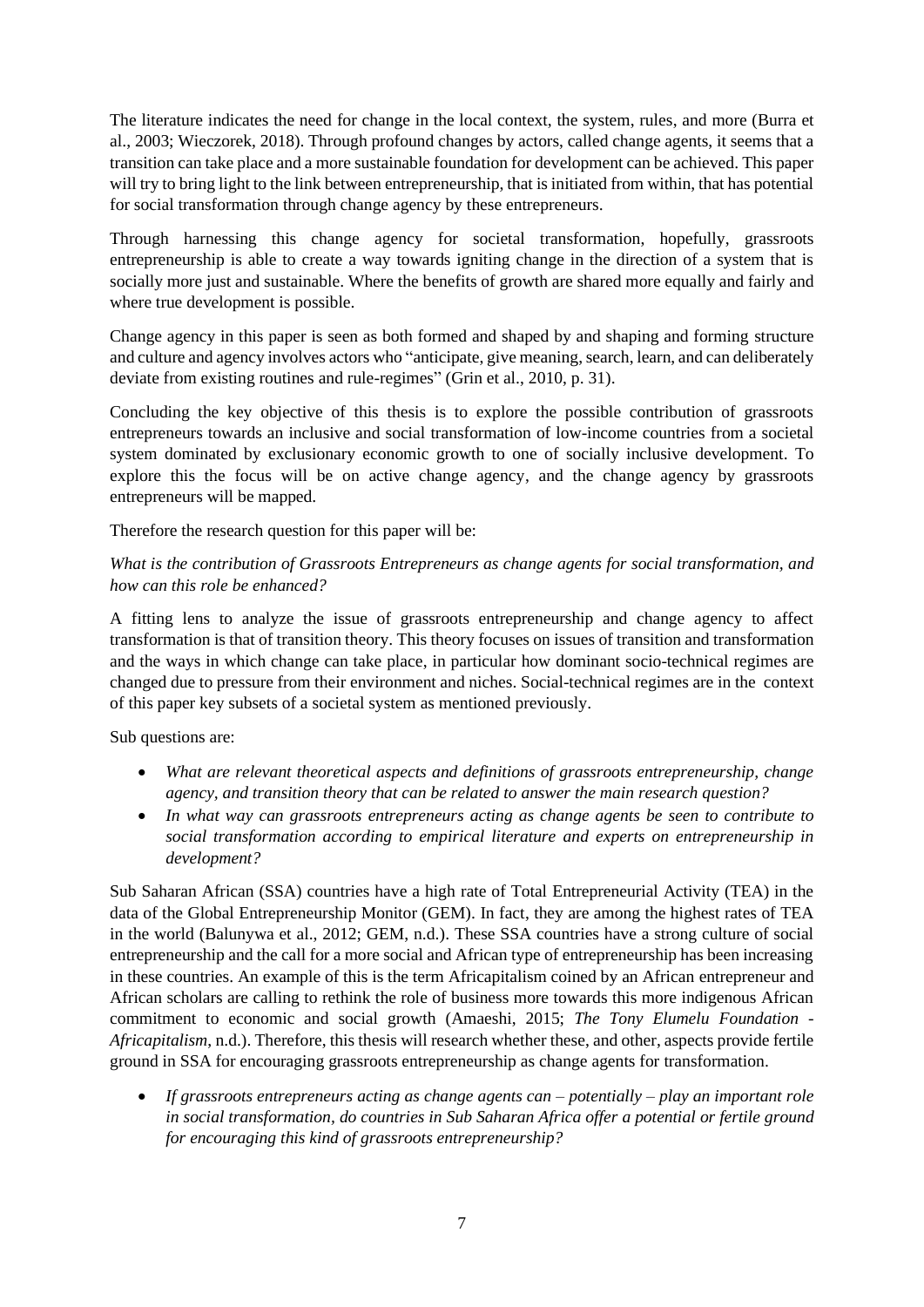• *What are the main challenges faced by grassroots entrepreneurs acting as change agents and what kind of support is needed to overcome challenges and further enhance the role of grassroots entrepreneurship for social transformation?*

## <span id="page-8-0"></span>1.1 Social transformation and sustainable development

Transition theory looks at the radical change that is needed in certain systems in order to tackle (global) complex challenges in the way major societal needs are fulfilled, e.g., in food, transport, sanitation, and health. There is a certain relevance of transition theory for the subject matter in this research because its perspective on transition, i.e., systemic change helps to conceptualize part of the social transformation processes that grassroots entrepreneurs aim to achieve. Transition theory and social transformation narratives have in common that they place systems center-stage and that these systems are considered to be socio-technical in nature; thus, they view change as involving all aspects of a complex system. This comprises technological, institutional, economic, and social issues (Wieczorek, 2018). Although social transformation is generally considered to constitute a more overarching change perspective than a transition in all, or multiple, aspects of a socio-technical system, both entail complex major change. Moreover, from the perspective of this paper, it is important that transition and transformation are also broadly in alignment regarding the direction of change. This paper considers transitions and transformations as societal movement towards sustainable development. Sustainable development includes balanced, social, economic, and environmental development with the purpose of achieving a more sustainable world in line with the Brundtland conception of sustainable development in Our Common Future (1987). This paper will focus on the transformative impact of grassroots entrepreneurship. When talking about transformation and social transformation in this paper it is about a positive transformation and it is considered that social transformation implies sustainable development. The terms are almost synonymous in the case of this paper, but it is considered that social transformation is a very important basis to achieving sustainable development.

## <span id="page-8-1"></span>1.2 Structure

This thesis will be structured as follows: After this introductory chapter 1 which has provided context and the research questions, chapter two will describe the research methodology. Chapter three will describe insights for the theoretical analysis, it will look at the relevant theoretical aspects and definitions of grassroots entrepreneurship, change agency, and transition theory, and finally it will also establish overarching topics to be applied during the empirical analysis. The findings from the empirical analysis on how grassroots entrepreneurs acting as change agents can be seen to contribute to social transformation will be discussed in chapter four and five, where chapter four will discuss the literature analysis and chapter five the analysis of expert interviews. Both chapters will discuss grassroots entrepreneurship in practice, also aspects of change agency will be described along the structure of the overarching topics described in chapter three. Both chapters will also discuss the effects of change agency by grassroots entrepreneurs to transition and sustainable development. Following these two chapters, chapter six will discuss the findings on whether countries in Sub Saharan Africa do offer a potential or fertile ground for encouraging grassroots entrepreneurship. After this, chapter seven will discuss the main challenges faced by the grassroots entrepreneurs and what kind of support is needed to overcome these challenges and enhance the role of grassroots entrepreneurship for social transformation in countries in Sub Saharan Africa. Finally, chapter eight will formulate conclusions, discuss the findings, and recommend issues for future research.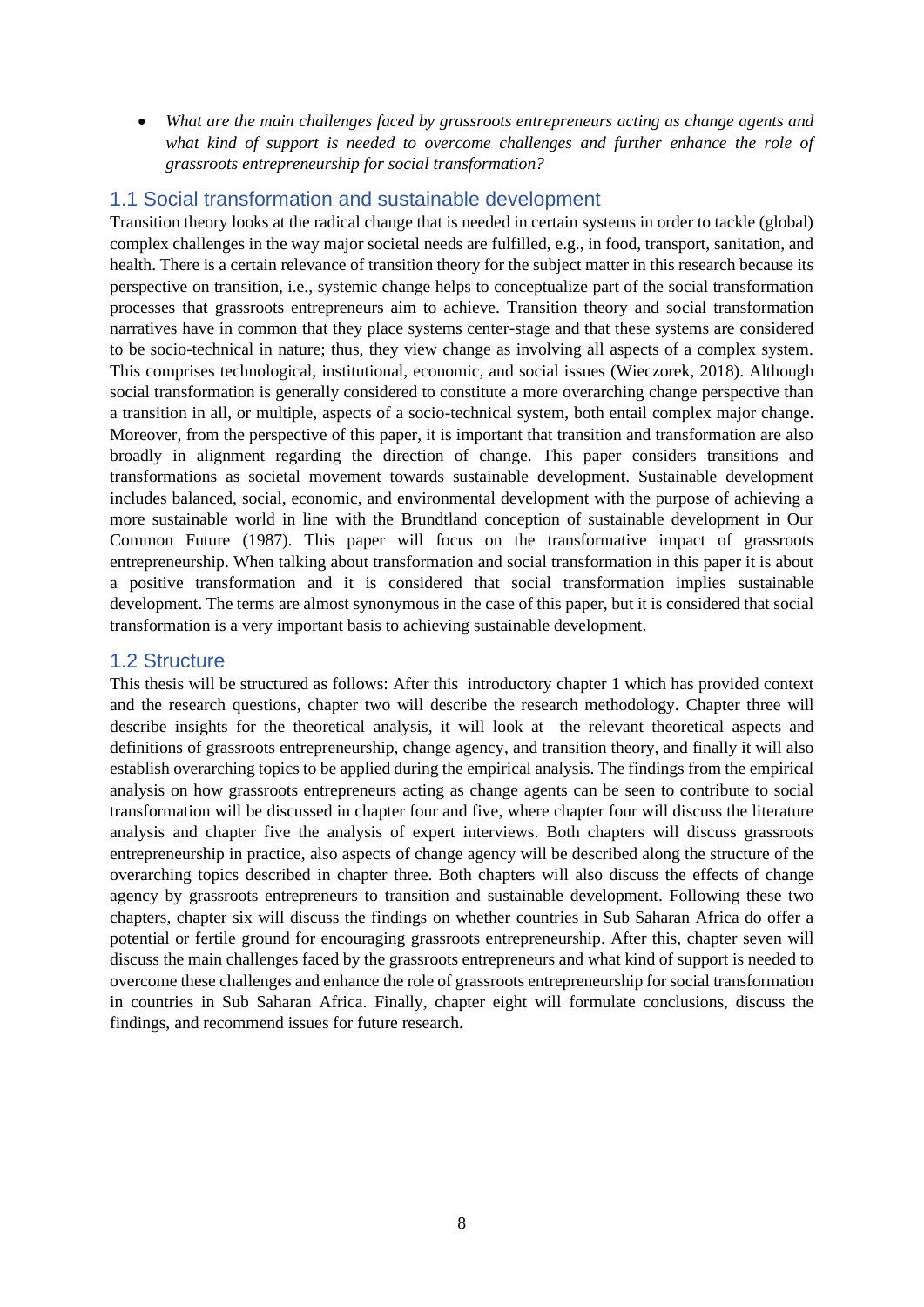## <span id="page-9-0"></span>Chapter 2: Methods

*Note: The methodology changed in the course of the research conducted for this thesis. The first plan was to first perform a literature review and next go to Kampala in Uganda to do a case study on a grassroots entrepreneur in sanitation. However, the second part could not be executed due to the coronavirus outbreak.*

Research conducted for this thesis went through three stages to sharpen the research question and finalize the method. In the first stage, the plan was to conduct an in-depth case study on a sanitation company in Uganda, based on the conduct of field research. The company was started and managed by a local Ugandan social entrepreneur who was born and bred in a slum in Kampala. The choice for this case was informed by information from Ugandan contacts about the remarkable benefits achieved by this company for poor slum dwellers, combined with the introduction of innovative closed-loop sanitation technologies. This case matched well with the keen interest of the author of this thesis in locally-grown development initiatives in poor countries. Already at that early stage, the intention was to conduct the field research using insights from transition theory and concepts to frame the entrepreneur's social transformation impact or potential.

However, in the course of writing the research proposal it became clear that it would become impossible to conduct field research in Uganda due to Covid 19. Therefore, during the second stage, the thesis orientation was changed to a literature study, in which the main goal became the discovery of already documented cases of successful local entrepreneurship similar to the inspirational Ugandan case. After a preliminary orientation in Scopus and reading abstracts, it soon became clear from reoccurring terms in the literature that the literature study should be centered on the concepts of "grassroots entrepreneurship" and "frugal innovation"<sup>1</sup>. Relevant bodies of literature in which these phenomena have been studied were found to include mainly: works on entrepreneurship in development; contributions from the development studies domain focused on local innovation; and papers with a transition studies perspective focused on African (and other) developing countries.

In the course of conducting this literature search, it was discovered that issues of change agency are very relevant and important for grassroots entrepreneurship to contribute effectively to transformational change towards sustainable development, especially in the context of Sub-Saharan African countries. Therefore, in the third stage of the research process the contents of the literature that was already selected during the second stage were reviewed a second time. At this time, a more specific conceptual lens was used to discover evidence of grassroots entrepreneurs *acting as change agents*, the drivers that cause the entrepreneurs to exercise their change agency, and the impacts on sustainable development. In addition to conceptual works on entrepreneurship, the conceptual perspective of transition theory proved useful for this purpose, given its focus on activities undertaken by various societal stakeholders – including entrepreneurs – in fostering and pushing transformational change. Although transition theory as a whole has leaned more towards the study of structures than agency, several recent contributions in this field have pointed up the importance of stakeholders performing 'institutional work'. Using different strands of transition studies, an inventory was made of the different types of activities undertaken by stakeholders which signal change agency in order to gain an applicable conceptualization of agency. This resulted in a classification of core dimensions of change agency (see Chapter 3 for details). This classification was applied while scanning the empirical entrepreneurship literature for evidence of manifestation of change agency, and what this entails.

The literature collected in stages two and three was mainly found by using the keywords of grassroots entrepreneurship, frugal innovation, change agency or change agent(s), and transition and/or development through a Scopus search. Further snowballing was used by tracing literature references given in important papers identified in Scopus. Next, the abstracts and/or introductions were read. The

<sup>&</sup>lt;sup>1</sup> Frugal innovation will be defined in chapter  $3.1$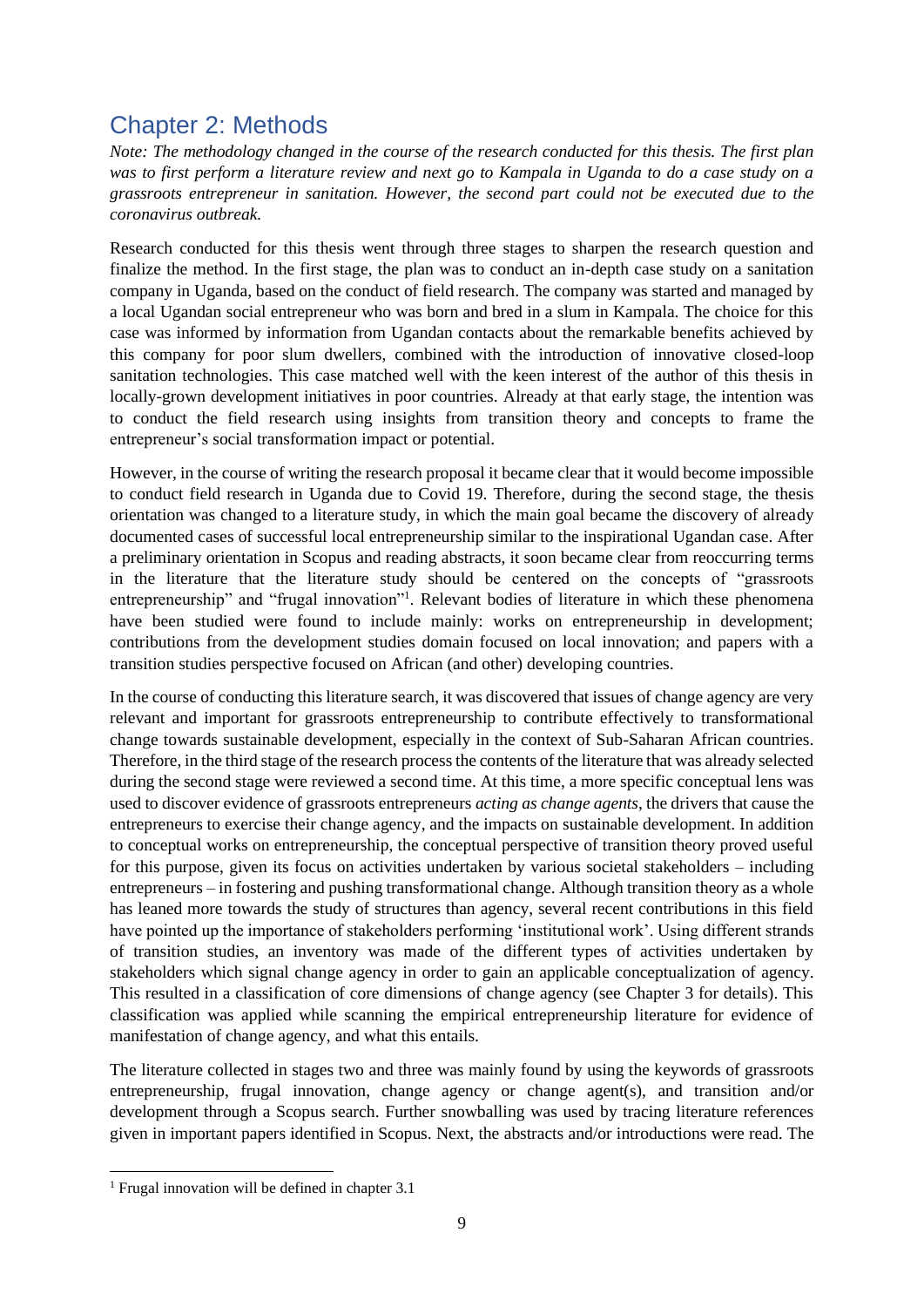articles were assessed on their applicability for the research questions depending on the extent to which they mention or describe aspects of grassroots entrepreneurship, change agency, transition or transformation, and whether they recognize the importance of bottom-up/grassroots agency. Having sorted the articles on their importance for the research topic in this way, the most relevant ones, 42 in total, were read in full. The first reading was done with a broad-brush approach to get a general overview and main insights on the conceptual perspective of transition theory and on the concept and definitions of grassroots entrepreneurship. Next, the articles were read more systematically and in-depth looking for specific qualitative insights on different categories. These categories are: entrepreneurship term, description of the term, how performance is measured, country of analysis, sector of analysis, business model, transition theory insights, change agency, the extent to which change agency is considered (minimal, medium, maximal, or mixed), connections to development, traits and motivations of entrepreneurs, the key role of external support, the contextual framework used, the methodology used, and comparison between developed and developing countries. The qualitative insights from the different categories were coded and overlapping themes in the coding were grouped together. Finally, the articles that discussed countries in Sub-Saharan Africa were reread for insights on the potential of the region for grassroots entrepreneurship.

The literature review resulted in a theoretical chapter on grassroots entrepreneurship and the development of an analytical lens<sup>2</sup> which was applied in the empirical analysis to look for evidence of the developed overarching topics contained in the analytical lens and to look for additional topics and underlying aspects of the overarching topics.

After this, experts on African grassroots entrepreneurship were searched for in order to interview them. The focus here was on having a balanced mix between researchers and people with practical experience who either classify as grassroots entrepreneurs or train or have trained grassroots entrepreneurs. Initial possible experts to interview were selected and contacted using the network of the supervisor of this thesis, and additional candidates were selected and contacted through snowballing. Eventually, 7 people were interviewed through digital means. One interview could not be used for this research due to connectivity issues and faltering sound in the recorded audio. Two of the people interviewed were Dutch researchers with expertise on entrepreneurship in developing countries. One person interviewed was a Ugandan researcher on entrepreneurship in Uganda. One other person interviewed was also a Ugandan researcher working on a training and mentoring program for starting young entrepreneurs. There was also an interview with a Ugandan grassroots entrepreneur who set up an NGO in Uganda. And finally, people were interviewed who worked for an African foundation, that was established to train, mentor, and support African entrepreneurs, as mentors or supporters of entrepreneurs. These experts were interviewed in a semi-structured way, focusing on themes of aspects of grassroots entrepreneurship and definitions, (reason of) success of entrepreneurship, needs for external support and policy, aspects of change agency, transitional and transformational impacts, and personal experience. Their responses were transcribed and organized and coded in a similar way as was done with the literature. Finally, the insights from literature and interviews were combined in one empirical analysis, in order to answer the research question and to suggest future steps for policy and research.

<sup>2</sup> To be discussed in chapter 3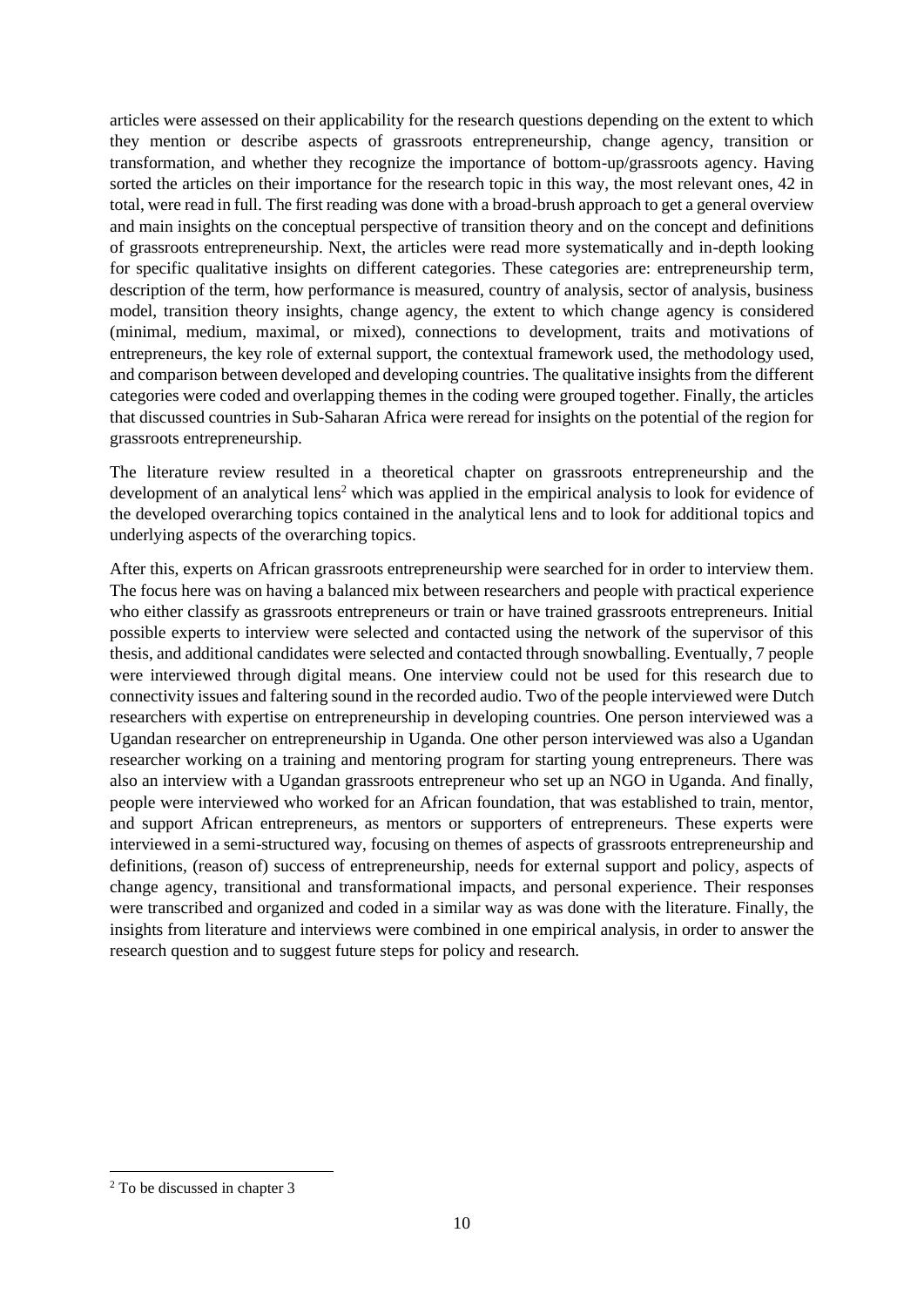## <span id="page-11-0"></span>Chapter 3: Theory, Concepts, and Definitions

## <span id="page-11-1"></span>3.1 Grassroots entrepreneurship

Entrepreneurs have been deemed to be key agents for affecting change. Ever since Schumpeter attention has been paid to the potential of entrepreneurs in influencing change through their introduction of novelties or innovations. Scholars have argued that "entrepreneurs effect change by recognizing, articulating, and enacting new ideas, strategies, and forms of value within a community that alter social relations" (Beresford, 2020, p. 68). Schumpeterian entrepreneurship is about doing something different in the own context, not necessarily invention but doing something new relative to the local environment. If it is successful, this creates a disequilibrium and this can transform the market. Already since the ideas of Schumpeter a special quality of an entrepreneur is seen to be his/her quality of affecting change (Broehl, 1978; Schumpeter, 1959). On top of that entrepreneurship is deemed essential or vital for the economy. It can stimulate economic growth. Entrepreneurship is linked to the ability to "create jobs (Folster, 2000); ensure the economy's welfare, efficiency, and productivity (Baumol, 1990), and serve as a major engine for promoting innovation, accomplishing business ideas, and transforming economic structures" (Adusei, 2016, p. 201). Entrepreneurs can create value from practically nothing and are able to identify (social) needs and act on these needs (Adusei, 2016; Olatunji et al., 2016).

For this paper we consider entrepreneurship to be the coordination of resources and capabilities, creation of new enterprise or organization, and innovation.

However, just considering entrepreneurship as being a way towards future development and growth for underdeveloped countries is insufficient. African countries have had a high rate of Total Entrepreneurship Activity (TEA) in the data of the Global Entrepreneurship Monitor (GEM) (Balunywa et al., 2012; GEM, n.d.). This high rate of TEA has been present and has been higher than in more developed countries since the GEM started measuring it in 2001, remaining more or less constant over time. This should then point to the fact that mere high entrepreneurial activity in countries is not the silver bullet for economic growth. In addition, it has to be mentioned that economic growth does not equate economic development. Whereas economic growth indicates an increase in average income or output per capita, it does not automatically result in the improvement in any of the measures for quality of life. In African countries it is more often the case that the growth only benefits the elite. This is mostly related to an increase in the extraction of natural resources and corruption (Abdurazokzoda, 2014; Pettinger, 2018). Just like the fact that financial support and/or aid is most of the time not the way towards economic sustainability and/or development (Moyo, 2009), the same counts for entrepreneurship (Chrysostome, 2019).

Instead, literature points towards the significance for economic development of action and entrepreneurship that are initiated from within and that affect/serve local communities (Bruton, 1979, 1985). Moreover, the literature talks also about the importance of locally initiated entrepreneurship action for affecting local communities on more profound aspects, often social or environmental, in addition to serving economic purposes.

This type of entrepreneurship is also known as grassroots entrepreneurship. It goes beyond the concept of entrepreneurship that serves only economic aspects. As the name already indicates it focuses on operation at the grassroots or BOP (Burra et al., 2003; Mohamad et al., 2012; Pansera & Sarkar, 2016), the poorer people in society (Hossain, 2018a, 2018b). The entrepreneurs themselves do not need to come from this context but their entrepreneurial actions are in the grassroots milieu. The focus of grassroots entrepreneurship is therefore local (Beresford, 2020; Bjerregaard & Lauring, 2012; Broehl, 1978). Because the focus is local this may also often imply a small scale of operation, however, this need not be the case and there is still potential to grow into a large company/organization while still maintaining a local focus. Grassroots entrepreneurs stand stronger in their local and community focus because they often possess relevant traditional knowledge and know-how. Even though they often lack formal education they are well-suited to understand and act on the specific needs of the local community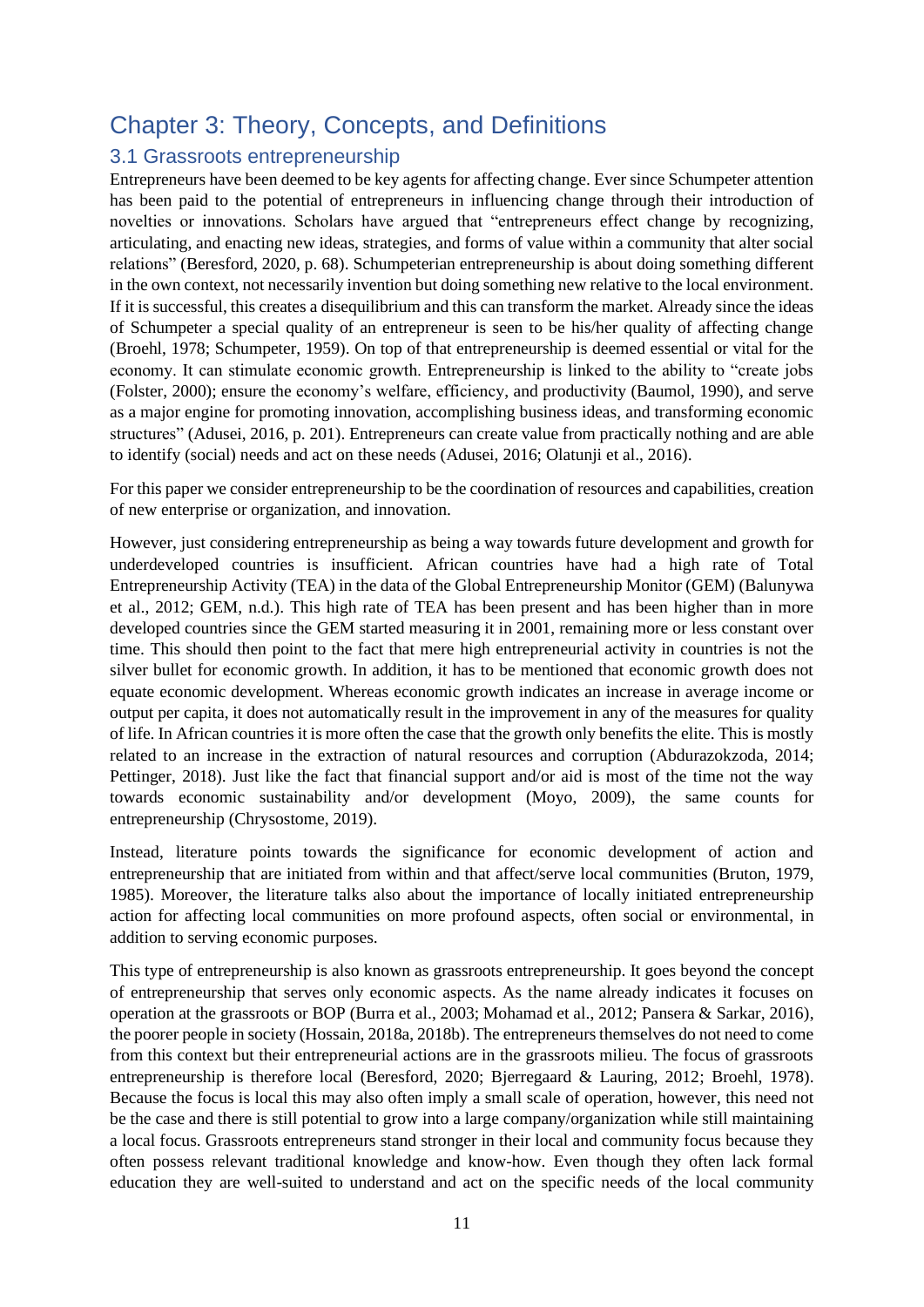(Cozzens & Sutz, 2014; Kroesen et al., 2020; Pansera & Sarkar, 2016; Siebeling & Romijn, 2008a). Grassroots entrepreneurs have an ability to positively affect those at the BOP, through this they can contribute significantly to social development in their local communities but also in the country or region (Berner et al., 2012; Chrysostome, 2019; Cozzens & Sutz, 2014; Hossain, 2018b; Siebeling & Romijn, 2008b).

A lot of the literature about development signifies a need for exactly these kinds of bottom-up projects and initiatives that focus on local development and assist local communities. Or as Wieczorek (2018) states it:

*"… experience shows that interventions are most powerful when initiated 'from within' and demand driven. The emerging sustainability experiments initiated by local actors but informed by international developments, are a great example of such dynamics that might be built upon. Additionally, they give a promise of different, more sustainable development pathways. In that light, international organizations might need to reconsider the ways they provide support to developing countries and how they design 'projects': away from interventions isolated in space and time and involving selected actors, towards stimulating social entrepreneurship, supporting the creation of new business models and assisting local actors in setting up projects that meet their own needs."* (Wieczorek, 2018, p. 212).

Beyond the fact that grassroots entrepreneurship is bottom-up there are certain other aspects of grassroots entrepreneurship that are relevant to change agency and transition. One aspect often reoccurring in the literature is that grassroots entrepreneurs are "socially inclusive towards the local communities" (Pansera & Sarkar, 2016, p. 2) and trying to improve or change the communities' social relations and interaction and solving problems at the grassroots (Beresford, 2020; Hossain, 2018a). Most of all their approach to entrepreneurship is not a western capitalist one but, besides the goal of legacy building and wealth creation, they are concerned with social transformation and empowerment, trying to serve underserved customers (Beresford, 2020; Burra et al., 2003; Hossain, 2018a).

Grassroots entrepreneurs also take social risk by 'being different' (Olatunji et al., 2016). They are different because they try to alter social relations, or cultural aspects, and affect change and try introducing new products or services or methods of organization or changing societal perception or behavior (Alvord et al., 2004).

Navigating different values, being different, and changing social relations is viewed as a method to change old regimes and/or institutions or establish brand new regimes/institutions. This isn't usually accomplished easily, requiring careful navigation between different institutional logics and social rules or relations (Beresford, 2020; Bjerregaard & Lauring, 2012; Kroesen et al., 2020). Innovation can be a very relevant aspect for socio-economic transformation and poverty alleviation when practiced at the grassroots. Examples of successful development in which innovation by grassroots entrepreneurs played a substantial role are countries like South Korea, Singapore, Taiwan, Japan, Vietnam, and Malaysia (Chrysostome, 2019; Park & Johnston, 1995; Wade, 1988).

Technological innovation often constitutes a considerable challenge for grassroots entrepreneurs because there is often a lack of education, training, capital, or a combination of the three (Kabecha, 1999). This is why many grassroots entrepreneurs engage in so-called 'frugal innovation'. This phenomenon is especially relevant at the grassroots since it relies on local, traditional knowledge and a limited availability of resources (Arocena, 2019; Gupta, 2012; Hossain, 2018b; Pansera, 2013). As Albert (2019) defines it:

*"Summing up, frugal innovation is mostly understood as a new solution, usually a product, which is generated through a new rethought process (compared to conventional innovation processes). Frugal innovation can be characterized by substantial cost reduction, concentration on core functionalities, and optimized performance level (Weyrauch and Herstatt, 2016a,b). Initiators can range from big*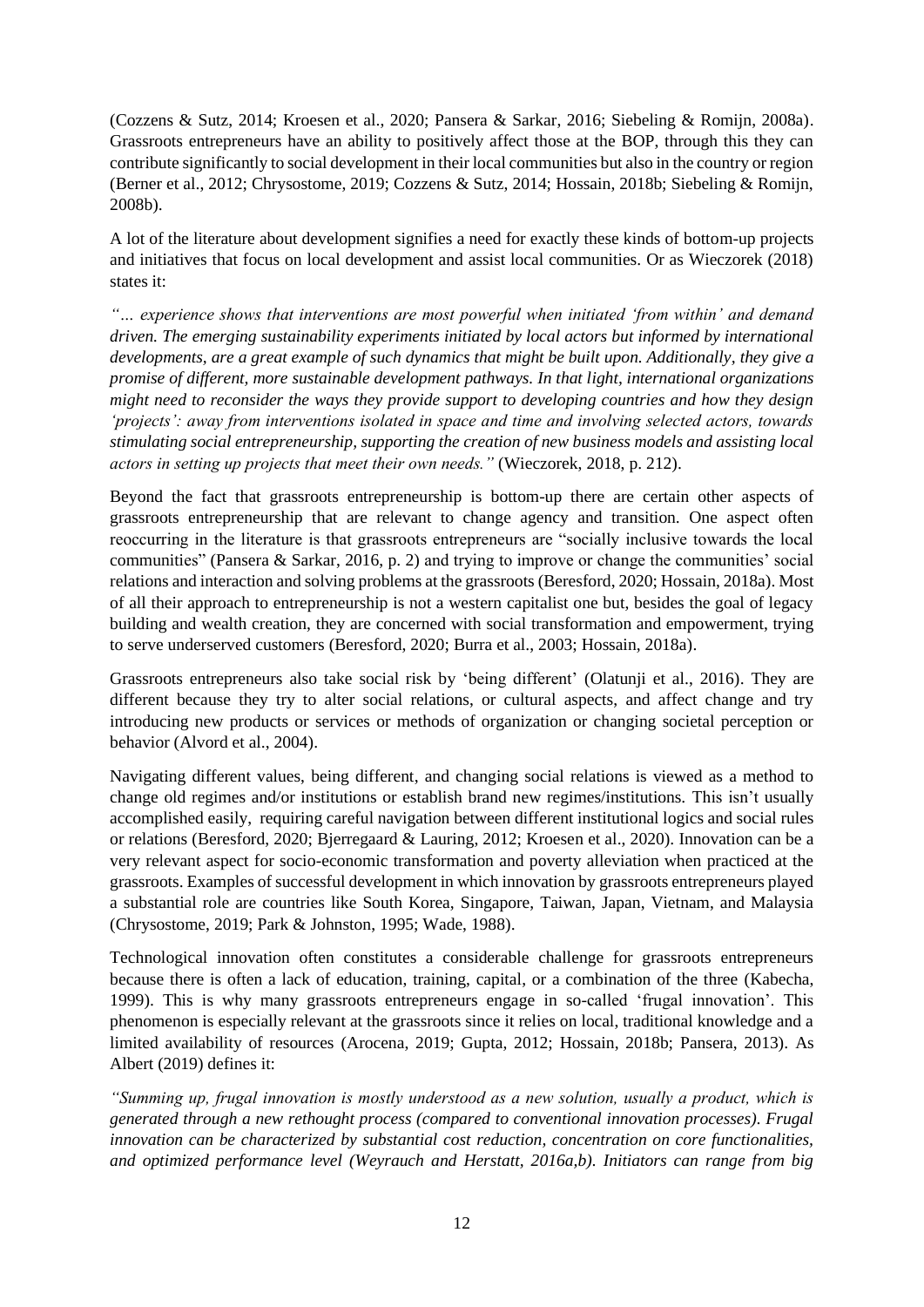#### *multinational corporations to individuals and grassroots entrepreneurs. The market context is always an emerging one" (Albert, 2019, p. 4).*

There is quite a lot of research in the area of frugal innovation. However, this paper will only consider it insofar it concerns a possible aspect of grassroots entrepreneurship. The issue of frugality and innovation in the resource-constrained context of the grassroots is important but the term is currently used in a wide array of applications. Not all these applications are relevant for our consideration of a process initiated from within that affects mostly social development. Frugal innovation, especially that driven by big corporations can still be at the expense of the poor and weaker people, mainly benefiting the corporations, leaving little benefit and growth for the local communities (Bähre, 2012; Da Costa, 2013; Meagher, 2018). This is not the type of frugal innovation that is used as "a source of empowerment for informal actors (which) means according them real influence over innovation processes and the distribution of gains across profits, wages and pricing at the BoP" (Meagher, 2018, p. 15).

Entrepreneurs are individuals who are able to recognize these opportunities for local socially sustainable development. However, it would be a mistake to view grassroots entrepreneurship only as consisting of opportunity recognition. Many grassroots entrepreneurs in developing and low-income countries, although providing opportunities, started out of a dire need or necessity (GEM, n.d.). However, it should be noted that some low-income countries are seeing an increase in opportunity entrepreneurship relative to necessity entrepreneurship (Balunywa et al., 2012). Necessity entrepreneurship is something that is often triggered by a need for survival and securing additional income (Edoho, 2015a; Patzelt & Shepherd, 2011). Certain experts therefore argue to focus on opportunity entrepreneurship. They argue opportunity entrepreneurship is more often growth-oriented, more innovative and creative, creates more jobs, and is more promising for poverty alleviation. But other experts argue that necessity entrepreneurship can also be very innovative, that it is equally correlated to economic growth, and that necessity entrepreneurs can grow their business into an opportunity or growth based business or start a new business based on opportunities perceived (Achtenhagen & Brundin, 2016; Balunywa et al., 2012; Berner et al., 2012). Besides, there is increasing critique in academic circles on the simple distinction made between necessity and opportunity-based entrepreneurship. Certain authors argue that motives are often too complex and interrelated to easily group them in one of the two categories (Balunywa et al., 2012; Rosa et al., 2006; Smallbone & Welter, 2003; Williams et al., 2009). Therefore, this thesis aligns with the view that it is crucial to not only focus on and search for opportunity-based entrepreneurship. Even in necessity-based grassroots entrepreneurship, there lies potential for change agency and transition. Besides that, ignoring a significant part of the grassroots entrepreneurs for the sake of focusing on opportunity-based entrepreneurs because of their growth potential, may actually hamper further social development. This is due to the fact that necessity-based entrepreneurship is currently crucial for income security for many, helping to make ends meet and preventing them from "slipping deeper into poverty" (Berner et al., 2012, p. 390; Junne, 2018).

A final aspect of grassroots entrepreneurship that is mentioned in the literature is the presence of an environmental inclination. Certain grassroots entrepreneurs may also have a goal to provide environmentally sustainable solutions and/or introduce environmental-friendly interventions (Gibbs, 2006; Pansera & Sarkar, 2016; Pastakia, 1998; Patzelt & Shepherd, 2011; Woolthuis, 2010).

### <span id="page-13-0"></span>3.2 Successful business models & strategies of grassroots entrepreneurs

Grassroots entrepreneurs can employ different strategies to try and be successful. "Successful" can mean many different things in this context, ranging from surviving as an enterprise, achieving growth, and/or achieving change. One aspect often mentioned is the relevance of innovation. Here frugal innovation plays an important role. These aspects additionally to appropriate application by grassroots entrepreneurs have already been mentioned but their relevance for a successful business are none the less important to note. Aspects that were not yet mentioned but were also encountered in the literature as contributing to business success or survival are: engagement in search & learning, growth orientation,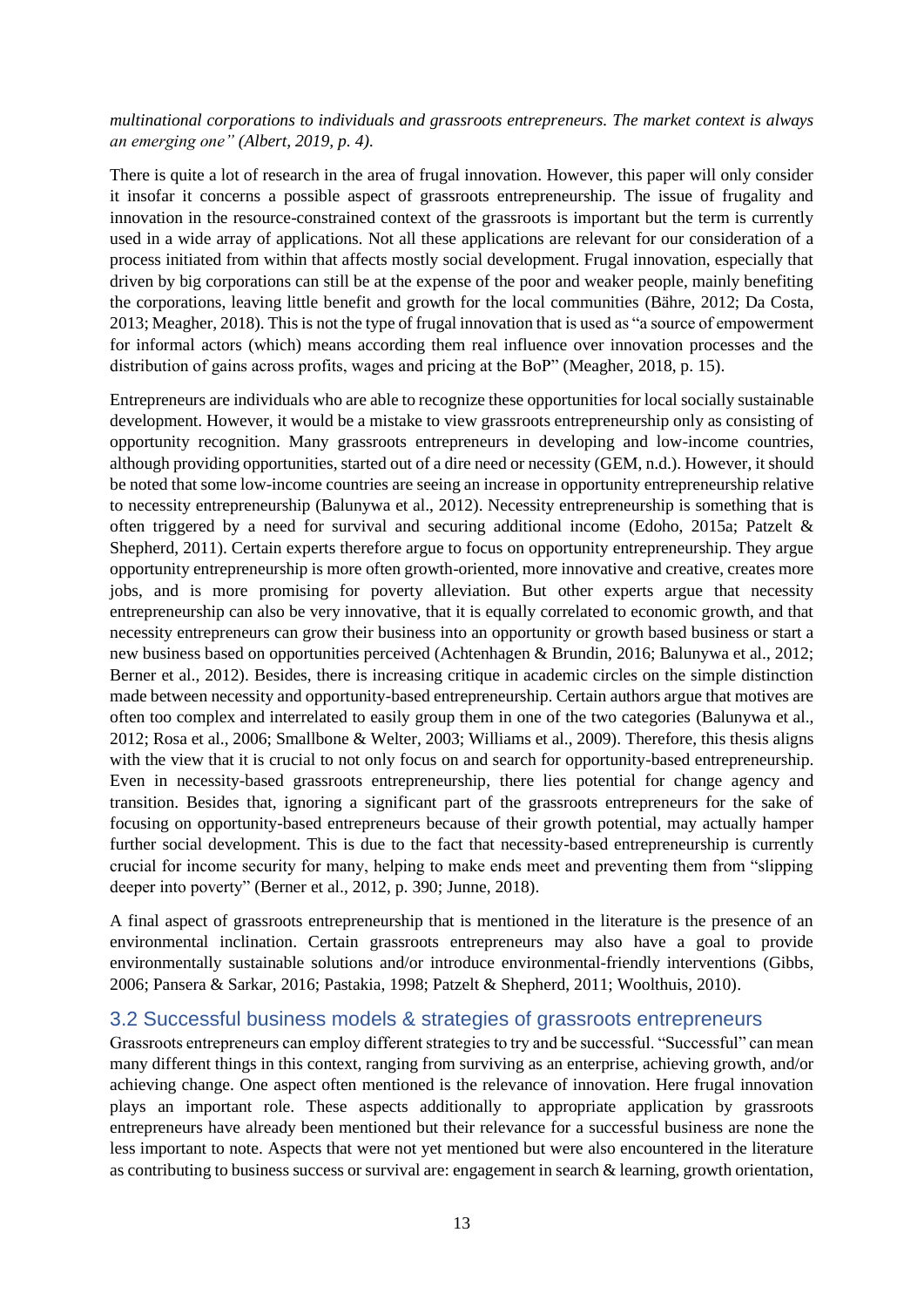stakeholder involvement, cooperation, promotion, legitimacy generation, and formality or informality of operation.

Search & learning indicates an active and conscious approach by the entrepreneur. It includes searching for solutions to problems and opportunities and learning from others how they tackle similar problems, this often involves learning by doing (Arocena, 2019; Cozzens & Sutz, 2014; Hossain, 2018a; Pansera & Sarkar, 2016; Siebeling & Romijn, 2008a, 2008b). This process allows one to enhance one's competencies and capability development. This learning and capability building is very relevant for further development of the business and of the grassroots entrepreneur. Beyond this, it can also result in further capability building and development in the community, in the area, and/or in the system (Arocena, 2019; Cozzens & Sutz, 2014; Siebeling & Romijn, 2008a, 2008b). This effect can happen because in the process of search and learning not only the entrepreneur learns but other stakeholders learn as well, which allows them to develop new capabilities (Cozzens & Sutz, 2014; Siebeling & Romijn, 2008a).

Growth-oriented entrepreneurs show a capability to create employment for others and acquire and/or increase capital (Berner et al., 2012). Growth orientation is quite often considered in policy and focus for targeting the businesses with the highest potential and that are growth-oriented for economic support (Edoho, 2015a). But one should be careful, because, as previously mentioned, the lines between necessity and opportunity/growth orientation are blurred and both can contribute to development (Edoho, 2015b). Growth orientation and focus can be very difficult to achieve or maintain in certain contexts. An example is certain African cultures, where it is difficult to accumulate capital or invest it in the business due to cultural expectations that one "invests" more in family or the community (Kroesen, personal interview, May 1, 2020). Investment in this sense is and can be very important to further development too. Therefore, it should not be ignored but instead promoted because it can have an increasing impact. Also, growth orientation is not necessarily present from the start, it can be something that arises after having achieved a positive impact on a small scale, or after having learned or developed new capabilities through previous search and learning. Besides, the growth orientation should still be in line with certain cultural expectations or at least carefully navigate these, otherwise, it can either result in exploitation or failure due to too much backlash from the community.

The inclusion of stakeholders is also important, in order to ensure inclusivity and to better tackle complex social and/or environmental problems (Hossain, 2018b; Pansera & Sarkar, 2016). It could also benefit the search and learning and it allows to better fulfill, or act on, the needs of people (Hossain, 2018b). Involvement of stakeholders can also allow for capability building beyond that of the entrepreneur (Cozzens & Sutz, 2014). Moreover, it allows to bridge certain missing capacities or capabilities of the entrepreneur (Alvord et al., 2004). Additionally, it can allow to bridge different visions and expectations to develop a shared vision (Alvord et al., 2004), which can allow for greater cooperation (Alvord et al., 2004; Cozzens & Sutz, 2014; Hossain, 2018a; Powell, 1991; Siebeling & Romijn, 2008a, 2008b), impact (Cozzens & Sutz, 2014; Pansera & Sarkar, 2016; Siebeling & Romijn, 2008a), and legitimacy (Alvord et al., 2004; Chrysostome, 2019; Pansera & Sarkar, 2016; Pastakia, 1998).

### <span id="page-14-0"></span>3.3 Personal traits & motivation of grassroots entrepreneurs

Personal traits and motivations are also relevant aspects of grassroots entrepreneurs to take account of, especially when considering their change agency and developmental impact. To achieve change or have an impact on social development grassroots entrepreneurs often face challenges, and success can take a lot of time. Traits and motivations can be very important driving factors of success in overcoming challenges. In terms of motivation, a strong sense of commitment is often noted in the literature (Achtenhagen, 2016; Beresford, 2020; Cozzens & Sutz, 2014; Patzelt & Shepherd, 2011; Siebeling & Romijn, 2008b). Commitment is especially relevant when it comes to dealing with time-consuming processes and setbacks. Not only can this ensure continuation and perseverance, it can also encourage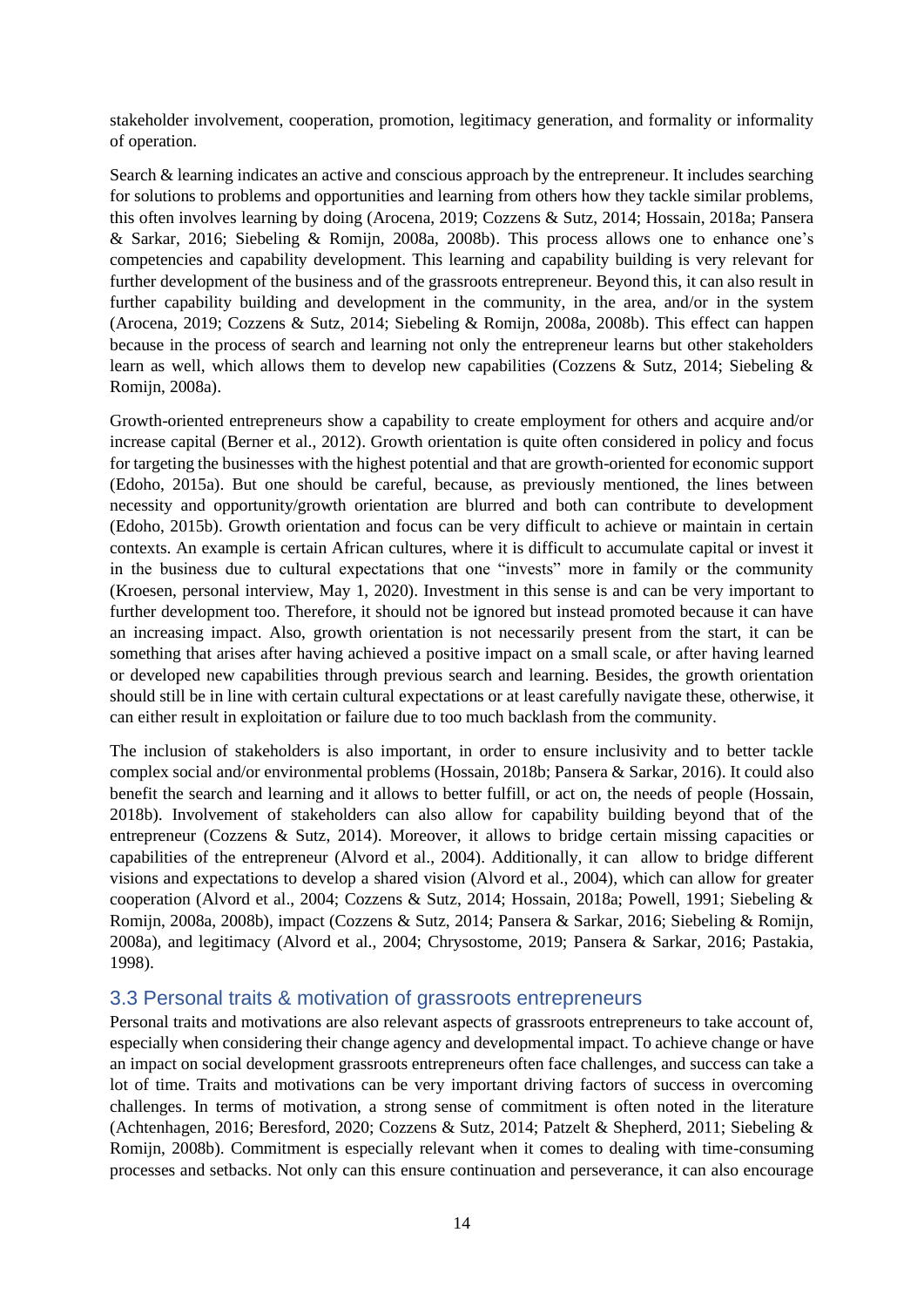participation and cooperation and inspire others (Siebeling & Romijn, 2008a). This commitment is strongly linked to social motivation. As discussed earlier grassroots entrepreneurs often have a social inclination. This inclination stems often from a social motivation. Similar to commitment, social motivation is often linked to success. A social motivation can act both as a driving force and as a guide for prioritization. A strong social motivation can also encourage others to participate and cooperate for a common goal and motivate them to continue cooperating (Achtenhagen & Brundin, 2016; Beresford, 2020; Cozzens & Sutz, 2014; Gibbs, 2006; Siebeling & Romijn, 2008a, 2008b; Woolthuis, 2010).

Different personal traits are mentioned in the literature. However, their perceived importance or relevance to achieving success or having an impact is mixed. For example, a certain level of education and/or training is deemed important by certain authors (Achtenhagen & Brundin, 2016; Kabecha, 1999; Park & Johnston, 1995). On top of that, a lot of literature on social, economic, and sustainable development stresses the importance of education for further development. However, the literature also shows cases of people with little formal education that can have a tremendous impact on development (Hossain, 2018a, 2018b; Pansera & Sarkar, 2016). Education seems to be relevant but not necessary, however, it can be very important especially for the diffusion of change (Hossain, 2018b). Another example is that of experience. While some state the importance of this factor (Achtenhagen & Brundin, 2016; Kabecha, 1999), cases show that the inexperienced can also achieve great things and should not be underestimated (Siebeling & Romijn, 2008a). Other traits mentioned are: having a long term vision (Gibbs, 2006; Powell, 1991; Woolthuis, 2010), possessing a strong social network or social capital (Achtenhagen & Brundin, 2016), a technological involvement or understanding (Hossain, 2018a), status (Beresford, 2020), and finally being able to understand and work across cultural boundaries (Achtenhagen & Brundin, 2016; Alvord et al., 2004).

## <span id="page-15-0"></span>3.4 Grassroots entrepreneurs as change agents

As previously discussed grassroots entrepreneurs have a potential to effect change and/or transition, the ability to effect positive change is even deemed to be an important quality of an entrepreneur (Schumpeter, 1959). The way in which grassroots entrepreneurs can contribute to development and/or transition of a country is through their agency. For the future transition it is important to encourage this aspect of change agency in grassroots entrepreneurs. Using change agency, entrepreneurs need to navigate or maneuver between different logics, rules, cultures, institutions, and more, exploiting gaps and changing the rules for their own and others' benefit (Bjerregaard & Lauring, 2012; Kroesen et al., 2020).

Change agents are actors, they can be individuals, groups or communities, or a coalition that drives and pushes for change. They often initiate a process of change, this can be technical change, social change, institutional change, or a combination. This process of change in these areas is what can achieve transformation of a regime that defines how society fulfills a major social need and foster social or sociotechnical development. It is a purposive action by change agents to effect change and often involves disrupting institutions, cultural and normative values, and/or relations, but it also often requires the creation of new ones and maintaining others (Chrysostome, 2019; Hoogstraaten et al., 2020). This again requires purposive action by the agents to balance certain aspects and navigate between what can and what cannot be done in the local context to achieve the desired change successfully (Ramos-Mejía & Balanzo, 2018). Grassroots entrepreneurs act as change agents "by establishing a different way of thinking and acting that modifies existing paradigms prompting deep social and institutional change" (Ramos-Mejía & Balanzo, 2018, p. 2). Through actions like mobilizing or creating demand (Burra et al., 2003; Chrysostome, 2019; Hossain, 2018b; Pastakia, 1998; Powell, 1991; Siebeling & Romijn, 2008b), innovating (Arocena, 2019; Gupta, 2012; Hossain, 2018a, 2018b; Pansera & Sarkar, 2016; Siebeling & Romijn, 2008b), challenging of the "system" and the established rules (Alvord et al., 2004; Amankwah-Amoah et al., 2018; Beresford, 2020; Broehl, 1978; Edoho, 2015a; Gibbs, 2006; Kroesen et al., 2020; Woolthuis, 2010), alteration of social relations or culture (Arocena, 2019; Burra et al., 2003; Chrysostome, 2019; Gupta, 2012), and community development & capacity building (Alvord et al.,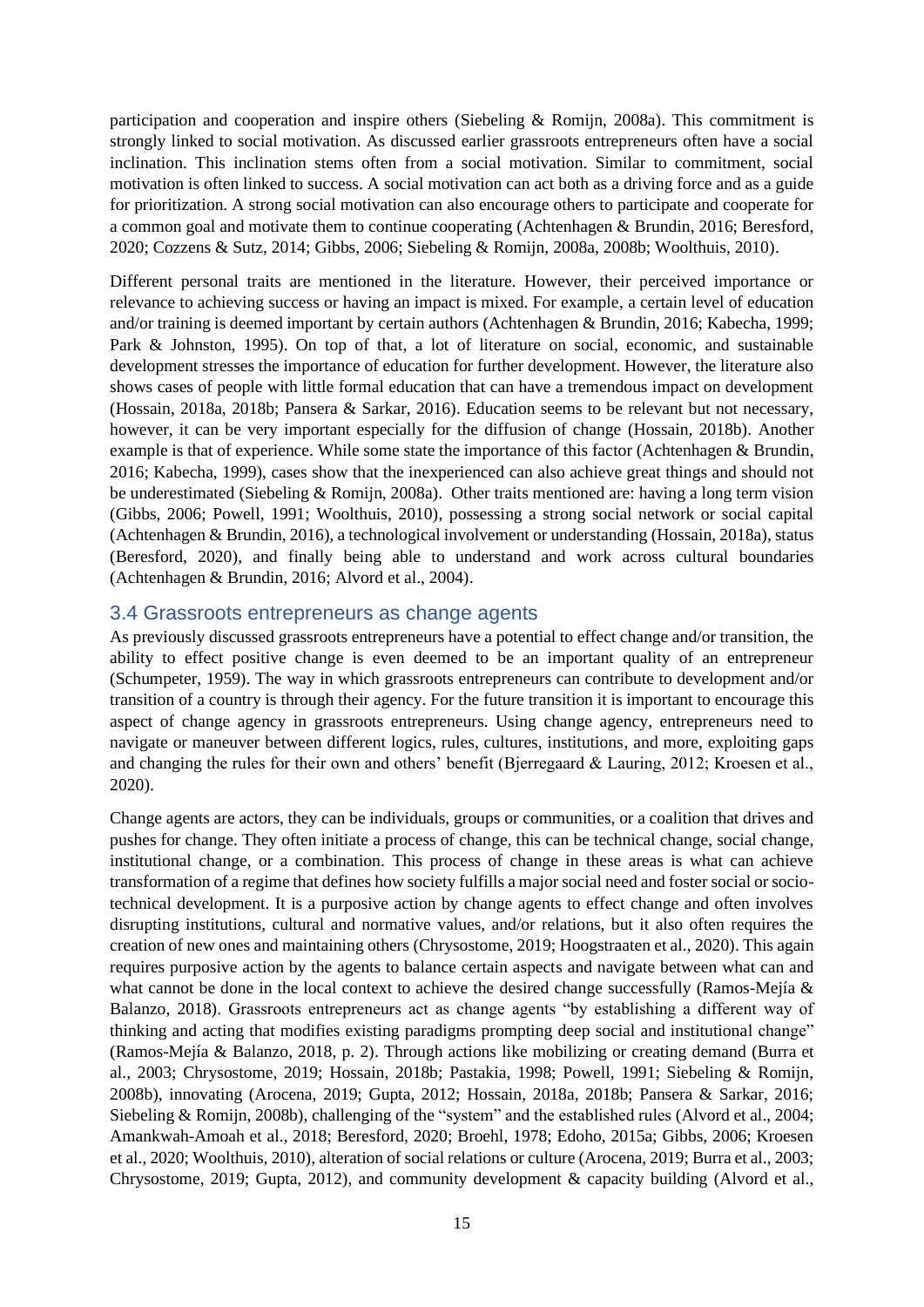2004; Broehl, 1978; Chrysostome, 2019; Pansera, 2013; Patzelt & Shepherd, 2011) grassroots entrepreneurs often push for this change. Especially in the context of Sub-Saharan Africa it seems entrepreneurship is often undertaken to establish new rules and "systems", building a new legacy for the country, and provide more power to the marginalized (Beresford, 2020).

Change can be very difficult to achieve due to inertia and resistance to change often present. However what entrepreneurs are good at is creating demand, and that can also be creating demand for change. Profound change can be achieved through the creation of a movement. The creation of a movement requires that the agent mobilizes and brings together others. Grassroots entrepreneurs are able to network and create effective collaborations. Due to their grassroots and entrepreneurial nature, they are well suited to connect relevant stakeholders and involve them in the process, and in their understanding of the context they can make more appropriate decisions in this process of mobilization.

## <span id="page-16-0"></span>3.5 Entrepreneurial change agency: insights from transition theory

Transition theory helps to analyze causes and drivers of stability and change in different areas or systems and helps in the understanding of the nature and direction of change processes and their interplay, in the direction of sustainability. The perspective allows to look at specific levels of change and at the role of game-changers in the transformation process. It also allows to look at grassroots entrepreneurs as possible game changers, trying to (de)stabilize and/or change parts of the system to achieve a transformation through specific actions. Especially in the past few years change agency has been receiving increasingly more attention in transition theory. This thesis, looking at the influence of actors, specifically grassroots entrepreneurs, will focus on their agency and how they change or create institutions, culture, technology and create pressure for change and transition. This perspective allows to analyze the internal dynamics of socio-technical systems, and how innovators or entrepreneurs (need to) change institutions during transitions or contribute to transitions (Fuenfschilling & Truffer, 2016; Hoogstraaten et al., 2020). Results may indicate the importance of grassroots entrepreneurs as actors and their agency in transition processes and the value of these grassroots entrepreneurs in the global social development effort.

Transition theory encompasses different models or perspectives on transition. One model is the Multilevel Perspective (MLP), which consists of three levels of structuration. The three levels are regimes, landscape, and niches. The regime consists of the established practices and rules within the system often resistant to change due to certain inertia. The landscape consists of exogenous factors, beyond the influence of actors at the regime and niche levels. It is often a regime-stabilizing factor since it is often quite stable itself, but changes in the landscape can result in strong pressure for change in the regime. Finally, niches are potential alternatives for the regime, this is where experimentation and novelty take place. Transformation in the MLP occurs due to instability in the regime, caused by pressure from niches, the landscape, and/or internal inconsistencies emerging from within the regime. A factor at play here is change agents that drive the transformation by trying to exert pressure and ensuring that different pressures reinforce each other (Wieczorek, 2018).

Another model in transition theory is that of Strategic Niche Management (SNM). It uses the three levels in the MLP as its conceptual basis but it has a more pronounced actor or agency approach, looking at actions to upscale niches and create pressure for change or transition towards the regime. Actions include: Shielding, nurturing, and empowerment. Additionally, learning, networking, and alignment of expectations are important aspects of nurturing (Smith & Raven, 2012).

A third perspective is that of Transition Management. It is a governance-based approach focused on how different forms of governance can influence change in the long-term. The focus is more on analyzing and managing change processes. It argues for strategic action and to "mobilize, guide, and accelerate social innovation" (Loorbach, 2010, p. 163).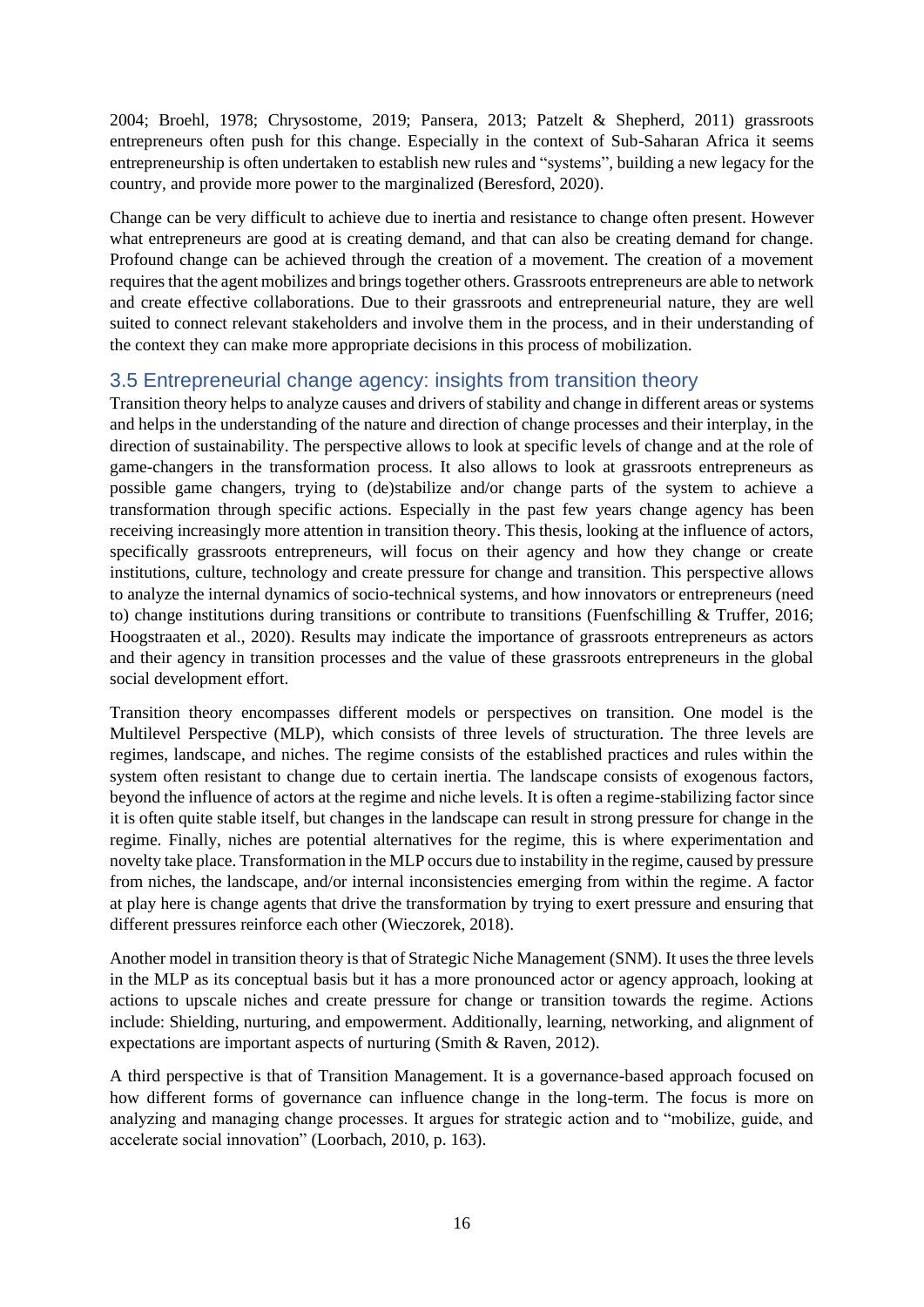The final framework of transition theory that is considered is the Technological Innovation System (TIS) framework. TIS considers the development of new technologies and the conditions that influence their development. It looks at the actors involved and their interactions and relationships additionally to technology and information flow. TIS analysis involves looking at structural components, which are actors, networks, and institutions, and the interaction and processes between these components called functions. "The TIS framework is a suitable approach for exploring how entrepreneurs can stimulate sustainability transition, for three reasons: First, the TIS framework is concerned with emerging environmental technologies … Second, the analysis can be conducted during the formative phase … Finally, the approach has been empirically proven to be a valid framework to analyze processes of technological change" (Planko et al., 2017, p. 616). Planko et al (2017) describe seven key processes relevant for entrepreneurs. These key processes are: entrepreneurial experimentation, knowledge development, knowledge diffusion, guidance of search, market formation, resource mobilization, and creation of legitimacy.

In summary, the following terms and perspectives from transition theory were deemed to be most relevant and will be applied to guide the empirical analysis of change agency:

| <b>Applied perspectives</b>                                                                                                                   | <b>Overarching topic</b>          |
|-----------------------------------------------------------------------------------------------------------------------------------------------|-----------------------------------|
| Mobilizing of social innovation, resource mobilization,<br>knowledge diffusion, alignment of expectations, learning,<br>networking, shielding | Mobilization                      |
| Exerting pressure on the regime, accelerating social<br>innovation, market formation, knowledge diffusion                                     | Challenging the regime            |
| Creation of legitimacy, empowerment, guiding social<br>innovation                                                                             | Social development & legitimation |
| Experimentation and novelty, knowledge development                                                                                            | Technology & innovation           |

*Table 1: Transition perspectives*

Thus for the empirical analysis of change agency by grassroots entrepreneurs four overarching topics will be the central focus. These are: Mobilization, Challenging the regime, Social development & legitimation, and Technology & Innovation. These are visualized i[n Figure 1.](#page-18-0)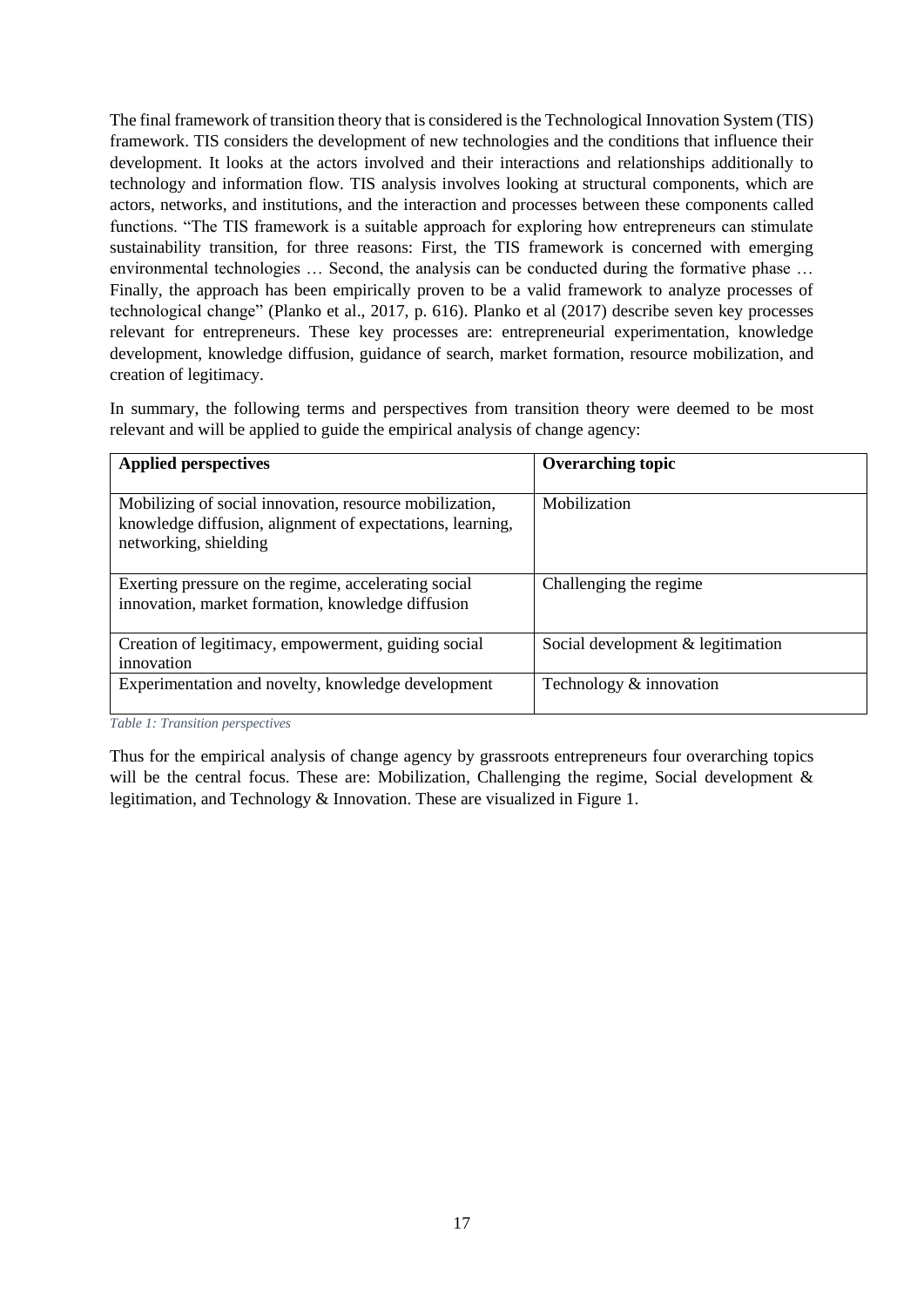

<span id="page-18-0"></span>*Figure 1: Topics of change agency*

As this chapter has discussed, grassroots entrepreneurship is considered to often be initiated from within. The focus of operation is at the grassroots or BOP and the operation is often also small scale in nature. The grassroots entrepreneurs tend to have a strong community and socially inclusive focus and can positively affect those around them at the BOP because of that. They can be innovative and engage in frugal innovation. In terms of strategies their business model often consists of some of the following aspects: engaging in search & learning, involvement of stakeholders, cooperation, and generation of legitimacy. Besides that they can also showcase different traits and motivations. These traits and motivations can be important driving factors for the entrepreneurs to start, proceed, overcome challenges, and achieve change. The most relevant traits and motivations are commitment, strong social motivations, and sometimes a relevant education can be of relevance as well although this is debatable. Furthermore this paper described the aspects of change agency and that change agents are actors that that purposefully try to imitate a process of change. The actions of these agents involve disrupting, creating, and maintaining different institutions, norms, rules, values and relations. The actions require careful navigating and balancing to be able to gain support, and create movement and pressure for change. Grassroots entrepreneurs seem to be well suited to create demand for change, connect the relevant stakeholders, and make appropriate decisions in the relevant context. Finally this chapter discussed that theory points to different aspects of grassroots entrepreneurship which allow grassroots entrepreneurs to take on the roles of change agents. Four overarching topics have been indicated in Figure 1 which will be used to further explore how grassroots entrepreneurs can influence transformations through change agency.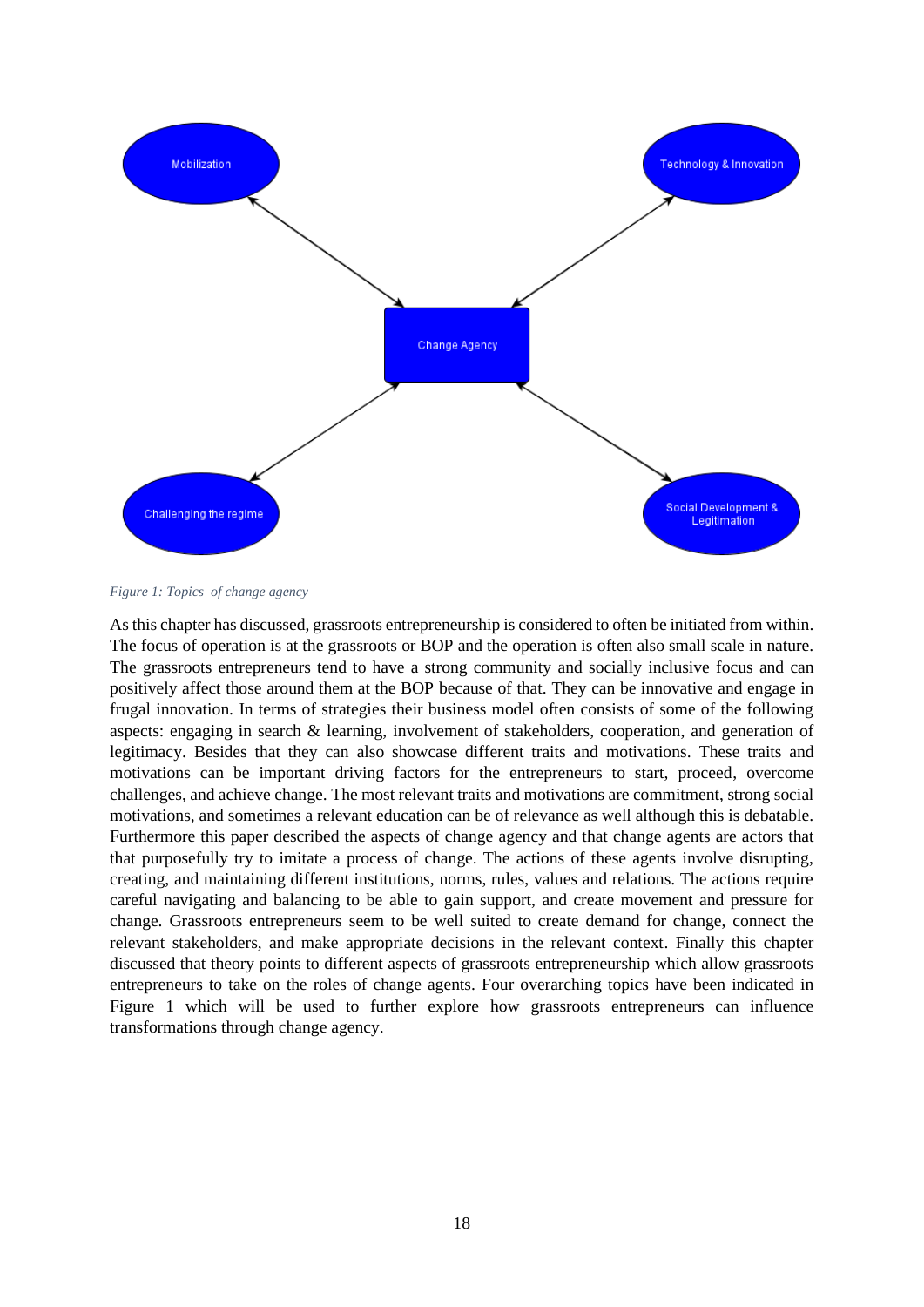## <span id="page-19-0"></span>Chapter 4: Empirical insights from literature

Chapter 3 described what grassroots entrepreneurship means, what change agency includes and means, theoretical perspectives on transitions and transformations of relevance, and aspects of social, economic, and environmental development. With the understanding of these aspects now it can be explored what role grassroots entrepreneurs have as change agents in development according to the empirical literature on the subject. Here the relevant perspectives of transition theories will be used as a lens along with additional relevant or related insight discovered in the literature.

First, this chapter will explore the nature of grassroots entrepreneurship in practice in section 4.1. After that, different dimensions of agency found to be present in cases will be explored in section 4.2. Next, the transitional and transformational aspects will be discussed in section 4.3. In section 4.4 contributions of grassroots entrepreneurship to sustainable development will be discussed.

## <span id="page-19-1"></span>4.1 Grassroots entrepreneurship in practice

Cases in the literature show that grassroots entrepreneurs, through their local and (often) small scale nature, are much more able to provide "appropriate, socially acceptable, and environmentally sustainable solutions"(Pansera & Sarkar, 2016, pp. 3–4). Many grassroots entrepreneurs mentioned in the literature have seen or experienced the problems first hand and through their entrepreneurship recognize opportunities to tackle them (Burra et al., 2003; Cozzens & Sutz, 2014; Hossain, 2018a, 2018b; Mohamad et al., 2012; Pastakia, 1998; Siebeling & Romijn, 2008b, 2008a). Having experienced the problems faced by the local communities their goals and approaches result in a highly socially motivated and also a socially operated kind of entrepreneurship. As described in the previous chapter this approach makes them very socially inclusive. The enterprises and goals are more often motivated by a desire to transform the local community. A great example of grassroots entrepreneurship being much more than just about profit and technology is given in the research by Beresford (2020) of entrepreneurs in South African slums:

"Entrepreneurship is not undertaken as a "technology of self" but rather is viewed as a mechanism for building legacies with the goal of establishing new distributional regimes—ones in which Black South Africans are attempting to take back economic positions of power and use market relations to support their networks and communities in more just and equitable ways. As Ntando told me one afternoon, becoming an entrepreneur is about "the bigger picture" and, "the bigger picture is not now. It's five, it's ten, twenty, thirty, forty, fifty, a hundred years later. That's what we are looking at. We are trying to build for our great, great, great grandchildren" (cited from interview conducted by Beresford, May 11, 2016). Much in the same way that previous generations sought to establish legacies of wealth that supported their communities, this new generation of entrepreneurs views entrepreneurship as a distinctly social role" (Beresford, 2020, p. 75). The fact that grassroots entrepreneurs often have a social inclination doesn't mean that there is no economic motive or that the social motive gets priority over the economic motive. There is still a capitalist or profit motive present. Their form however is more hybrid, mixing "firstly identities traditionally associated with either the business or nonprofit world and furthermore organizational forms from both these contexts" (Achtenhagen & Brundin, 2016, p. 111; Beresford, 2020). It is that their social nature allows for more inclusive approaches that can generate greater benefits than just profit (Arocena, 2019; Gupta, 2012; Pansera & Sarkar, 2016). And their social approach turns out to be very relevant for the diffusion of behavioral and cultural change, which needs to precede any technical change in order for a transition to become successful (Pastakia, 1998).

In the previous chapter it was also indicated that in order to achieve transformative change, grassroots entrepreneurs need to be different from the local context as well. This 'being different' from the local context is what Kroesen (2020) describes as navigating two systems; System I and System II. Where "System I is characterized by traditional values like lifelong solidarity, loyalty, obedience to authority, synchronic behavior, closed in-groups, System II is characterized by values like initiative, planning, individualism, teamwork, etc." (Kroesen et al., 2020, p. 14). The two-systems perspective has been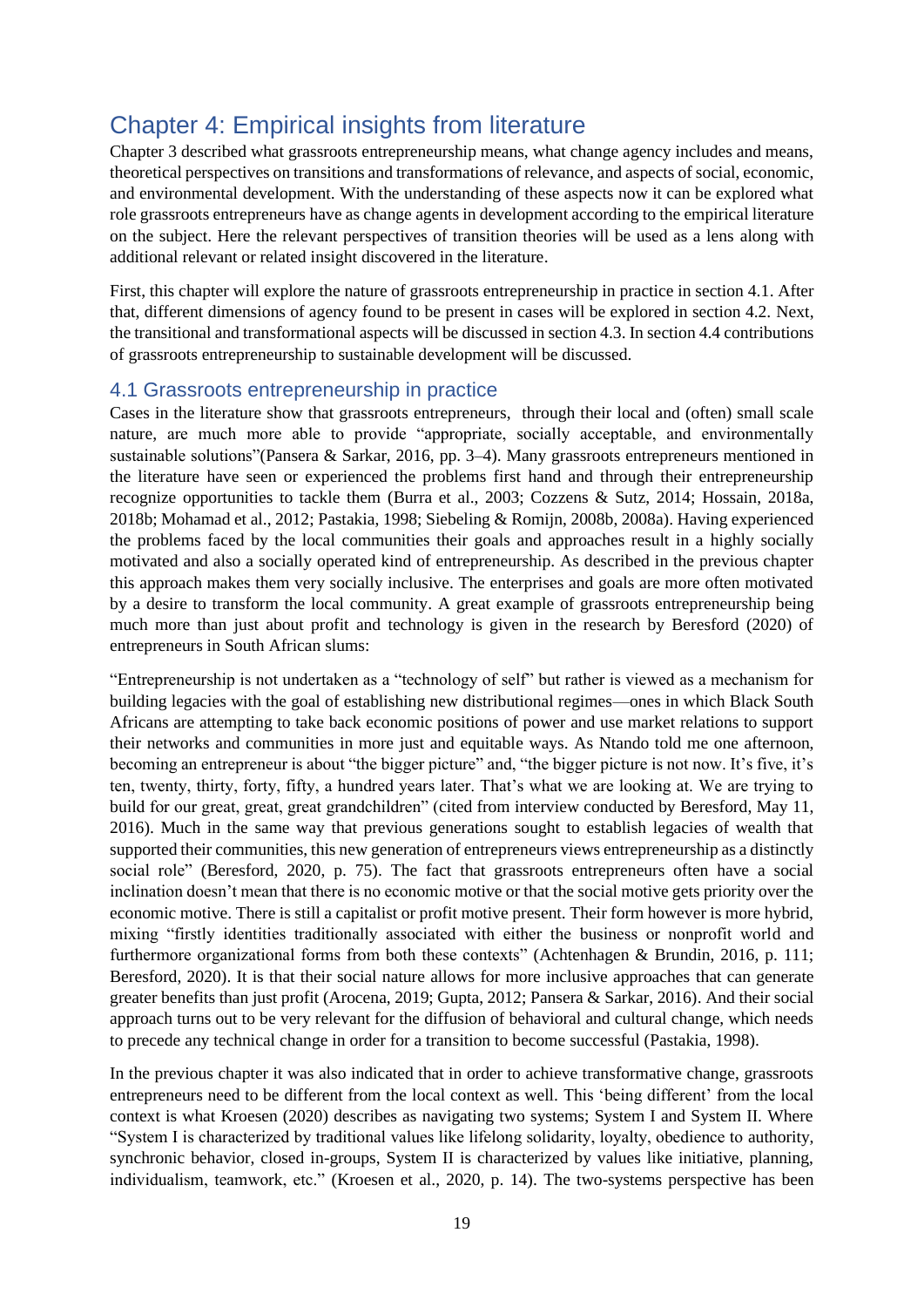developed in the context of Sub Saharan African countries but is for the most part applicable to many different contexts of the Global South. Certain value attributes needed for successful entrepreneurship but also for social sustainability may not be present in the local system (System I). Entrepreneurs need to be different and apply certain aspects from System II for successful growth and/or change. In this introduction of something new and creation or alteration of structures lies the entrepreneurial aspect of innovation and a need to "act as a broker between the opposing logics" (Bjerregaard & Lauring, 2012, p. 36). Through innovation, and being different from established business practices, new opportunities are created. New opportunities for economic development and capacity building, but also for social development in the case of grassroots entrepreneurs (Olatunji et al., 2016). Cases in the literature showcase that grassroots entrepreneurship is a promising approach to "create innovative solutions to immediate social problems" (Alvord et al., 2004, p. 262), and empower those at the BOP. Examples of grassroots entrepreneurship producing innovative solutions will be discussed in section [4.2.4](#page-25-0)  Technology [and innovation.](#page-25-0)

Through innovativeness, business-minded behavior, appropriate application, and social motivation grassroots entrepreneurs can create new value or add value to existing resources. As Edoho (2015b) states "there is no such thing as a resource until man finds use and therefore endows it with economic value" (Edoho, 2015b). Especially in Africa, endowed with a lot of natural and human resources, a key challenge is adding value to these resources through entrepreneurship (Chrysostome, 2019; Edoho, 2015b). An important role here, especially in developing economies, is "in creating higher socioeconomic values at the grassroots level" (Chrysostome, 2019, p. 127). Perceiving the problems at the grassroots, grassroots entrepreneurs are more likely to recognize appropriate (business) solutions, to act on these and create or add new value. Additionally, due to their stronger reliance on their natural environment for income generation, they are able to understand the importance of ecological preservation/action having experienced the problems of environmental degradation first hand (Patzelt & Shepherd, 2011). However certain authors are critical on the question whether grassroots entrepreneurs have a positive effect on sustainability and point to cases where most positive environmental effects are more due to spillovers than to focused effort by grassroots entrepreneurs. Grassroots entrepreneurs, in these cases, often focus more on economic and social sustainability than environmental sustainability (Albert, 2019; Rosca et al., 2017; Wohlfart et al., 2016). Sometimes environmental development occurs at the cost of social or economic sustainability in these cases. Additionally, focusing on environmental sustainability sometimes is too much of a luxury for these grassroots entrepreneurs. However, in grassroots entrepreneurship the motivations for social development and environmental development can easily overlap due to a stronger interlinkage between the aims in poor communities (Achtenhagen & Brundin, 2016; Pastakia, 1998). Environmental development may be crucial to achieve social development in certain cases or vice versa. The issue of the environmental, economic, and social sustainability objectives of grassroots entrepreneurship will be discussed a bit more in detail later in paragraph 4.4.

### <span id="page-20-0"></span>4.2 Change agency

Incidences of grassroots entrepreneurs contributing to transformational aspects of change agency are frequently encountered in the literature. These aspects of change agency in the literature are closely intertwined with the perspectives of transition literature mentioned in the previous chapter and summarized in Table 1. These perspectives often require or implicate active involvement of actors (agents); these will be discussed below. The first action-topic that is present among grassroots entrepreneurs that contributes to a transformation is the creation of a movement. This is mostly closely related to mobilization and acceleration. The second action-topic is challenging and/or changing the regime. This is mostly related to the exertion of pressure on the regime. Third, are the actions that influence change on social and cultural aspects through social development and legitimation. Fourth are actions related to technology and innovation. As a fifth topic in this section, actions by other relevant change agents will be discussed who are not strictly speaking social entrepreneurs but who do act in similar ways.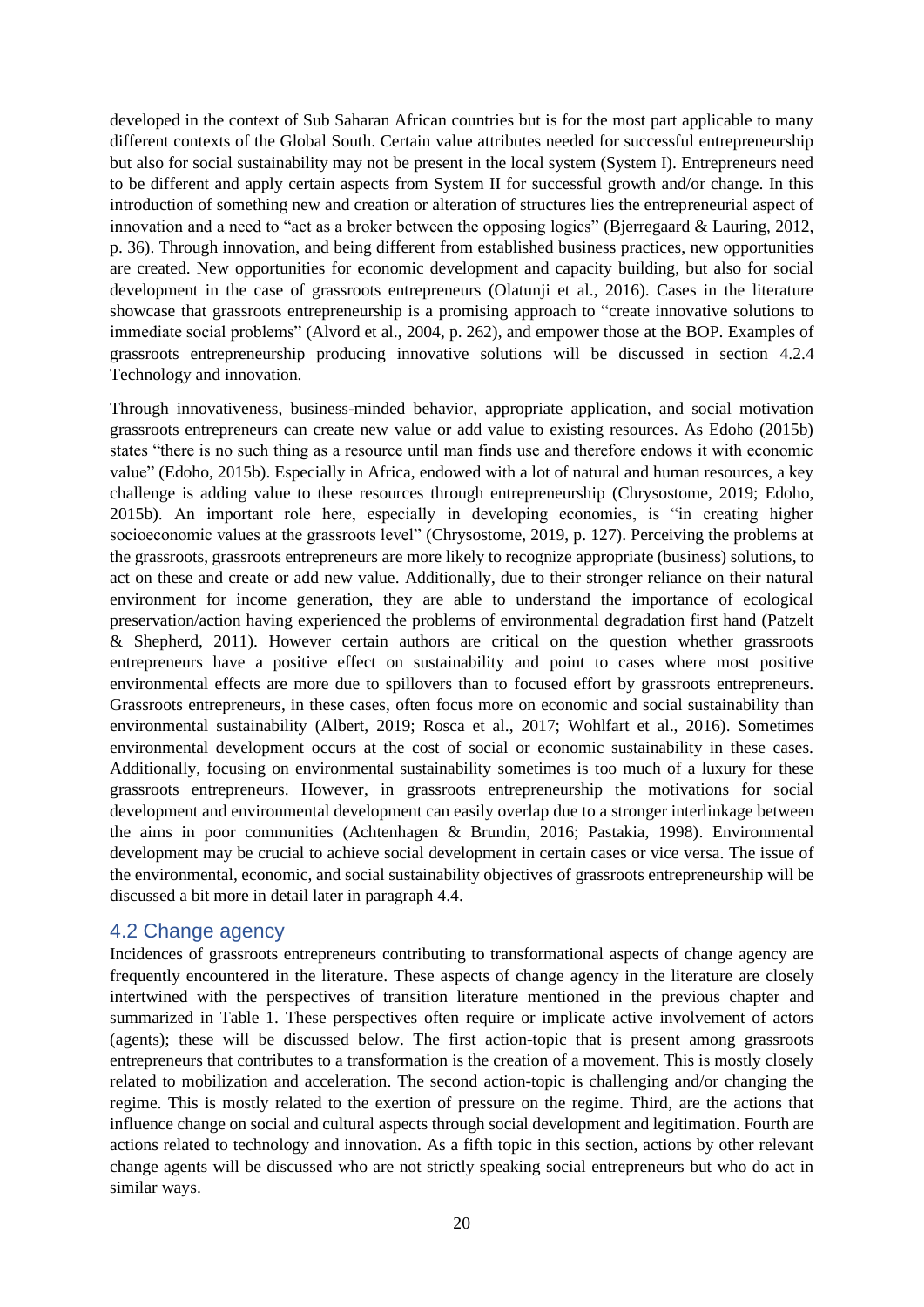#### <span id="page-21-0"></span>4.2.1 Mobilization

The first aspect to be discussed is mobilization and the creation of a movement or generation of a momentum and force for change. This aspect of movement creation is crucial for grassroots entrepreneurship to achieve change. Especially with such a bottom-up approach, there is little power or influence coming from the top-down. The power at the grassroots is more dispersed and often the people at that level have less power because they are unorganized and may lack the education and other resources. Additionally, in a developing context diffusion of innovations and change is often slow (Kroesen, personal interview, May 1, 2020). Yet, grassroots power can be especially important in the context of developing countries (Wieczorek, 2018). Therefore, grassroots entrepreneurs often engage in the creation of a movement as a force for change. This involves mobilizing political, financial support, and expertise. (Chrysostome, 2019; Mara J. van Welie & Romijn, 2018). However, as these are important especially for growth and impact on a somewhat larger scale, mobilization of local popular support and local mindset transformation is much more important for an initial impact. Here there is a need for local cooperation so as to achieve an appropriate and effective impact. In this mobilization also lies empowerment or strategic usage of power. By encouraging commitment and building of capacities or enabling/using untapped capacities of people grassroots entrepreneurs show a capability of effecting empowerment and mobilization. Mobilization is closely related to the social aspect of entrepreneurship and successful mobilization likely requires socially responsible entrepreneurship. This is addressed by Kroesen et al. (2020) stating that: "For those reasons entrepreneurship in developing economies as a rule cannot be implemented otherwise than as socially responsible entrepreneurship. That means: Enterprises cannot avoid to create a social environment that is conducive to their functioning themselves" (Kroesen et al., 2020, p. 171).

Through the establishment of new relationships and collaborations, a new grassroots impulse can be seen to be taking place in many examples. This impulse often involves a change in mindset, culture, and capabilities by challenging all who are involved to collectively steer towards this new path, while simultaneously demanding for change by others, using the collective power of this exact impulse. Not only does a grassroots impulse allow for change and transformation for all who are involved and push for further transformation, the bottom-up approach adds a more appropriate nature to it. The bottom-up style of management of grassroots entrepreneurs is much more in line with local needs but is also better at recognizing local potential, capabilities, and needs which allows to mobilize local popular support, ownership, and commitment more easily. A call for activating exactly this capability of grassroots entrepreneurs is nicely indicated in the following citation which states that:

### *"The management of transitions in the developing world would improve if the relevant decisions were made by local social actors, rather than at headquarters in capital cities" (Wieczorek, 2018, p. 207).*

And just as is being increasingly recognized there is no silver bullet i.e. one approach which works in one village will not necessarily have the same success in the next village. Therefore, many different local grassroots projects where decisions are made locally and that are initiated from within can have a much greater impact than larger centrally organized projects. Grassroots entrepreneurs show to be relevant initiators and local "managers".

Part of the process in mobilization often used by grassroots entrepreneurs is the development of a shared vision (Mara J. van Welie & Romijn, 2018). Through this process other aspects like ownership and commitment can be better encouraged or ensured. By having a shared vision, the entrepreneurs ensure that people stay motivated and are willing to cooperate because they feel that they can benefit from it and it is in line with their expectations of the future. Important for successful mobilization is to develop a vision that is win-win. Unlike for larger corporations, who are able to ensure their interests through money and power, for grassroots entrepreneurs "only socially responsible entrepreneurship offers a way forward" (Kroesen et al., 2020, p. 171). Thus, most important criteria are non-financial ones that mostly concern the community. Consideration of cultural aspects is important here, mostly for the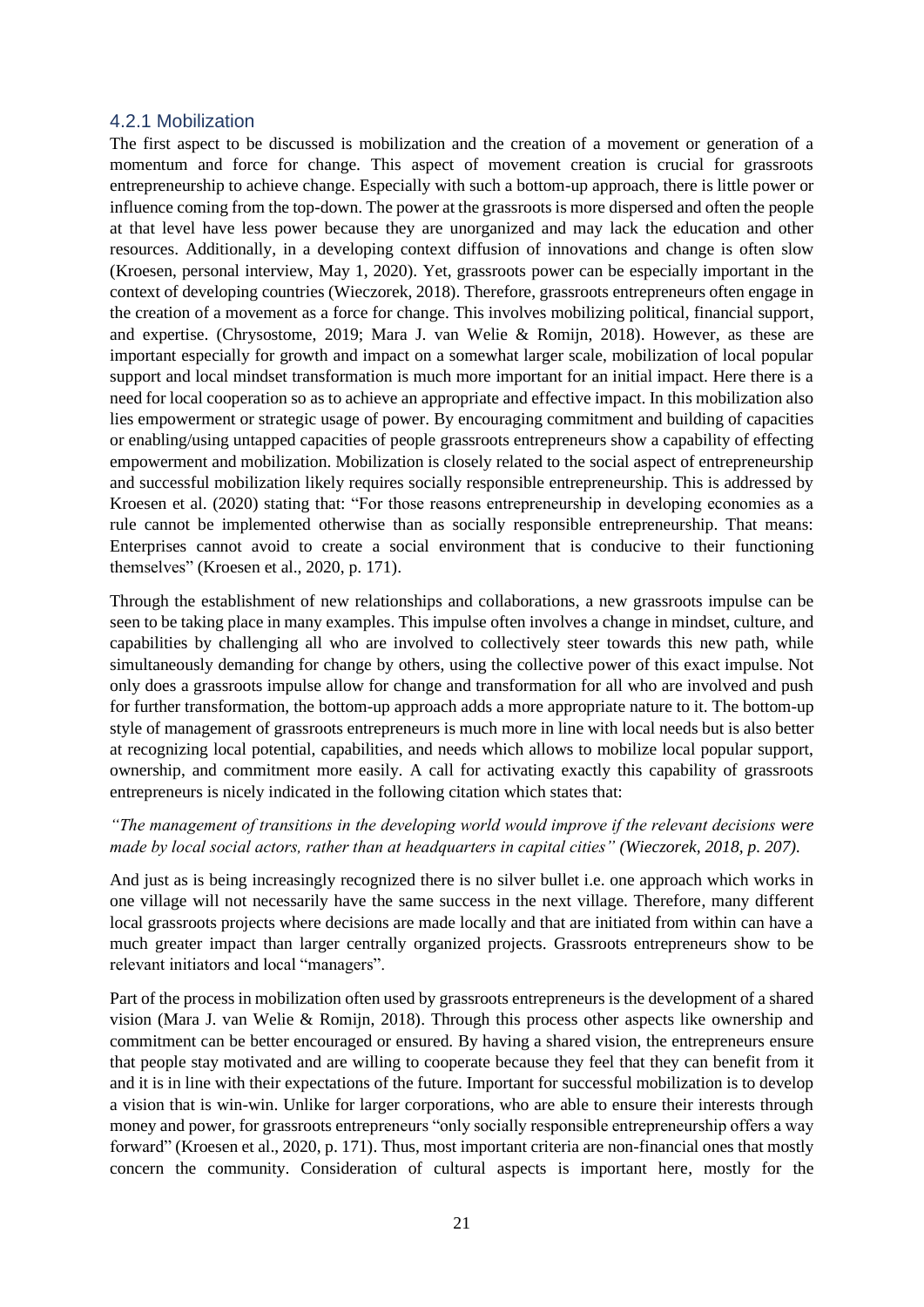encouragement of collaboration, mobilization, building bridges, and building trust. As long as the challenge for change is one motivated by community challenges and established in the local culture, profound changes and diversion from usual practices can find support from local participants. Here grassroots entrepreneurs show that their goals are often motivated by exactly these community challenges, having often experienced these challenges at first hand. Because grassroots entrepreneurs who act as change agents are motivated by these challenges their vision goes beyond that of creating wealth towards legacy building, taking the future into their own hands (and into that of the community), and enabling a social transformation that empowers and supports those of the community, building bridges between the old system, focused around solidarity and traditional relations, and a new system more towards equal access and collaboration (Broehl, 1978; Kroesen et al., 2020). This vision of transformation and empowerment mobilizes and motivates those that rely on and need this. It also encourages them, as one example of a grassroots entrepreneur can inspire many others to do the same. By taking (back) power themselves, grassroots entrepreneurs show others that they could do the same.

This mobilization often is performed in steps, where institutionalization or implementation of a project can showcase potential and link new people to the idea and to the movement.

A great example of mobilization is the case of community-managed toilet blocks in India. Here a bottom-up grassroots movement from local community members together with an NGO (Non-Governmental Organization) started an initiative for community-managed toilet blocks in a slum, to provide safe and healthy access to sanitation. Those community members acted as grassroots entrepreneurs, championing the design, building, and management of the toilet blocks. As Burra et al. (2003) describe they successfully managed to mobilize the community to participate but also local government agencies to support and accept the project. Through their success they showcased that local communities are willing and able to design, build and manage these toilet blocks, and even lead the entire project, to other communities and to government actors. And such a case allows for even further mobilization and capability building. Because "…each new toilet that is built is better than the last one. With the widespread dissemination of experiences, each time it gets easier and smoother, the 'circle of preparation' shrinks, and the number of people able and willing to get things done grows considerably. Each time a toilet block is built, it is also cause for a festival to celebrate its opening, and each festival draws a larger crowd. The ability of the Federation/Mahila Milan network to link people and help them take control makes this whole process possible" (Burra et al., 2003, pp. 27–28). A similar story about mobilization and bottom-up organization is recounted by Cherunya (2019) involving informal grassroots movements in informal slum areas in Nairobi.

All cases in the literature indicate that grassroots entrepreneurs do showcase an ability at: mobilizing a potential to address their needs (Beresford, 2020) and articulate own interests (Meagher, 2018), mobilizing actors and communities, mobilizing resources and expertise, mobilizing people to pursue their own interests, lobbying for political and popular power, inspiring others to participate, follow, or lead, mobilizing ownership and commitment, creating networks of cooperation, and last but not least creating demand for change and/or alternatives (Alvord et al., 2004; Bjerregaard & Lauring, 2012; Broehl, 1978; Chrysostome, 2019; Kroesen et al., 2020; Pastakia, 1998; Siebeling & Romijn, 2008b, 2008a; Mara J. van Welie & Romijn, 2018)

### <span id="page-22-0"></span>4.2.2 Challenging the regime

Challenging the regime is closely related to mobilizing and movement creation. Mostly because to be able to successfully challenge the regime one needs to generate sufficient force and pressure for change. In a large part, this lies in ways of changing institutions, regimes, or systems. This does not only lie in changing social or cultural aspects, which will be discussed later on, but also in creating new business models, practices, etc. that are less dependent on and embody less unstable or unfair institutional conditions often present in developing-country contexts. This can be seen in examples like that of South African grassroots entrepreneurs in the slums, who try to assert a new economic order that breaks with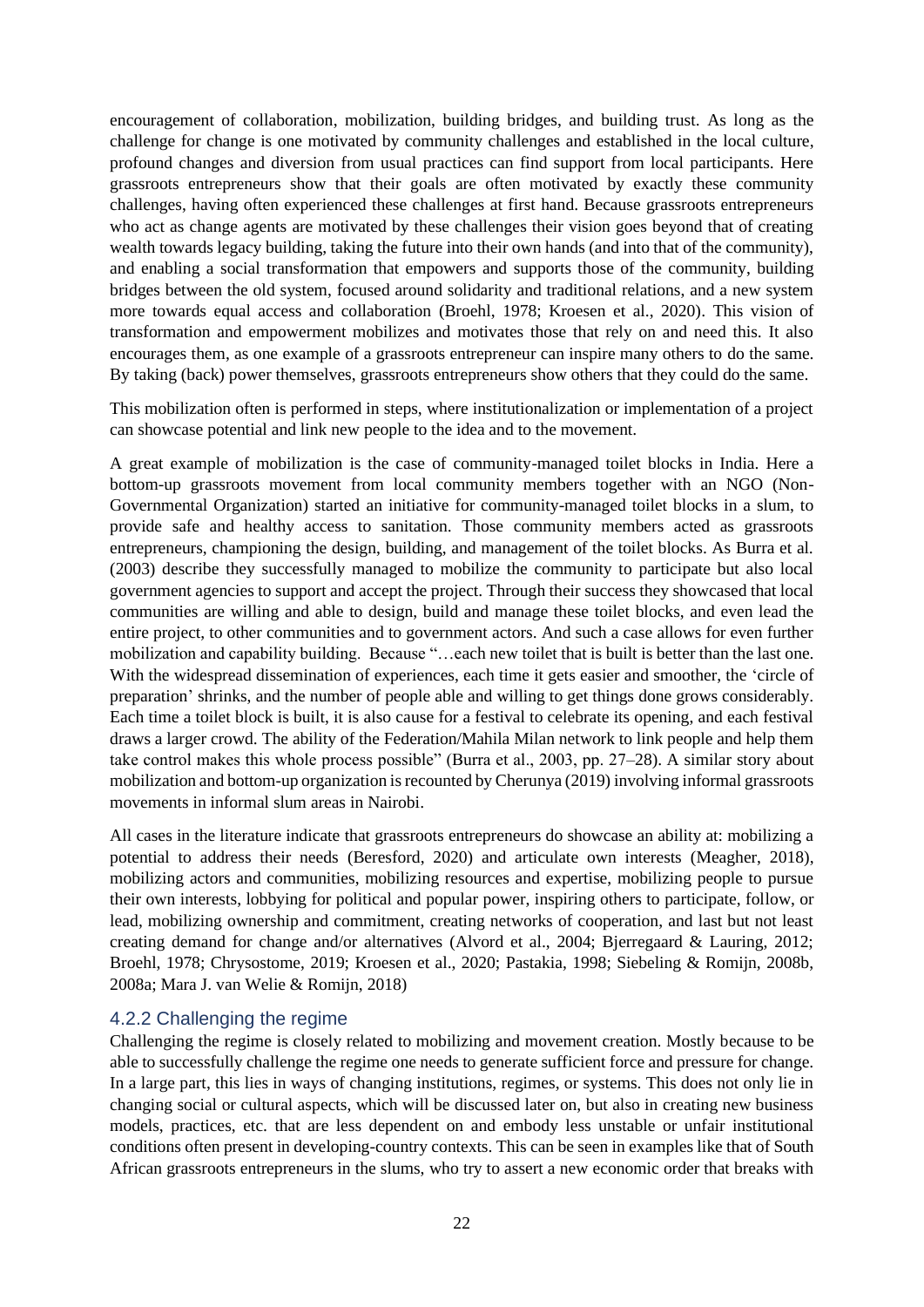the current systems based on western and colonial aspects (Beresford, 2020). The goal for grassroots entrepreneurs who act as change agents is often to (re)develop the system so that there are fairer opportunities for them and their community whilst simultaneously creating growth opportunities. However, challenging the regime is difficult since a regime and the institutions are often embedded in local (and non-local) contexts. Especially in developing-country context there often are informal institutions which can have quite a lot of power. Challenging these institutions often requires the stabilization of certain institutions whilst changing others. This often also means dealing with contradictions but beyond that, it is often the effort of many different entrepreneurial actors (Bjerregaard & Lauring, 2012).

Grassroots entrepreneurs can challenge and change regimes and systems by transforming traditional relationships. In the context of developing countries there is often a relationship, between politicians and people (being voters), of patrons and clients. In the old system projects etc. were 'gifted' by politicians. However, through grassroots entrepreneurship people begin to see certain things as a right instead of something like a gift. Beyond that through grassroots entrepreneurship ownership, management, and control changes more to the hands of those at the BOP, as they own the project and consult with others such as politicians and government representatives how they want to proceed and what they want for the community. When changes in institutions and systems can result in entrusting more responsibilities to actors at the BOP and local communities this can lead to many additional developmental benefits (Achtenhagen & Brundin, 2016; Burra et al., 2003). The socio-technical systems are altered through this change of ownership, management, and control. Through grassroots entrepreneurship these processes and relations are democratized, creating new opportunities but also more access to these opportunities for those at the BOP (Edoho, 2015a; Hossain, 2018b; Siebeling & Romijn, 2008a). Weaknesses and shortcomings in old institutions, regimes, systems, and/or relationships are exposed and better alternatives are shown by grassroots entrepreneurs as they try to fill the institutional voids (Chrysostome, 2019; Pansera & Sarkar, 2016). Grassroots entrepreneurs even try and tackle certain institutions which are still a leftover from colonial times (Beresford, 2020; Kroesen et al., 2020). But grassroots entrepreneurs do not want to change everything or break with everything. They recognize their abilities and their strengths and want to change the system in such a way so that local people can be able to better their own life. As a South African grassroots entrepreneur states:

""If we were to come and just topple what is already there, I think it will take the next 100 or 200, maybe 500 years to start over. We do not need to reinvent the wheel, we just need to pimp the wheel. … If we could take what we have, and the lessons from our [Black South Africans'] past, and pimp the wheel, you know, and continue moving forward, things will be better for us" (interview, May 5, 2016)" (Beresford, 2020, p. 76).

Challenging the regime and changing institutions is not always easy. Grassroots entrepreneurs need to carefully consider when and how to break with certain practices, institutions, and even cultural behavior. Breaking away completely could result in too much backlash whereas changing too little might fail to tackle the problems that need to be changed (Broehl, 1978). This requires careful navigation between sometimes seemingly opposing logics of change of certain institutions/values and stabilization of others (Bjerregaard & Lauring, 2012; Pansera & Sarkar, 2016). This is what Kroesen et al. (2020) describe as steering between System I and System II, as indicated in Chapter 3. Examples of navigating these values are grassroots entrepreneurs who try to motivate a change in practices using local religious values, or entrepreneurs in the slums who draw inspiration from stories of great western entrepreneurs on how to form their business while motivating their business with a focus on local development and empowerment. Grassroots entrepreneurs can introduce something new, and sometimes also conflicting, to the local context, building of the logics of a more modern system and trying to introduce it within the traditional system, creating formal structures within communities, changing attitudes, and changing access to donor and government resources (Burra et al., 2003; Kroesen et al., 2020). Grassroots entrepreneurs perform a sort of mediating role between society and business/operation, between local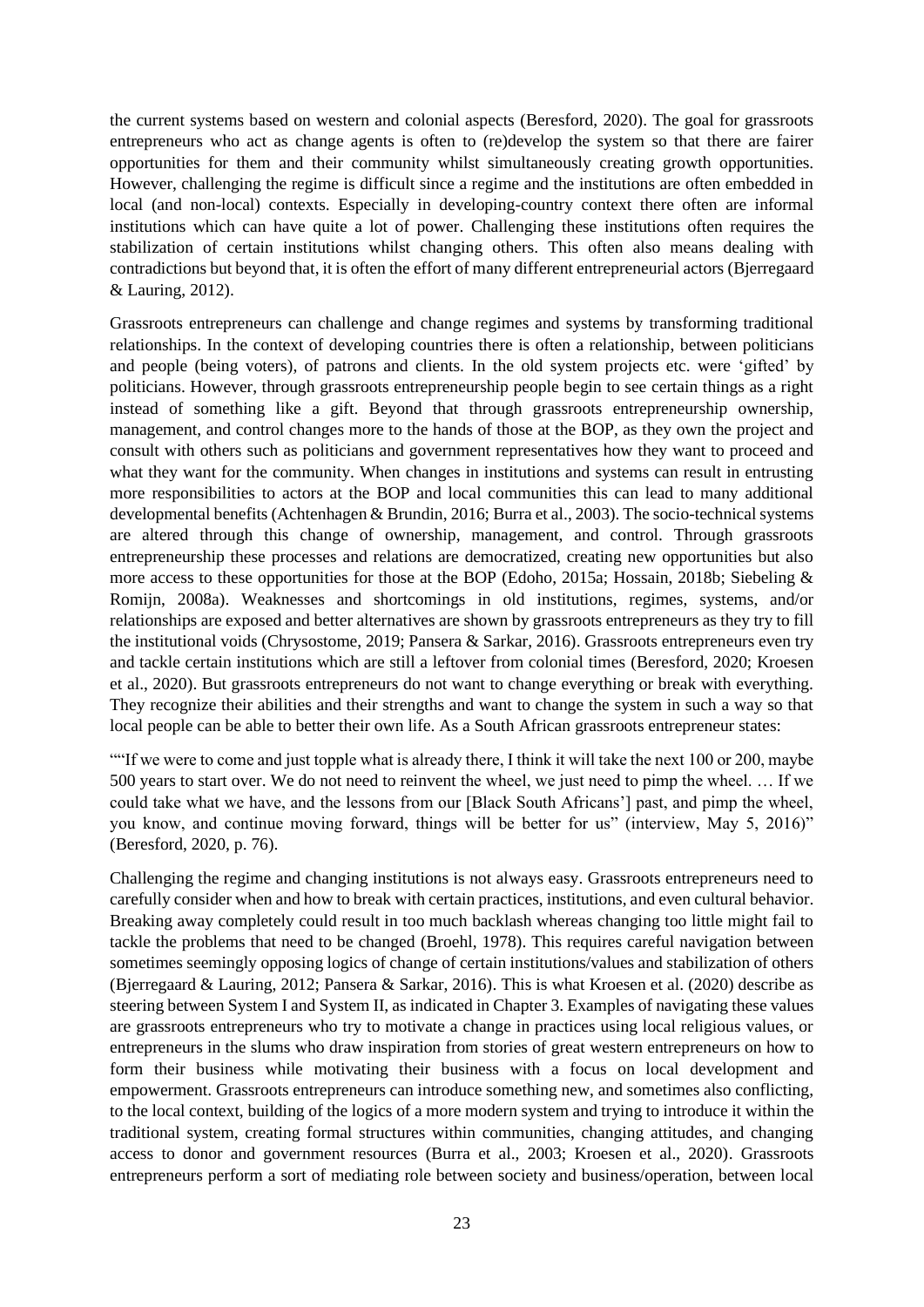traditional practices and more modern practices (business practices but also other) (Bjerregaard & Lauring, 2012; Broehl, 1978). Through dealing with different logics, mediating, navigating, and acting on the limitations of existing institutions grassroots entrepreneurs create their own opportunities and advantages (Bound & Thornton, 2012; Pansera & Sarkar, 2016).

Social pressure has always been a powerful and effective mechanism in developing countries, especially Africa. By acting on the weakness of institutions and navigating, mediating, etc., successful grassroots entrepreneurs exert pressure for change, partly through a competitive advantage and providing superior solutions (Broehl, 1978; Burra et al., 2003). By creating new successful dynamics grassroots entrepreneurs show they can become "'a major force in the overall transition towards a more sustainable business paradigm' (Schaper 2002: 27), acting as 'exemplary solutions for a social transformation' (Isaak 1998: 88)" (Gibbs, 2006, p. 70). Additionally, by organizing the grassroots, such entrepreneurs show the ability to create a much more effective and influential force for change (Alvord et al., 2004), creating noise and being a stronger voice to address societal issues and advocating their grassroots solutions (Beresford, 2020).

## <span id="page-24-0"></span>4.2.3 Social development and legitimation

As previously mentioned, social inclination and motivation is strongly present within grassroots entrepreneurs as change agents. Factors of social and cultural change are then of course closely linked. The strongest connection with social change is community development by grassroots entrepreneurs. One part of community development by grassroots entrepreneurs is that as change agents they often strive to empower the local community and/or social minorities. They are able to strengthen part of the social, economic, and/or environmental integrity of the community (Achtenhagen & Brundin, 2016; Albert, 2019). Empowerment also involves entrusting and allocating more responsibilities to the community, which was previously discussed. This can contribute to profit generation in the community because complementary craft services and other services are needed and the local population's purchasing power improves when these are supplied locally (Achtenhagen & Brundin, 2016).

A second way in which grassroots entrepreneurs show to contribute to community development is by enabling the community to solve their own problems by building their capacity. Examples of capacity building are: strengthening of organization, instituting community savings practices, conducting pilot projects, organizing exchanges with other communities, training, and encouraging participation in projects. Sometimes even the capacity is already present and through a project that builds on the capacity this can be showcased to government officials, organizations, and/or community members. Beyond allowing self-help and problem solving, capacity building allows for more effective resource usage, (better) endowment of economic value to resources, and more effective collaboration (Achtenhagen & Brundin, 2016; Albert, 2019; Alvord et al., 2004; Chrysostome, 2019; Edoho, 2015b; Opola et al., 2020; Pansera, 2013; Siebeling & Romijn, 2008b, 2008a).

A third way in which grassroots entrepreneurs foster community development is by democratizing parts of society through transformation of the local community, by allowing or enabling those at the BOP to benefit and/or participate in local development (Achtenhagen & Brundin, 2016; Burra et al., 2003; Pansera & Sarkar, 2016; Siebeling & Romijn, 2008a, 2008b). A great example of such community development in the case of grassroots entrepreneurship as change agency is the Siyabuswa Educational Improvement & Development Trust (SEIDET). The project involved democratic processes for the assigning of particular jobs and improvement and evolution of the program, continuously consulted with the stakeholders, encouraging of participation, and allowing of self-development of participants and stakeholders (Siebeling & Romijn, 2008a).

Another important mechanism to achieve social change by grassroots entrepreneurs is through leading and guiding people towards a 'new context'. This means transferring and diffusing of (new) ideas and knowledge and providing access to new ideas by engaging in cultural innovation. This often requires balancing global and local cultural aspects, traditional and modern aspects, and western and local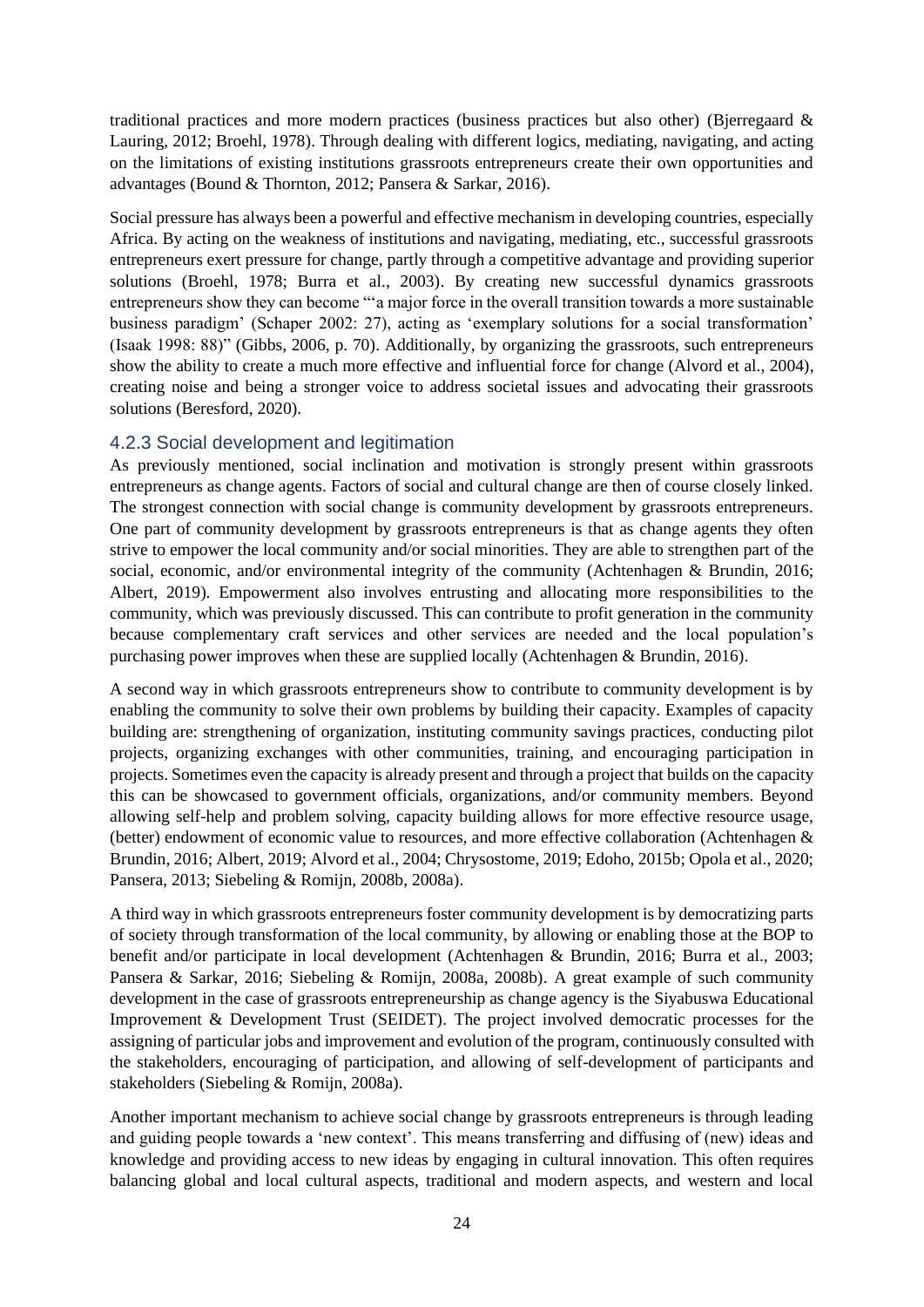aspects. This means bridging the divide between different practices and/or bridging between old systems and more modern systems and integrating existing rights, obligations, and cultural expectations into a new market economy. An example is a successful tobacco farmer in a small village in Malawi who "is still subordinating himself to traditional normative patterns of rights and obligations to add legitimacy to economic action" (Bjerregaard & Lauring, 2012, p. 37) whilst simultaneously utilizing "the new opportunities of exchanging money for positions in the powerful institutions. Thereby, the Tobacco Man is trying to integrate market forces into the traditional hierarchy – and building a bridge between the traditional, social logic of rights and obligations requiring redistributions and the new logic of market exchange and accumulation" (Bjerregaard & Lauring, 2012, p. 37). Grassroots entrepreneurs who work towards social change try to add legitimacy to their economic actions by navigating the traditional normative patterns of rights and obligations, that are often contradictory to the logic of private accumulation in a developing-country context. The bridging and navigating aimed at adding legitimacy is extremely important for grassroots entrepreneurs to be able to negotiate a space to be able to develop further and allow for alternative practices (Bjerregaard & Lauring, 2012; Chrysostome, 2019; Gibbs, 2006; Hossain, 2018a, 2018b; Kroesen et al., 2020). This bridging, navigating, and legitimation is a process that often needs to be done continuously to prevent jealousy and accusation and to ensure stable relationships and access to resources (Bjerregaard & Lauring, 2012). Additional to this bridging and balancing, grassroots entrepreneurs also show an ability to develop a platform for change, adaptation, and the facilitation of entrepreneurship. This platform can often also help in overcoming societal barriers. But it is also a platform for collaboration, created by grassroots entrepreneurs by building a development community that works towards the future and a new context, involving community members, educating people on the importance and need for change, encouraging interaction, and connecting different people from different cultures and backgrounds (Achtenhagen & Brundin, 2016; Beresford, 2020; Chrysostome, 2019; Gupta, 2012; Siebeling & Romijn, 2008a). Grassroots entrepreneurs further contribute to leading towards a 'new context' by creating or promoting awareness and changing the mindset of people. They can contribute to social change in this way by organizing events or projects whilst also generating an income from this. They also contribute to this by teaching and educating people about new better opportunities, technologies, and/or practices and convincing others to adapt or change. Furthermore, grassroots entrepreneurs promote awareness and change mindsets by developing a sense of ownership, enthusiasm, and social motivation among participants, community members, customers, and others. An example is a project of grassroots entrepreneurs using principles of Ubuntu applied to a more modern context of technology, encouraging active participation and the rethinking of values. Breaking through taboos can be an additional way of changing people's mindset. This however can also result in backlash and both requires careful navigation and (almost stubborn) perseverance (Achtenhagen & Brundin, 2016; Broehl, 1978; Chrysostome, 2019; Hossain, 2018a, 2018b; Siebeling & Romijn, 2008a). And finally, grassroots entrepreneurs trying to achieve social change can harness the energy of socio-religious movements, using these established institutions, their resources, and their rituals, norms, and values to strengthen their program or project and urge towards change by combining ideas and ideals with new opportunities (Broehl, 1978; Chrysostome, 2019; Kroesen et al., 2020; Mohamad et al., 2012; Pastakia, 1998).

By empowering people, building their capacity and capabilities, democratizing social processes and transforming social relations, adapting values and mindsets to a new context, navigating possibly conflicting values and logics in this new context, developing a platform for change, and harnessing socio-religious movements, grassroots entrepreneurs show a capability of creating new practices and behavior that are in sync with local values, culture, and environment, but are simultaneously different from previous practices (Bjerregaard & Lauring, 2012; Broehl, 1978; Gibbs, 2006; Mohamad et al., 2012; Pastakia, 1998).

#### <span id="page-25-0"></span>4.2.4 Technology and innovation

Innovation and the introduction of new technologies are also mentioned by certain authors when discussing how grassroots entrepreneurs can effect change and transformations. Especially the Frugal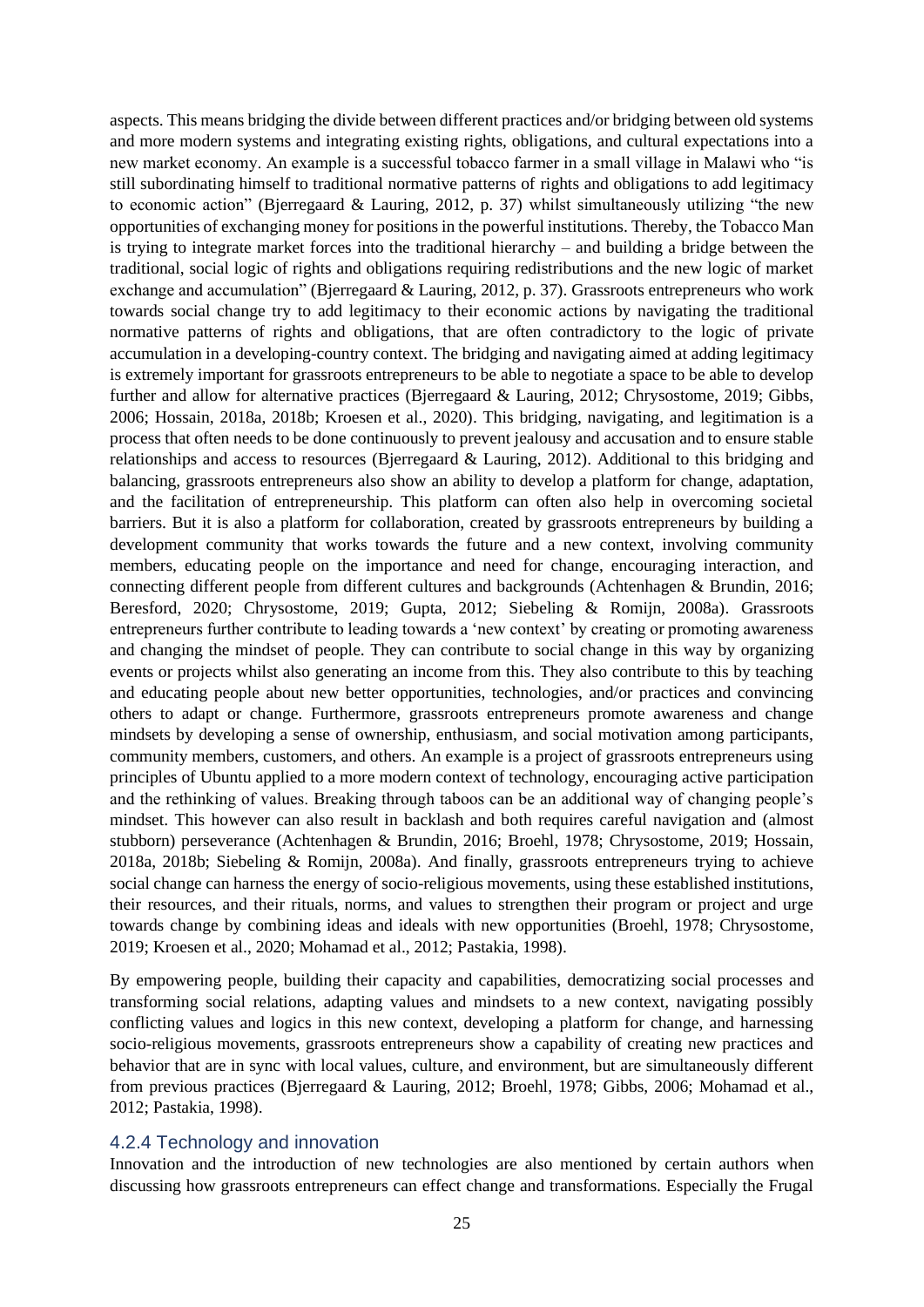Innovation literature focuses on these issues with relation to change and transformation. Profound changes in technology can create new opportunities and transform a business sector. Innovations and new technologies can be used to democratize a business sector, system, or institution by providing opportunities for many. Also it can contribute to more inclusiveness and create new workplaces or business sectors (Achtenhagen & Brundin, 2016; Albert, 2019; Alvord et al., 2004; Gibbs, 2006; Hossain, 2018b; Pansera, 2013; Pansera & Sarkar, 2016; Powell, 1991; Woolthuis, 2010). Additional to that innovations and new technologies can be used as a way to leverage discourse because these innovations and technologies provide new opportunities and can affect previous interactions, relations and power structures.

One example is of a frugal innovation that made the process of cotton deshelling faster, easier, and safer. Thanks to the innovation the processing cost decreased 20 fold and it increased the revenue for farmers. Due to the fact that the processing could be done much faster the time between harvesting and selling also decreased significantly creating a more stable stream of income. A great side effect was that children did not need to help anymore in the deshelling process allowing them to stay in school during this period (Pansera & Sarkar, 2016).

Another great example is that of a grassroots innovator and entrepreneur who developed a new machine that allowed to produce cheap and affordable sanitary pads for women. In developing countries women at the BOP face great difficulties when menstruating. In most developing countries the issue of menstruating is still a taboo topic to talk about. Often even women are seen as impure during menstruation. On top of that regular sanitary pads are very expensive and unaffordable for most. Therefore, women often rely on husks or old rags as alternatives. These however are not sanitary and can result in health risks. The grassroots innovator with his invention not only enabled the production of sanitary pads that are affordable for those at the BOP but it even allowed for them to start producing the pads themselves using the machine. Thanks to its simplicity and application of locally available parts it can be operated by people at the grassroots (Pansera & Sarkar, 2016).

### <span id="page-26-0"></span>4.2.5 Other change agents

A striking aspect emerging from the literature is the fact that change agency through aspects of grassroots entrepreneurship is not exclusive to entrepreneurs and business owners as such. The literature shows that other actors and/or organizations also can operate as a kind of grassroots entrepreneurial change agent. Among those mentioned in the literature are associations (Burra et al., 2003; Chrysostome, 2019; Kroesen et al., 2020), socio-religious movements (Chrysostome, 2019; Kroesen et al., 2020; Mohamad et al., 2012; Siebeling & Romijn, 2008a), NGOs (Achtenhagen & Brundin, 2016; Alvord et al., 2004; Bjerregaard & Lauring, 2012; Kroesen et al., 2020; Pansera & Sarkar, 2016; Park & Johnston, 1995; Mara J. van Welie & Romijn, 2018), government and local leaders (Chrysostome, 2019; Park & Johnston, 1995; Wade, 1988), and diaspora (Achtenhagen & Brundin, 2016; Chrysostome, 2019).

One example of an NGO acting as a grassroots entrepreneurs is an NGO that used a niche-innovation approach to provide a sanitation service to a slum to create a sustainable service and system of sanitation and waste management in slums (Mara J. van Welie & Romijn, 2018). Another example, one of socioreligious movements, is of religious communities in Malaysia that set up organizations and systems to deal with waste and recycling, creating more environmentally friendly practices and solutions (Mohamad et al., 2012).

### <span id="page-26-1"></span>4.3 Effects of change agency by grassroots entrepreneurs

Transition effects are a stepping stone towards social transformation, and in that a stepping stone towards social, economic, and environmental development. This paragraph will both discuss the effects of change agency by grassroots entrepreneurs on transition and sustainable development.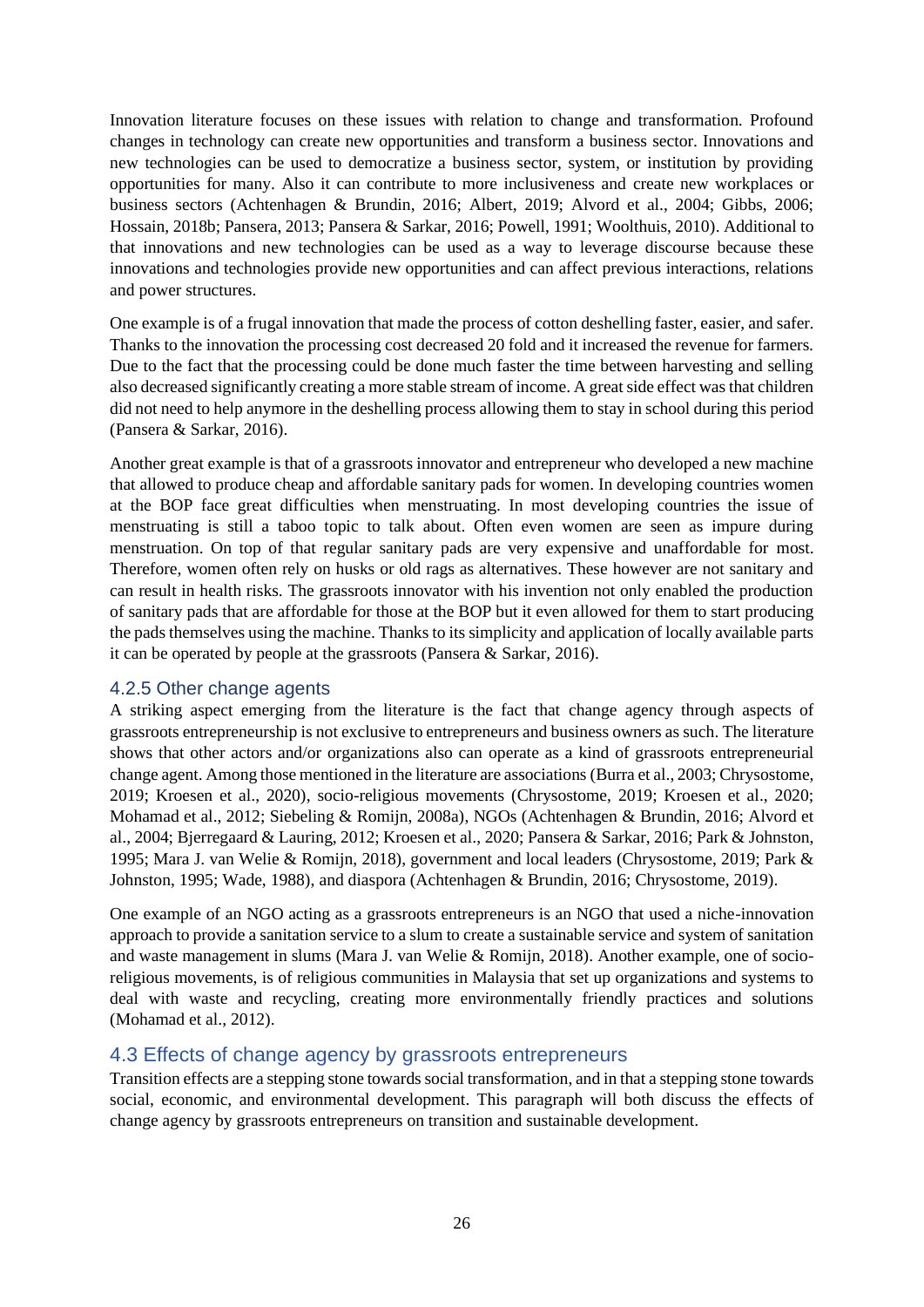#### <span id="page-27-0"></span>4.3.1 Effects on transition

The most important aspects of change agency have been discussed using insights from transition theories. However, in the previous parts of this chapter the focus was on transformation, here the effects on transition will be discussed. These insights are worthwhile to mention but will not be explored thoroughly.

First, it is clear that grassroots entrepreneurs constitute a niche push, creating pressure for change in the regime. Due to the (initial) small scale nature of their initiatives, they act to create and foster niches, striving to be different from the system and to change it (Beresford, 2020; Broehl, 1978; Doran et al., 2018; Edoho, 2015a, 2015b; Gupta, 2012; Hossain, 2018a; Kabecha, 1999; Pastakia, 1998). They push through their inclusive innovation and in bottom-up fashion, in ways that are embedded in local values or culture, grouping and mobilizing local communities but also other entrepreneurs and furthering the (entrepreneurial or local) development communities (Alvord et al., 2004; Bjerregaard & Lauring, 2012; Siebeling & Romijn, 2008a). Through innovation and entrepreneurial action they can create cultural change and further the diffusion of technologies, innovations, (entrepreneurial or other) practices, and/or culture (Bjerregaard & Lauring, 2012; Chrysostome, 2019; Cozzens & Sutz, 2014; Doran et al., 2018; Hossain, 2018a; Kabecha, 1999; Pansera & Sarkar, 2016; Pastakia, 1998; Powell, 1991). Beyond changing the economic system they also tend to strive for mentality change and transforming the sociotechnical system (Chrysostome, 2019; Edoho, 2015b; Hossain, 2018a; Junne, 2018; Mohamad et al., 2012; Pastakia, 1998; Powell, 1991). And finally, they tend to achieve change through economic growth through generating more stable incomes ensuring more (financial) stability, and also growth in terms of human network and participants, and increase in the number of entrepreneurs striving for the same goal (Bjerregaard & Lauring, 2012; Broehl, 1978; Edoho, 2015a, 2015b).

Second, in the literature certain grassroots entrepreneurs show a capability to practice aspects of SNM, while others show to be in need of these aspects in terms of support. The literature mentions aspects of shielding often through gaining and ensuring (mostly local) political and/or popular support. More than shielding the literature describes aspects of empowerment, empowerment of those who are marginalized, those at the BOP with little opportunities, and minorities (Alvord et al., 2004; Arocena, 2019; Cozzens & Sutz, 2014; Hossain, 2018b). But most of all the literature mentions aspects of nurturing through community development, capability building, alignment of expectations and/or visions, organization and mobilization, learning and education, and networking (Alvord et al., 2004; Beresford, 2020; Bjerregaard & Lauring, 2012; Burra et al., 2003; Chrysostome, 2019; Cozzens & Sutz, 2014; Hossain, 2018a, 2018b; Junne, 2018; Kabecha, 1999; Mohamad et al., 2012; Pansera & Sarkar, 2016; Park & Johnston, 1995; Powell, 1991; Siebeling & Romijn, 2008a, 2008b).

Third, the literature sometimes mentions aspects of regimes and institutions in relation to grassroots entrepreneurship. For instance, certain pieces of literature mention the (possible) effect of grassroots entrepreneurs on socio-economic transformation, market transformation, or institutional change (Achtenhagen & Brundin, 2016; Alvord et al., 2004; Beresford, 2020; Bjerregaard & Lauring, 2012; Chrysostome, 2019; Cozzens & Sutz, 2014; Edoho, 2015a; Hossain, 2018a, 2018b; Kabecha, 1999; Meagher, 2018; Olatunji et al., 2016; Park & Johnston, 1995; Wade, 1988). Also, the literature especially stresses the relevance and influence of institutions. In developing countries, it is often mentioned that formal institutions can be rather weak and/or non-conducive to the furthering of sustainable development. In these developing-country contexts often informal institutions have filled the gaps left by the formal institutions. Informal institutions are more difficult to recognize from an outsider's perspective and require careful consideration. Additionally, with informal institutions it often depends whether they are supportive and conducive for sustainable development and transformation on many factors. As with many established institutions, lock-in can occur in a regime, and actors in the regime and institutions can and regularly will resist change (Berner et al., 2012; Edoho, 2015b; Junne, 2018; Kabecha, 1999).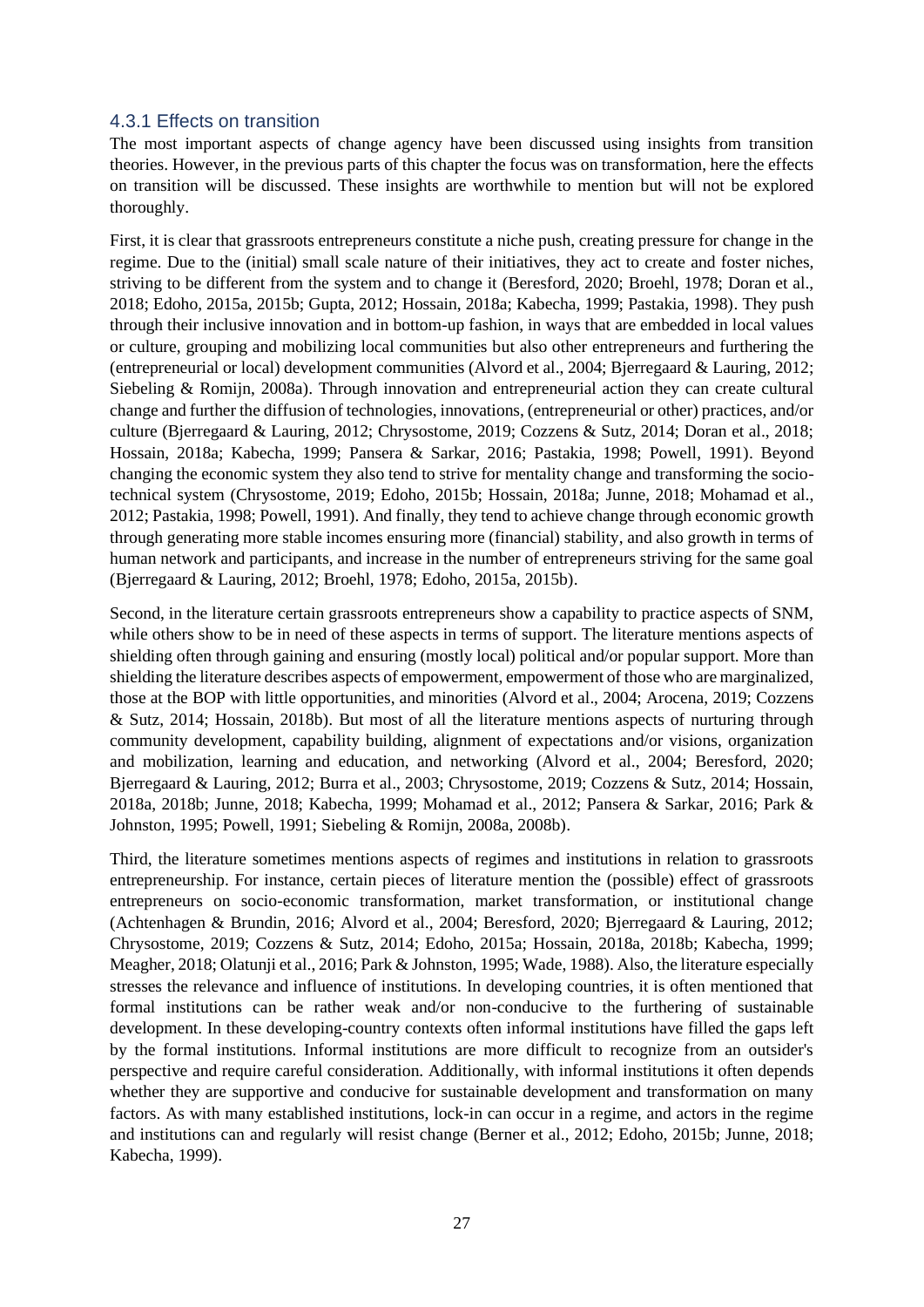Fourth, the literature also describes cases of landscape pressure on the regime that are also a factor for change and transformation. For example, due to globalization and the fact that people get in touch with different cultures and ideas traditions and rules in the regime are slightly changing (Amankwah-Amoah et al., 2018; Beresford, 2020). Additionally, due to globalization of the economy but also of relations and interactions there appear system or culture clashes where regimes and rules are no longer in sync with the current situation and context (Pastakia, 1998). And finally, with the coming of age of the younger generations there is also a demand for change by the youth who also want to have a say for the sake of their own future (Balunywa et al., 2012; Chrysostome, 2019).

### <span id="page-28-0"></span>4.3.2 Effects on sustainable development

As this paper considers transitions and transformations it looks at the transformation towards sustainable development. Sustainable development includes social, economic, and environmental development. In the end the relevance of transformation is to try and achieve a more sustainable world.

#### *Social development*

Social development in the literature on grassroots entrepreneurship is often mentioned in relation to issues like inequality of income, power and marginalization, and inclusivity (Chrysostome, 2019). Social development is about improving the livelihoods of the poor and marginalized (Albert, 2019; Beresford, 2020; Berner et al., 2012; Cozzens & Sutz, 2014). This involves creating value, opportunities, and gains for those that are less well off (Albert, 2019; Balunywa et al., 2012; Beresford, 2020; Hossain, 2018a; Patzelt & Shepherd, 2011), building their capacities and capabilities through development of human resources (Chrysostome, 2019; Siebeling & Romijn, 2008a), empowerment and/or selfempowerment (Hossain, 2018a; Siebeling & Romijn, 2008a), but also ensuring fair distribution of profits between different stakeholders (Patzelt & Shepherd, 2011).

#### *Economic development*

With economic development mostly rural areas and local communities are considered (Beresford, 2020; Siebeling & Romijn, 2008a). Important aspects of economic development are the creation of employment (although often still mostly self-employment (Kabecha, 1999)), consumption, and wealth generation (Patzelt & Shepherd, 2011). Often of relevance is the discovery or exploration of entrepreneurial opportunities and employing new ways to generate economic gains (Patzelt & Shepherd, 2011). Important for economic development is creating competitive advantage and developing skills to become more productive or add (more) value to resources. But this should not be a one-time addition of value but one that can be sustained and creates sustainable livelihoods (Amankwah-Amoah et al., 2018; Powell, 1991). Often of relevance is the creation of new businesses and increasing diffusion of innovations, technology, and practices (Amankwah-Amoah et al., 2018; Cozzens & Sutz, 2014; Hossain, 2016). Closely linked to economic development is economic growth, however achieving economic growth alone won't be enough to achieve (sustained) economic development (Adusei, 2016). What is needed is the creation of a base for sustained value creation and development, with increased access to human and material resources, reduction of costs, an expansion of markets or creation of new markets, and capture of wealth while simultaneous ensuring that most of the wealth stays in "the area" (Balunywa et al., 2012; Beresford, 2020; Junne, 2018; Powell, 1991). Grassroots entrepreneurs show a capability of creating sustained value creation that can have a positive effect on economic growth and entrepreneurship.

### *Environmental development*

Environmental development is about on the one hand decreasing negative effects (direct and indirect) on the environment and on the other improving or reinforcing aspects of the environment. Decreasing negative effects involves reducing of pollution and creation of waste, avoiding contamination, and reducing consumption and resource usage (Gibbs, 2006; Pansera & Sarkar, 2016; Pastakia, 1998). The improvement of environmental conditions is about conserving nature and ensuring that the exploitation of natural resources can still be sustained in the far future, reinforcing natural integrity and resilience,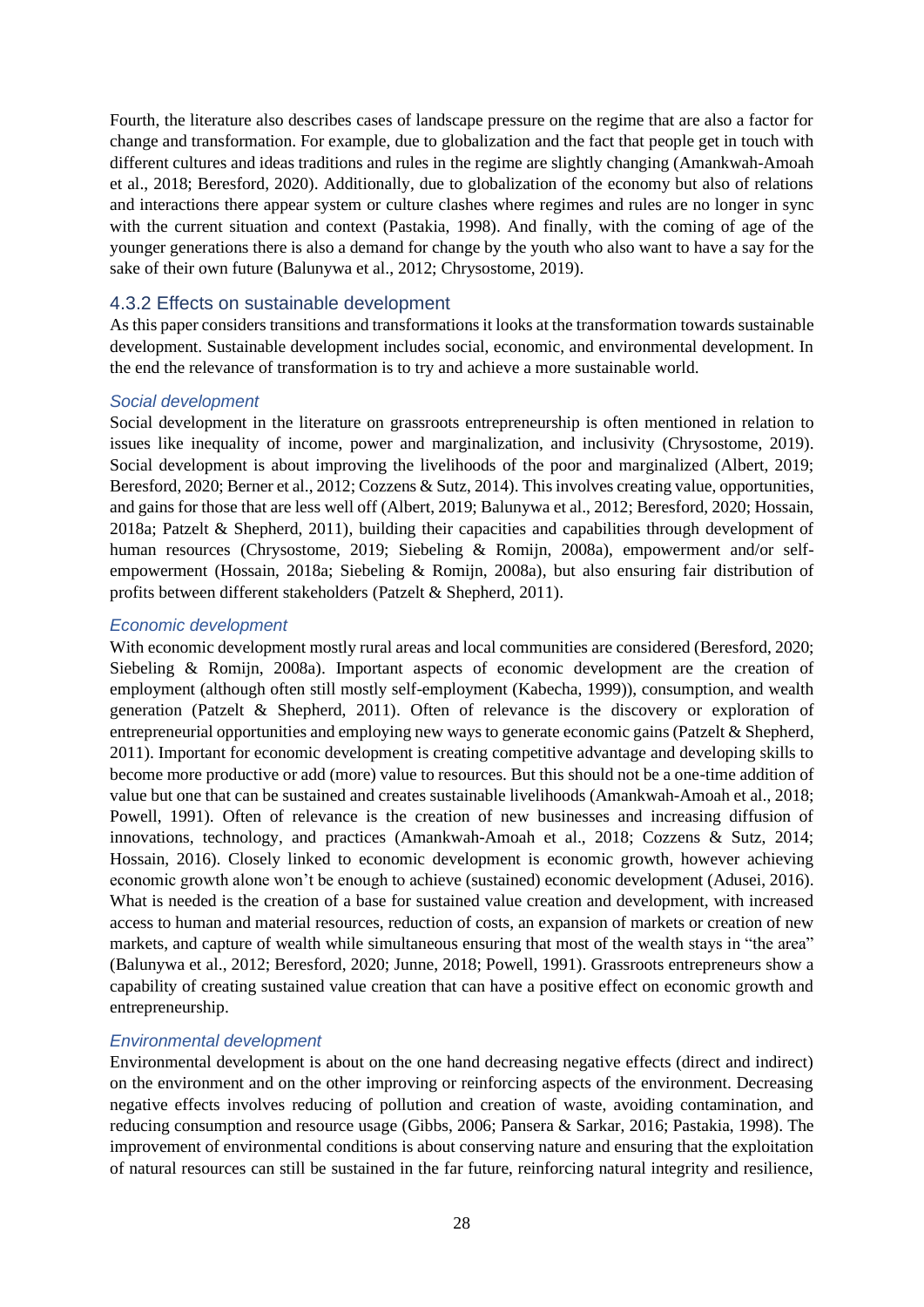and the creation of positive externalities for the environment (Pansera & Sarkar, 2016; Pastakia, 1998; Patzelt & Shepherd, 2011). Of great importance is often the changing of practices to make human behavior and consumption more in sync with a sustainable environment (Pastakia, 1998).

This is in line with the aspects of social, economic, and environmental sustainability and development described in Our Common Future (1987). With regard to social aspects it mentions improving wellbeing, encouraging self-sufficiency, reducing income inequality, improving the position of marginalized, protecting vulnerable groups, encourage local participation and democratic processes in decision making, providing equal access in resources, ensuring a fair distribution of costs and benefits, allowing for self-determination, improving education, improving health, and creating fair opportunities. In relation to social development the description of social sustainability given in the report is about: "meeting the basic needs of all and extending to all the opportunity to satisfy their aspirations for a better life" (World Commission on Environment and Development, 1987, p. 42) In terms of economic development definitions it concerns economic growth, accounting for the deterioration of stock and resources (often natural), not overexploiting resources which may compromise future generations, decreasing vulnerability to crises, raising human productivity and potential, enabling sustainable work opportunities, and enabling people to meet minimum consumption standards, and improvement or generating of resources to improve health and education. With environmental development the focus is on the environmental aspects and resources but here there is a return for the call to not overexploit natural resources, managing or encouraging consumption standards as to keep them in equilibrium with the production capacity of the environment, managing demographic development and population growth and keep it in harmony with the (re)production capacity of the environment. Environmental development also means not endangering those environmental systems that are crucial/important for supporting life on this earth, limiting the usage of, or relieving pressures on, constrained resources, keeping ecosystems intact, and limiting waste (World Commission on Environment and Development, 1987).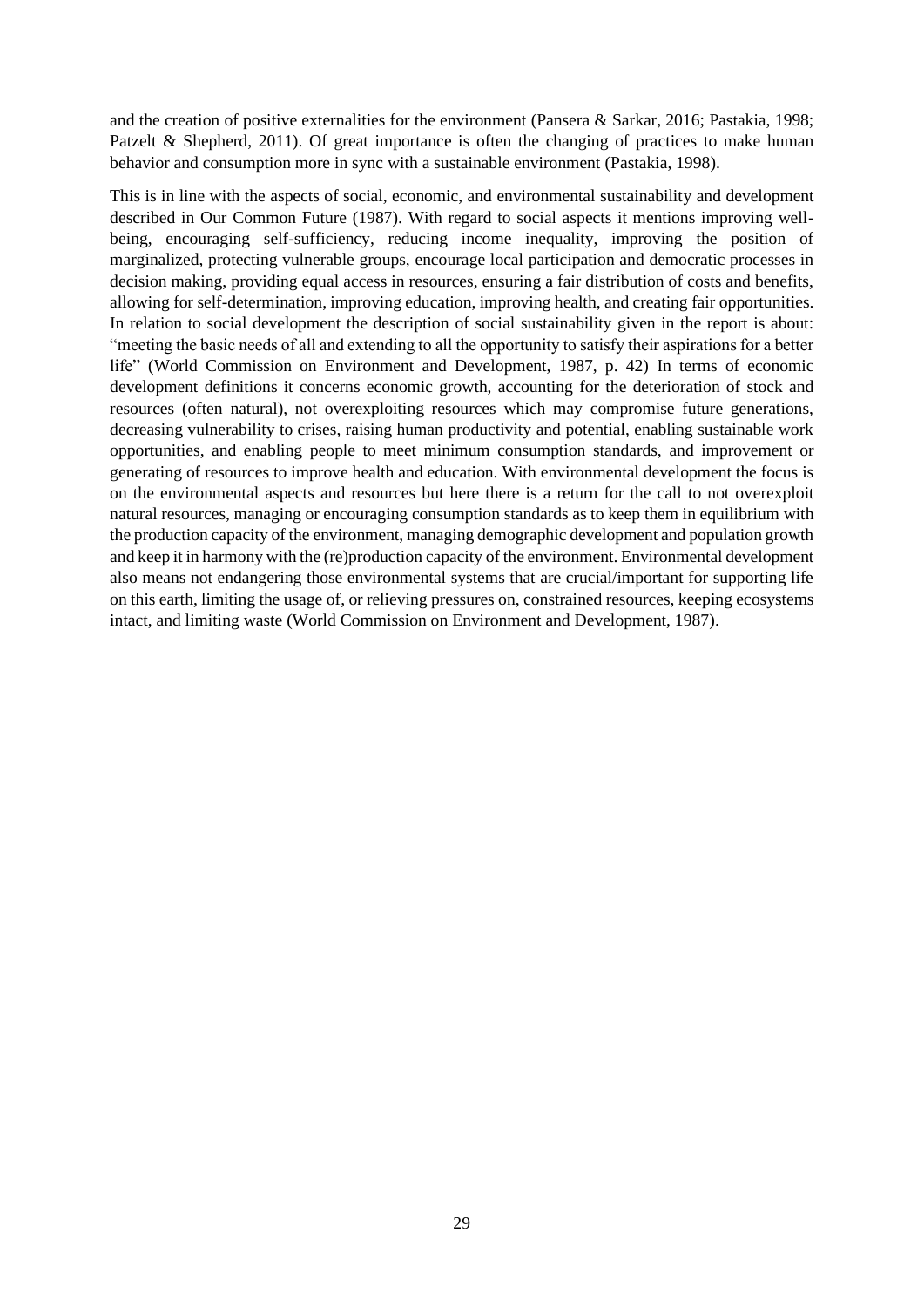## <span id="page-30-0"></span>Chapter 5: Empirical insights from interviews

The previous sections of chapter 4 discussed the empirical analysis of the literature. This chapter will discuss the analysis of the interviews and the resulting insights. To prevent needless repetition this chapter will mainly discuss where the interviews support the insights from the literature analysis, where the analysis of the interviews disagrees with the literature, and additional insights not recognized in the literature.

## <span id="page-30-1"></span>5.1 Grassroots entrepreneurship in practice

The analysis of the interviews paints a similar picture on grassroots entrepreneurship in practice as the literature. The experts do recognize an often recurring social motivation and operation of grassroots entrepreneurs who act as change agents. These grassroots entrepreneurs are often motivated to transform the local community and have a socially inclusive effect with their enterprise. The social inclination of grassroots entrepreneurs does fit quite well to their (in this case Sub Saharan African) culture which is highly communalist. These social grassroots entrepreneurs may not contribute to direct economic growth but can have a considerable positive effect on social development, therefore it is stressed that success should not be just measured in terms of economic impact or growth. Another aspect also mentioned in the interviews is the entrepreneurial practice of brokerage and being different from established business practices and the creation of innovative solutions and new opportunities. An important note on grassroots entrepreneurship is that for grassroots entrepreneurship (whether it constitutes entrepreneurial change agency or not) factors of survival, hustling, basic needs, and appropriateness are very important. In terms of appropriateness one person interviewed provides a clear description stating that: "grassroots entrepreneurs tend to have a very good understanding of the context of the society in which they are and operate. And when and if they have come up with a solution they tend to know how best to put this 'out there'" (R. Namatovu, personal communication, April 17, 2020).

The social motivation and drive to effect change is strikingly described in the following citations:

"A lot of it comes from personal experience and they want to make a profit but at the same time they still want to make a change and a difference" (A. Amamgbo, personal communication, June 3, 2020).

"They [grassroots entrepreneurs] don't want to change the world for instance. It's just that they want to change a local community. So they will probably provide jobs and I have seen for example grassroots enterprises, in villages where young people have no jobs or are addicted to drugs, where people have decided to set up spaces where young people come and learn skills for working with their hands, for example for fabrication or making mats and so on. So there is a skill but it's often very localized it's not something that you are going to see spiraling up to the national level. It would be local. And then, like I said, again the source of this knowledge is very local. So the learning is not very huge it's just one man transferring a skill to another person. And that's how it all goes" (R. Namatovu, personal communication, April 17, 2020).

## <span id="page-30-2"></span>5.2 Change agency

Similar to chapter 4 this section will discuss the action topics of mobilization, challenging of the regime, social development and legitimation, technology and innovation, other relevant change agents, transformational change, and contributions to sustainable development.

## <span id="page-30-3"></span>5.2.1 Mobilization

In the interviews the importance of mobilizing a voice or call for change and generating extra noise is stressed more. Thus, voice and noise are not only relevant for challenging the regime but also very relevant for the aspect of mobilization. It is seen as something important for grassroots people to get support especially from government programs. Examples are calls by grassroots entrepreneurs to be included in oil projects in Uganda or calls for more support for women and youth entrepreneurs. One of the persons interviewed described the importance and effect of mobilizing noise and voice as follows: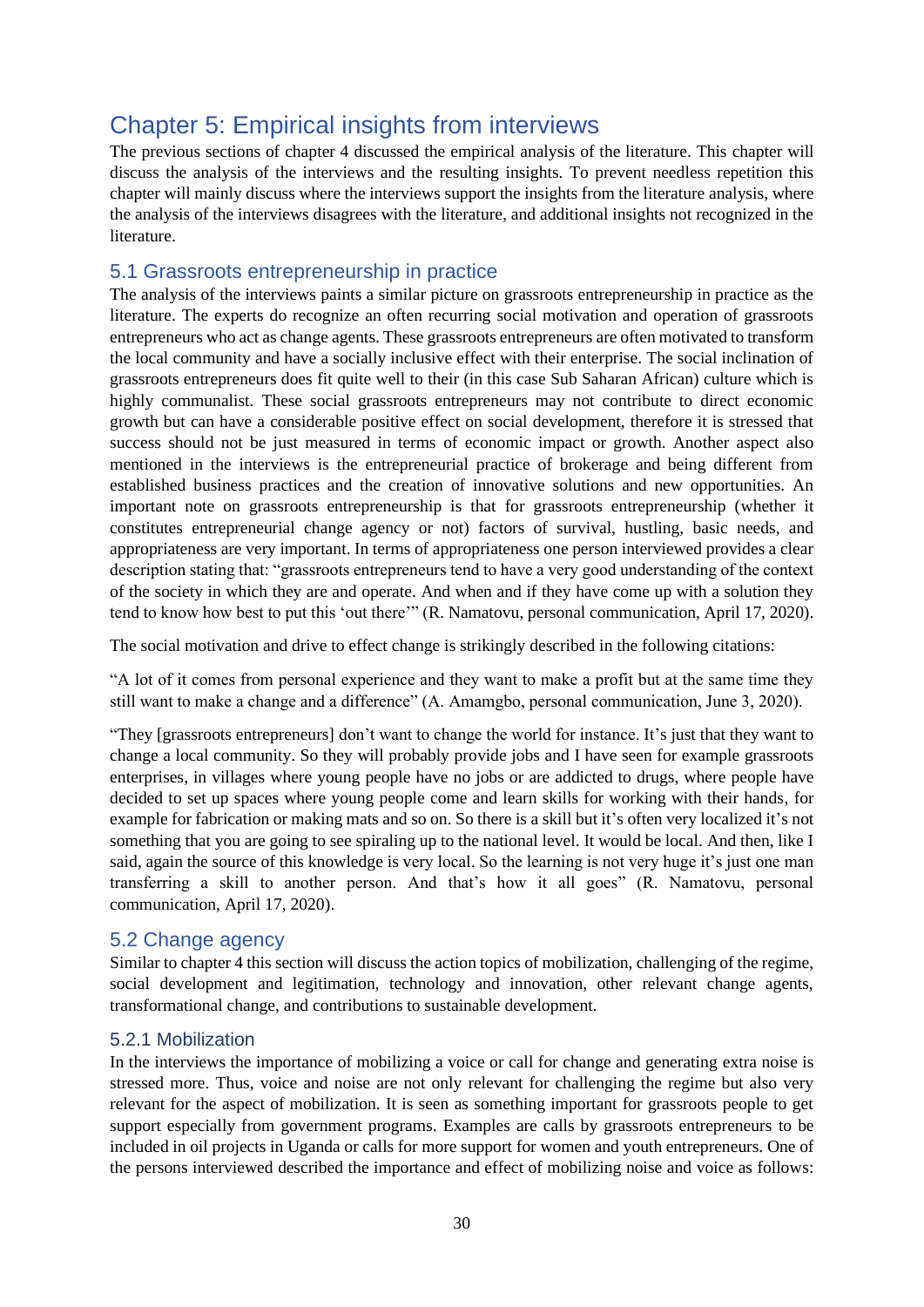"I think grassroots level entrepreneurs they need to be organized, they need to be mobilized and organized. When they are organized or mobilized they have a voice, they have a platform. (..) So if the grassroots entrepreneurs or community level entrepreneurs are able to bring the local leadership on their side then their voice filters into the development program of the community" (I. Odongo, personal communication, April 17, 2020). A loud voice and higher level of mobilization is already present in certain sectors of developing countries, however this differs greatly per sector so others may lack sufficient mobilization and thus a loud voice. Especially NGOs are recognized by the interviewees as effective and important mobilizers at the grassroots level. By mobilizing communities, it is easier to work with communities and teach them new practices and production methods, but it is also a way to advocate for a mobilized community with a shared vision.

One other insight coming from the interviews is that grassroots entrepreneurs can decide to mobilize and group together when they recognize their own potential to produce and sell, and sometimes even export, products. In that case they try to partner with organizations and form an association of grassroots entrepreneurs, calling for support by government, NGOs, and or funds, or demanding the allocation of government contracts or business contracts for projects to the grassroots entrepreneurs.

Besides these two additional insights the aspects of mobilization highlighted by the interviews support the findings from the literature analysis.

One nice example of inspiring others is that of changing the social image of entrepreneurs as one interviewee described it. Stating that: "In Uganda there has been so much media about successful entrepreneurs and oftentimes you see young people looking forward to these mentors or people who have been very successful. (…) So there is a very positive light on being an entrepreneur in the Ugandan society generally" (R. Namatovu, personal communication, April 17, 2020).

## <span id="page-31-0"></span>5.2.2 Challenging the regime

One thing clearly recognized in the interviews is the potential of grassroots entrepreneurs to challenge and transform the regime, to change institutions, and to transform business sectors. Grassroots entrepreneurs can be able to tackle and deal with resistance of institutions and established regimes to change. By creating pressure and demand for change of institutions and regime, by holding institutions and officials accountable, by breaking with unsupportive rules, practices, and institutions, and by engaging government to gain political power or support they are deemed to challenge the regime and create opportunities for change and transformation. As one person stated on the transformative effect of grassroots entrepreneurs: "…and our entrepreneurs are doing amazing things, they are helping and they are transforming each one of the sectors that they are in" (A. Amamgbo, personal communication, June 3, 2020).

An example of breaking with unsupportive rules, practices, and institutions that seems simple but can still have a transformative impact (and can also be difficult) given by one of the interviewees is the following (translated from the original in Dutch): "…the youth is more willing to do different things than their grandparents [and parents] did"<sup>3</sup> (G. Junne, personal communication, April 20, 2020).

An example of grassroots entrepreneurs acting and taking initiatives where institutions fail is in the area of education. Where education is lacking or failing grassroots entrepreneurs establish private education. Finances are difficult because most people cannot afford to pay a tuition fee. Through innovative solutions these private schools manage to ensure an income. For example, students have to work in the school garden, others have their students practice what they learn like maintenance of the electricity grid for students studying to become an electrician.

<sup>3</sup> Original in Dutch: "… jongeren zijn meer bereid om andere dingen te doen dan hun grootouders [en ouders] hebben gedaan"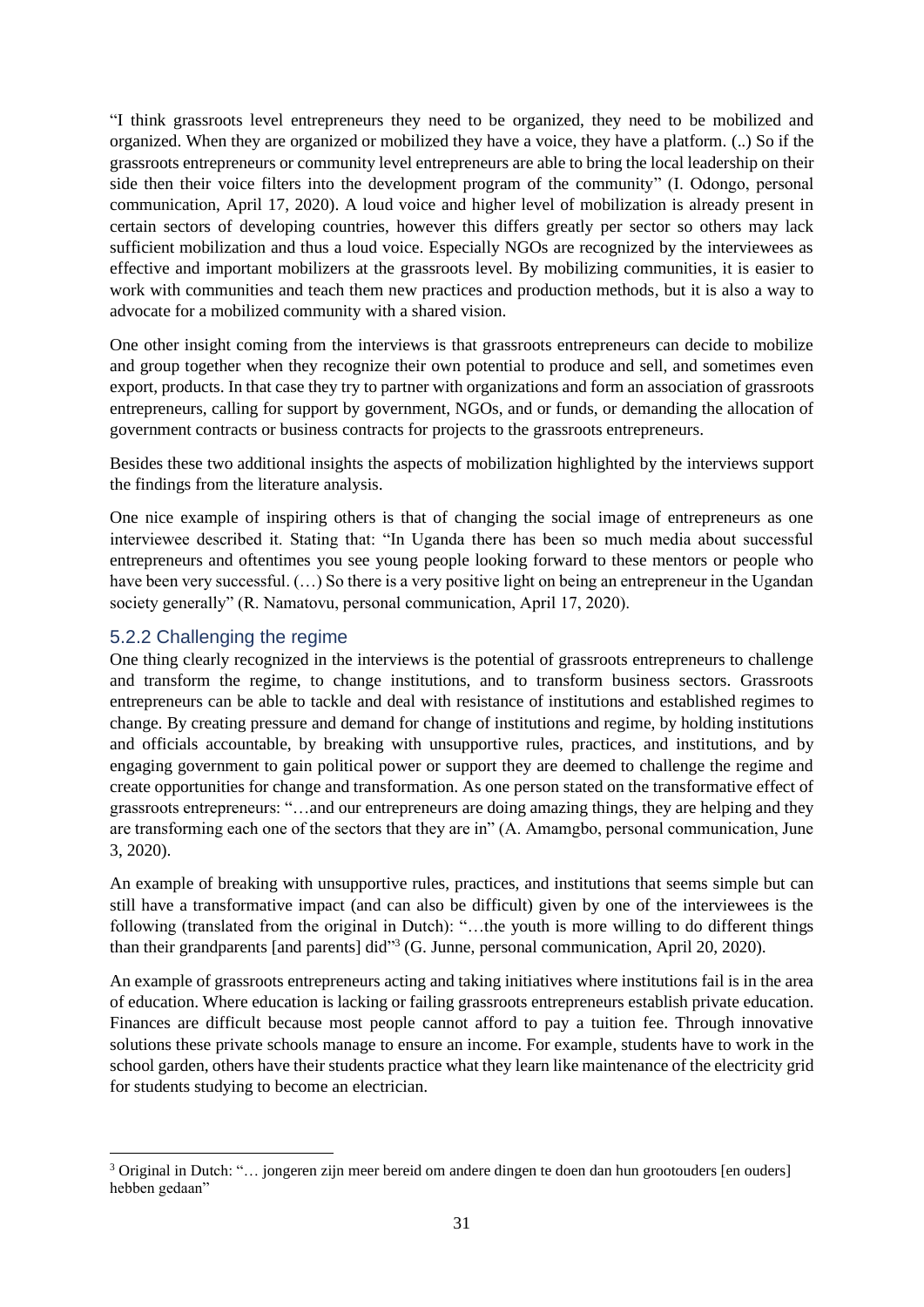## <span id="page-32-0"></span>5.2.3 Social development and legitimation

From the interviews it becomes clear that to achieve successful change and transformation grassroots entrepreneurs need to break away from certain traditions, systems, and/or institutions. However, this breaking away needs to be navigated carefully and there needs to be a balance between which traditions, systems, and/or institutions are changed, and which are maintained or reinforced. Whereas certain western approaches may be beneficial to the enterprise and/or change others can result in a clash and fail to achieve either benefit. Therefore, grassroots entrepreneurs trying to effect change should embed their approach in the local context and culture and use local values whilst trying to steer towards a new context, towards change and transformation.

An example of how grassroots entrepreneurs are seen to effect change is by changing the societal perception of, often marginalized, societal groups leading to empowerment and more inclusion. Another example is by changing behavior through changing perception and understanding of a concept like taking a loan.

"It has taken time to see that people can change their behavior. Before people were just interested in getting loans and do with it what they want, like paying school fees …. But now you can see that people who get these loans take their time to understand why they should take the loan and consider how they can repay that loan" (B. Bwanika, personal communication, June 2, 2020).

It is also necessary to be different and break with certain traditions and/or practices and try to guide people towards behavior more fitting to a new context. As one expert states (translated from the original in Dutch): "When people operate in a very traditional way they think too small, they do not think about the market, they think in a too hierarchical way, employees get too little responsibility, their professionality will not develop, and is there too little focus on planning"<sup>4</sup> (O. Kroesen, personal communication, May 1, 2020).

### <span id="page-32-1"></span>5.2.4 Technology and innovation

The aspects of technology and innovation in relation to change agency were not that much present in the interviews. The most important thing learned from the interviews here was that through simple innovations and limited resources grassroots entrepreneurs can have a significant impact on change and transformation and through adapted technology appropriate solutions can be provided that create new opportunities.

Another interesting lesson from the interviews is that innovations and their diffusion tend to happen very slowly in developing-country contexts. As one interviewee states it (translated from the original in Dutch): " … you just know when something new is started what will be the speed with which this new idea will be adopted by others. It is a speed of five kilometers per year. It is more or less as far as a farmer who is on foot looks around him what is happening elsewhere, so they walk and see something and think 'oh something interesting is happening there which yields more than I can achieve right now'. The speed of diffusion of certain innovations has been researched, for example in the cassava sector, and that the speed of diffusion is five kilometer per year is a kind of sad observation"<sup>5</sup> (G. Junne, personal communication, April 20, 2020).

<sup>4</sup> Original in Dutch: "Als mensen heel traditioneel opereren dan denken ze te klein dan denken ze niet aan de markt, denken ze te hiërarchisch, krijgen werknemers te weinig verantwoordelijkheid, ontwikkelt hun professionaliteit ook niet, en wordt er te weinig aan planning gedaan"

 $\frac{5}{5}$  Original in Dutch: " ... je weet gewoon dat als er iets nieuws begonnen wordt wat de snelheid is waarmee dat overgenomen wordt door anderen. Dat is een snelheid van vijf kilometer per jaar. Het is als het ware zo ver als een boer om zich heen kijkt van wat er elders gebeurt, die lopen dus en die ziet van 'oh daar gebeurt iets wat interessant is en wat meer oplevert dan wat ik tot stand kan brengen'. Het [de diffusiesnelheid] is een keer bij een aantal innovaties geanalyseerd, bijvoorbeeld in de cassave sector, en dat [de diffusie snelheid van vijf kilometer per jaar] is een beetje een droevige constatering"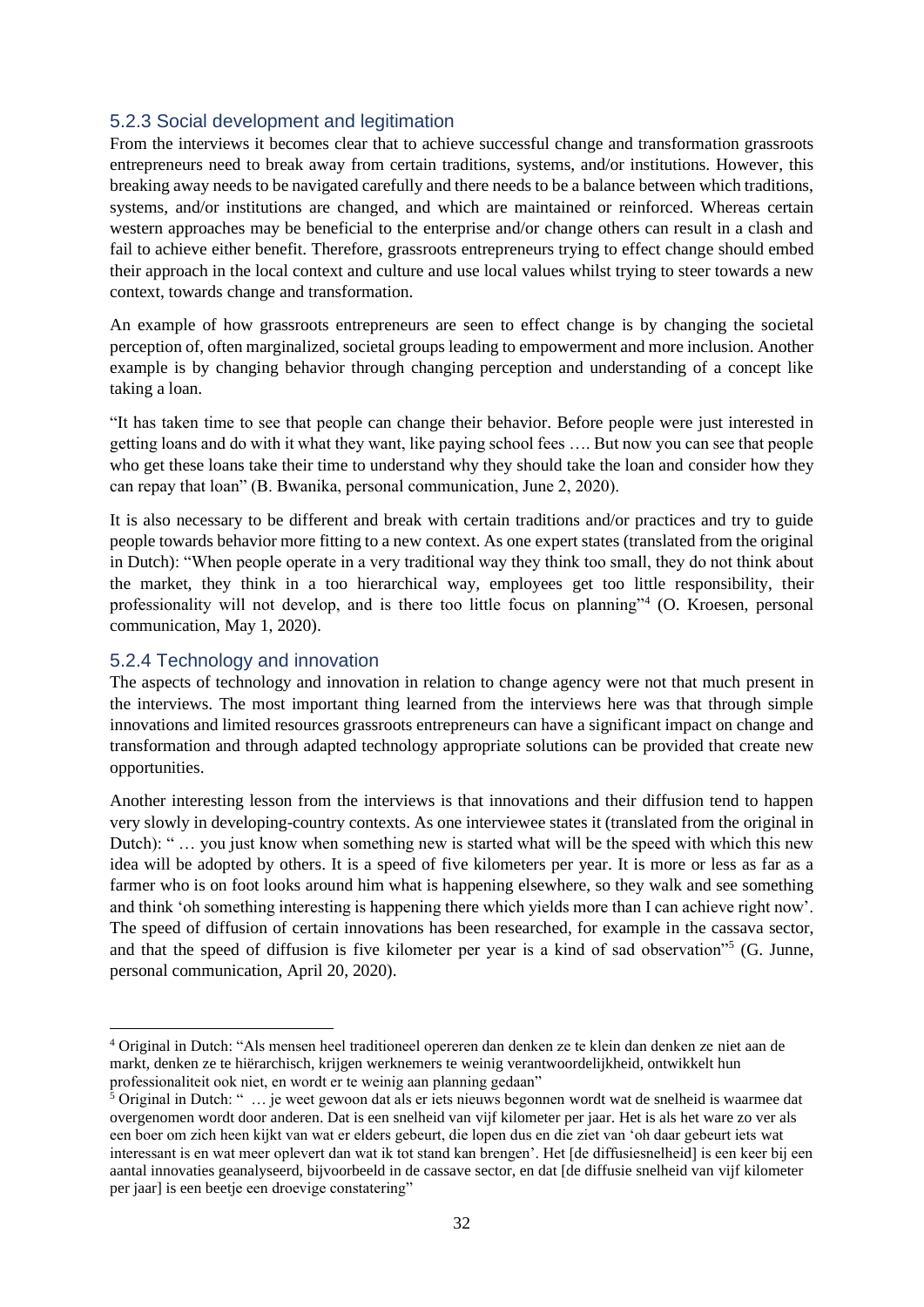## <span id="page-33-0"></span>5.2.5 Other change agents

All other actors that can effect change at the grassroots level and also act in a similar way to the private individual entrepreneurs described in the literature analysis were also recognized in the analysis of the interviews. One interviewee describes their importance and relevance for change and transformation at the grassroots as follows (translated from the original in Dutch): "NGOs can be important but in the case that you do have a district officer or a local governor, they can also be change agents. So, there is the glorification of the entrepreneur that should establish his/her own enterprise, but here we also have the discussion of intrapreneurs who try to improve things in certain institutions and set up new things. And you need them [intrapreneurs, NGOs, district officers, and local governors] just as much as people trying to establish their own enterprise and produce something"<sup>6</sup> (G. Junne, personal communication, April 20, 2020).

As this citation indicates there are also intrapreneurs, they can be government officials and local leaders, and others who are active in institutions and who can change these institutions from within. A brief search for literature on intrapreneurs and transition confirms that the importance of intrapreneurs for transitions and change has been recognized by others as well (Hoogstraaten et al., 2020; Planko et al., 2017).

Another kind of change agent that was mentioned in the interviews is that of champions. The fact that an entrepreneur him/herself can be an innovation champion has been recognized in some literature (Douthwaite, 2002). Unrecognized in the literature, however, is the role of champions in the environment of the entrepreneur who can take a broad variety of roles: Champions can act as a protector, someone who partners with a grassroots entrepreneur or niche and nurtures them, or someone who promotes the business or organization and helps in getting support and funding. They are often considered a patron of a community or institution. What is important is that they can form a driving force towards change and often carry some power in the relevant context which they can use to encourage change and transformation.

A quote on the importance of local leaders by one of the interviewees describes how local leaders can act as champions and how they can be relevant change agents is the following: "The other avenue are the local leaders; local leaders are important because of the decentralized kind of governance in Uganda to this day where planning and all the development programs are all to the sub-county levels you find that the local leaders have a say in terms of what programs will be implemented, how much money would be allocated to the different programs and so on. So, if the grassroots entrepreneurs or community level entrepreneurs are able to bring the local leadership on their side then their voice filters into the development program of the community. So that is where you need leaders who are committed to support the development of grassroots entrepreneurs because if they are, then they can say to the government "no in our local context these are our priorities" and government cannot change those priorities because the national development plan is a bottom-up kind of approach. So I think if local leaders can do that, by local leaders I mean counselors and members of parliament, you have all these representatives in the communities who in a way challenge government in terms of the priorities of their communities" (I. Odongo, personal communication, April 17, 2020).

## <span id="page-33-1"></span>5.3 Effects of change agency by grassroots entrepreneurship

Similar to paragraph 4.3 this paragraph will discuss the effects of change agency by grassroots entrepreneurs on transition and sustainable development according to the interview analysis.

<sup>6</sup> Original in Dutch: "NGOs kunnen belangrijk zijn maar stel dat je wel een district officer hebt of een lokale gouverneur, dat kunnen ook allemaal change agents zijn. Dus er is die verheerlijking van de entrepreneur die zijn eigen onderneming zou moeten opzetten, maar we hebben hier ook de discussie van intrapreneurs die in bepaalde instituties proberen dingen te verbeteren en op te zetten. En die [intrapreneurs, NGOs, district officers, en lokale gouverneurs] heb je even hard nodig als mensen die een eigen onderneming proberen op te zetten en iets proberen te produceren"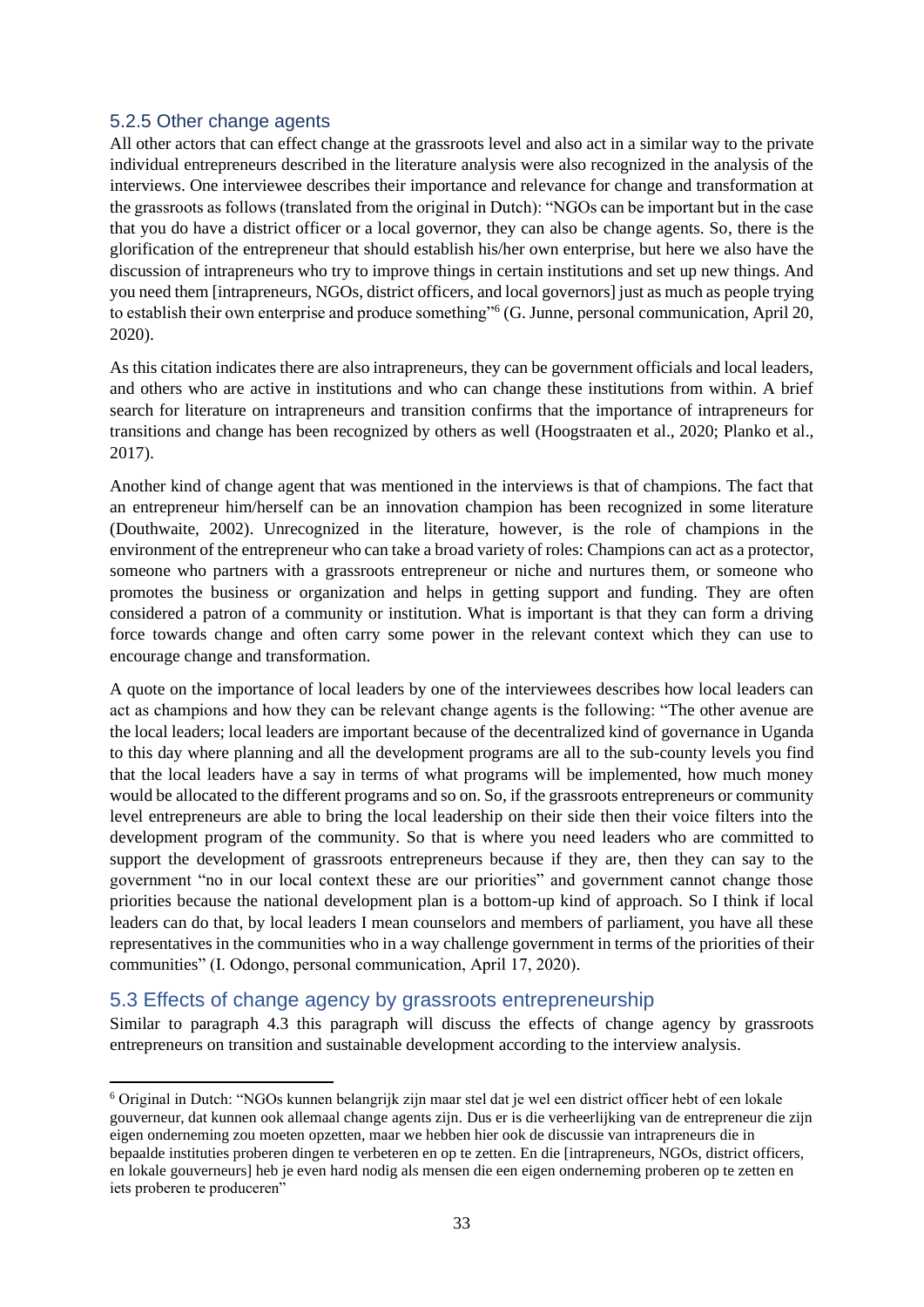## <span id="page-34-0"></span>5.3.1 Effects on transition

The insights from the interviews on the transformational change and transition impacted by grassroots entrepreneurs agree with the insights from the literature. In this respect, the findings refer to the importance of a niche push, the practicing of SNM-aspects or a need for such practices, the interplay with regimes and institutions, and pressures from the landscape.

One difference is that slow and historical change is stressed more in the interviews. They point towards a need to look more at the historical change to understand the context and situation in developing countries and/or communities and to understand how to better manage change. They stress the aspect of slow change because it can require a lot of patience to achieve successful, effective, and impactful change. There are many barriers to change and they all need to be tackled.

Two relevant citations discussing slow and historical change are the following:

(Translated from the original in Dutch): "… at the same time you need to take the history of the west into consideration. Sometimes it surprises my students when I mention that around the year 1000 the tribes and communities were still very vital in Europe. We need to understand how we made the transition from a tribal society towards what we now call modernity. And then you see that it has a lot to do with an increase of scale and thinking differently and it came from that thinking differently. So, the mindset, the soul of man, has changed the social relations here"7 (O. Kroesen, personal communication, May 1, 2020).

(Translated from the original in Dutch): "I have compared it once to the situation of a large table that doesn't stand on four legs but on 10. So that means that you can remove one obstacle but nothing changes, the tables still stands on nine legs. You can remove two obstacles and it is still the same. So, you still need to create so many conditions or remove obstacles before something will actually be set in motion" 8 (G. Junne, personal communication, April 20, 2020).

### <span id="page-34-1"></span>5.3.2 Effects on sustainable development

In terms of grassroots entrepreneurship contributing to sustainable development the interviews indicate that the biggest impact is on a local level. Grassroots enterprises rarely grow to large scale but can have a profound local sustainable developmental impact. This impact is mostly social and economic.

### *Social development*

An example of social development from the interviews is the following: "So you are asking if entrepreneurs through their business are able to change societal perceptions for maybe women and stuff like that [empowering and changing societal roles]? Most definitely, we do have some entrepreneurs who are committed to making that difference, a lot of women for example who have gone into tech and are using tech solutions to make [a difference] within their communities" (A. Amamgbo, personal communication, June 3, 2020).

<sup>&</sup>lt;sup>7</sup> Original in Dutch: " ... je moet tegelijkertijd je eigen westerse geschiedenis in acht nemen. Ik verras studenten daar wel eens mee als ik benoem dat zeg maar rond het jaar 1000 de stammen nog zo vitaal waren in heel Europa. Wij moeten zelf snappen hoe wij de transitie hebben gemaakt van stammensamenleving naar wat wij nu moderniteit noemen. En dan zie je dat dat heel veel te maken heeft met schaalvergroting en anders denken en het is vanuit dat anders denken gekomen. Dus de mindset, de ziel van de mens, heeft hier de sociale verhoudingen veranderd"

<sup>8</sup> Original in Dutch: "Ik heb het een keer vergeleken met dat de situatie een beetje is als een grote tafel die niet op vier poten staat maar op 10. Dat wil zeggen je kan één obstakel weghalen en er gebeurt helemaal niks, de tafel staat nog steeds op negen poten. Je kunt twee obstakels weghalen en het is nog steeds zo. Je moet dus eigenlijk nog steeds zo veel randvoorwaarden creëren of obstakels weghalen voordat er daadwerkelijk iets in beweging komt"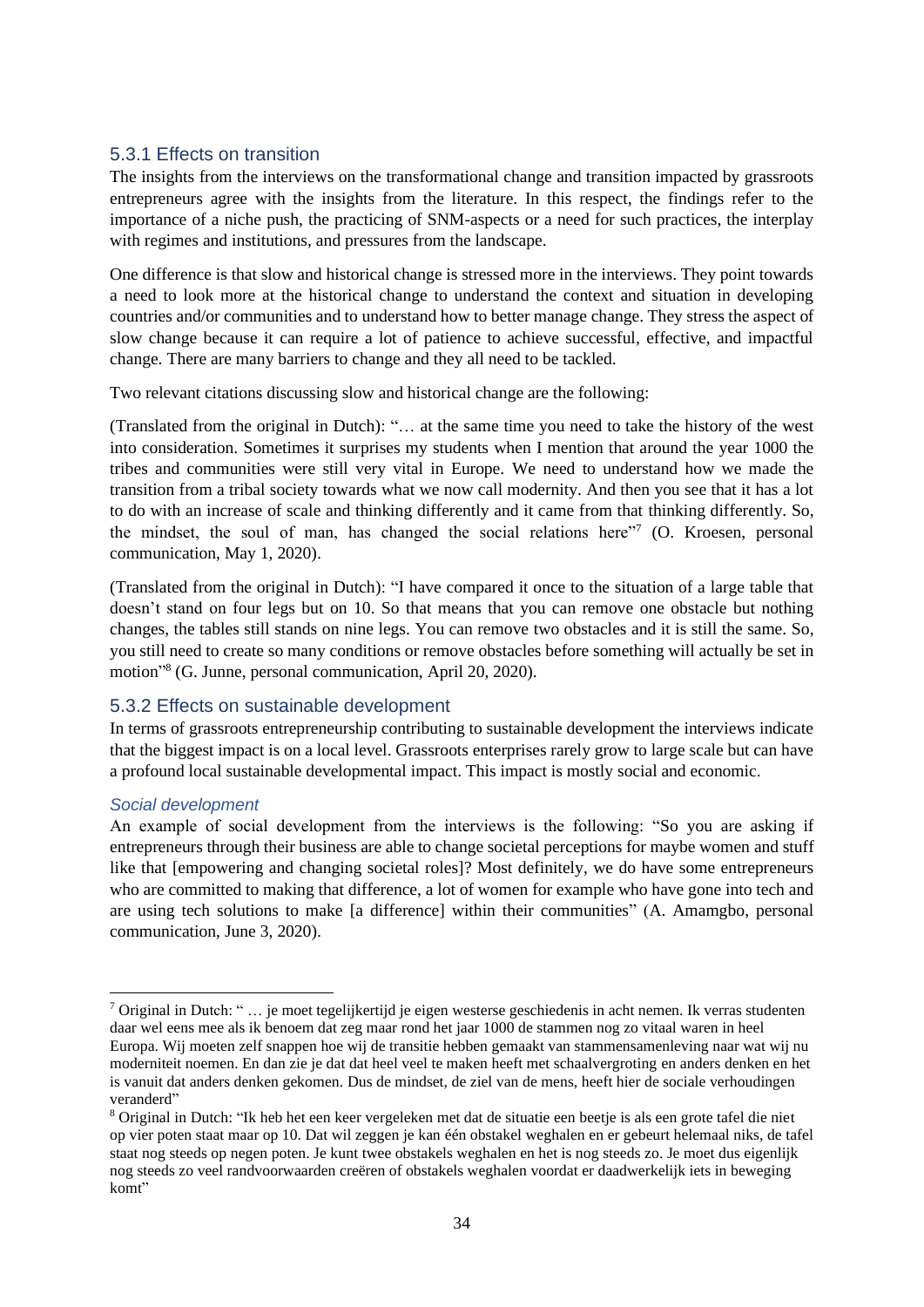#### *Economic development*

In terms of economic development, the following quote puts it rather strongly (translated from the original in Dutch): "In itself this is very simple: Without entrepreneurship there is little economic development"<sup>9</sup> (G. Junne, personal communication, April 20, 2020). A quote that describes the contribution of grassroots entrepreneurship to economic development more extensively states the following: "What entrepreneurship does, especially at grassroots level, is to put money in the pocket of the people. Because if I produce crops then I go and sell in the market and then I have money in my pocket, so with that money in my pocket I am able to take my children to school, I am able to buy medicine when I get sick, I am able to buy clothes from the market, so it increases the purchasing power of the communities and then creates demand for other additional products and services. And that is where the development now comes. Because now when they have the money then they buy, they buy clothes. If I have money I want to renovate my house, then I go and buy cement from the shop. So now the shop owner who sells cement also benefits because he is able to sell his cement. Then to renovate my house I need water, so then those people who drill boreholes and so on are able to drill water in the communities because the communities will need water and so on. I need to buy clothes for myself and my family, so the people in the shops who sell clothes and so on also get income. If I fall sick I want medicine and I want medical service, then the hospital is not sufficient and somebody opens a clinic in the community and provides private medical services. So, you can see how putting money in the pockets of people in the community creates demand for additional services. And when creating demand for additional services then you see development taking place, then you see towns springing up, you see roads coming up, because now supplies need to get into the villages, and then you see banks coming up because now there is money in the community so the banks realize that there is money there they can tap into and then microfinances see that they can also lend money to these people, these communities. Because you now can see a demand for different services. So that is how development is then created, by you simply boosting production in the communities yes" (I. Odongo, personal communication, April 17, 2020).

#### *Environmental development*

Finally, considering the contribution to environmental development there is still a challenge for grassroots entrepreneurs. There is often less focus on these environmental impacts by grassroots entrepreneurs. There have often been environmental values present in the local cultures, but these have been pushed somewhat to the side by industrial development, lust for money, but most importantly a need to survive and secure an income in the era of industrial development. The environmental values are now slowly reappearing and regaining ground in the past few years, but this is mostly thanks to a push by NGOs and regulation. As one of the interviewees puts it: "But as the years have gone by, it's almost ten years now, you see an understanding of the environment and this is an agenda that has been pushed forward by NGOs, where they are supporting enterprises or they have special money for enterprises that they are calling responsible for example enterprises that are more environmentally charged that they are now encouraging them. And so, entrepreneurs are having a little bit of thought on how can I benefit from this by addressing environmental issues" (R. Namatovu, personal communication, April 17, 2020).

This observation ties in well with another interview response: "…And that shows that society needs to change if you want to solve the ecological problem<sup>"10</sup> (O. Kroesen, personal communication, May 1, 2020).

<sup>9</sup> Original in Dutch: "Dat is op zich heel banaal: zonder entrepreneurship weinig economische ontwikkeling" <sup>10</sup> Original in Dutch: "… En dat laat dus zien dat de samenleving moet veranderen wil je ook het ecologische probleem oplossen"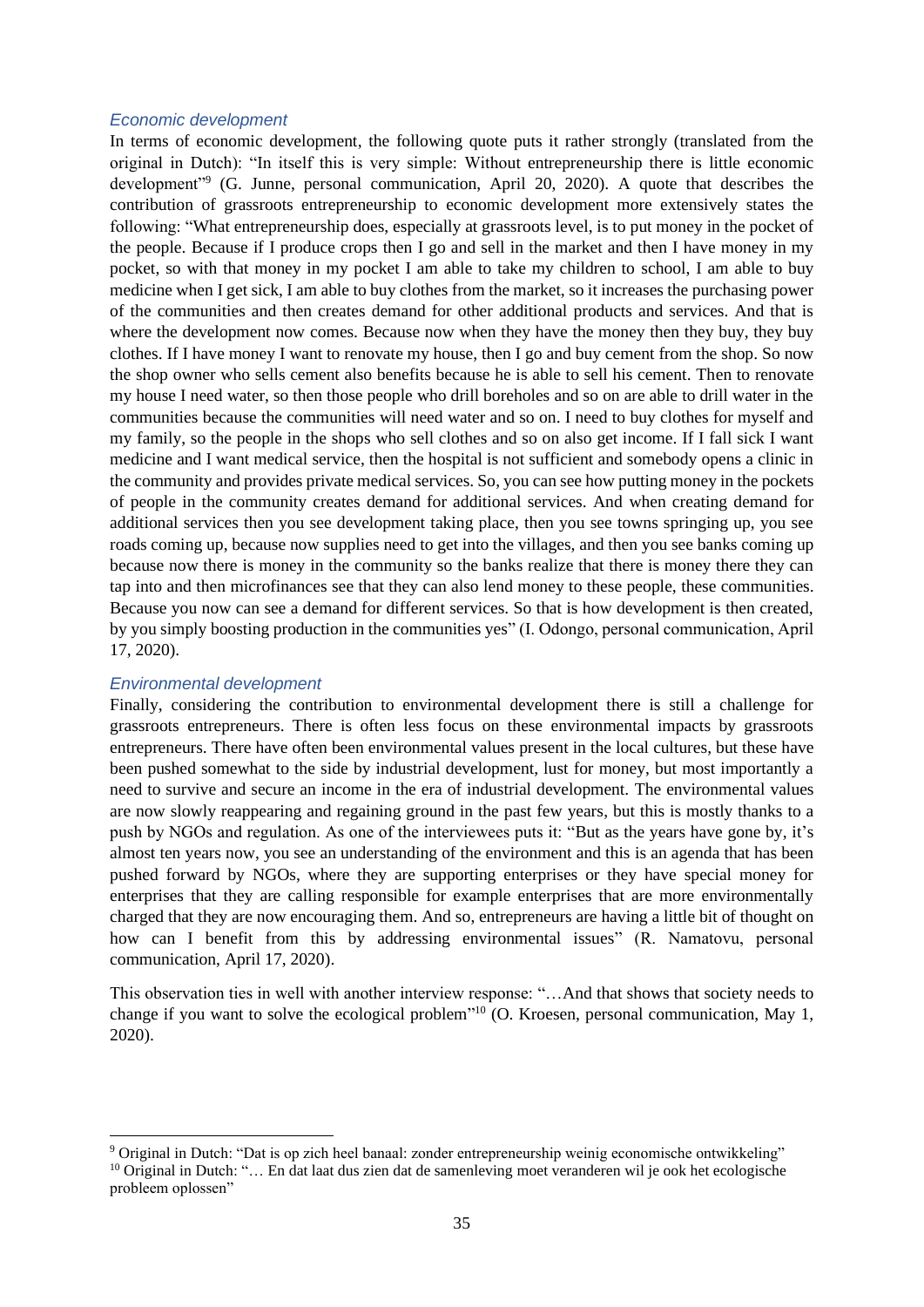## <span id="page-36-0"></span>Chapter 6: Grassroots entrepreneurship in Sub Saharan Africa: distinct elements

As stated in the introduction Sub Saharan Africa experiences strong economic growth but sustainable and inclusive growth is still lacking. Countries in Sub-Saharan Africa also have seen a rise in entrepreneurship and have become more conducive to entrepreneurship (Amankwah-Amoah et al., 2018). And as Edoho (2015a) sums up there is a very positive attitude and perception about entrepreneurship, low fear of failure, high level of entrepreneurship. "In all SSA countries, without exceptions, entrepreneurship is seen as a good career choice; more so than in any other region except Latin America. At 28 percent, with the exception of South Africa (7 percent), the average rate of total early-stage entrepreneurial activity (TEA) in SSA is significantly higher than all other geographic regions. Countries like Zambia (41 percent, Ghana (37 percent), Nigeria (35 percent), and Angola (32 percent) boast some of the highest TEA in the world" (Edoho, 2015a, p. 2). The literature points towards the fact that "Africa is full of entrepreneurial people" (Balunywa et al., 2012; Edoho, 2015b; Junne, 2018, p. 117).

The African environment and context differ greatly from the European and internally there are also many differences. This may seem obvious since cultures differ, and the physical environment differs as well. Above all this means that European, North American, Asian, or other theories, practices, business models, development approaches, and even economic systems may not fit perfectly to a Sub Saharan Africa context. Sub Saharan Africa is very community or tribal centered and social. This is also often reflected in the grassroots enterprises that are regularly focused on community and social issues or take them into consideration. The entrepreneurs need to take social and/or community issues into consideration in order to fit into the local environment and context, but beyond this it is also important to consider these social and community issues in order to contribute to sustainable development. This influences the nature of grassroots entrepreneurship and its potential to affect social, economic, and environmental development, giving it distinct African characteristics.

What is reflected in the stories of the grassroots entrepreneurs that affect change according to the literature is that they consider a more social type of entrepreneurship. This is also strongly reflected in stories of grassroots entrepreneurs, in a Sub Saharan African context, who want to affect change. "For these entrepreneurs, entrepreneurship is a path through which they can "build legacy", create wealth, and enable social transformation that supports present and future populations" (Beresford, 2020, p. 66). The continent has historically considered wealth as a way in which someone can mobilize their resources for social purposes, like strengthening relations and developing new relations (often patron-client). This is reflected in the stories of grassroots entrepreneurs who want to make a difference in the social domain. But currently, elements of new grassroots entrepreneurs are emerging that are different. As Beresford (2020) explores among younger entrepreneurs in South African slums, these individuals can build on "higher levels of education, increased technology skills, and improved internet access via wireless network" (Beresford, 2020, p. 70), and they desire, beyond making a social difference and supporting their community or family, to achieve social transformation by mobilizing their business and allocate a bigger role to black South Africans in the South African economy. This social nature with a potential to also affect transformation is also discussed in the SEIDET initiative described by Siebeling and Romijn (2008) they describe the value of Ubuntu as follows: "One of the entrenched truly African values is that of "Ubuntu". It is based on the notion that "I am, because you are", a highly communal way of living in which one always extends a helping hand to another person in need. The concept of "helping others in one's own community" has always been something "that one does", and this naturally extended to the SEIDET initiative" (Siebeling & Romijn, 2008a, p. 20). Siebeling and Romijn further explore this project and their research shows that grassroots entrepreneurship built on a social notion and aimed at improving socio-economic conditions can be very successful at achieving change and transformation and as such furthering sustainable development in the context of Sub Saharan Africa.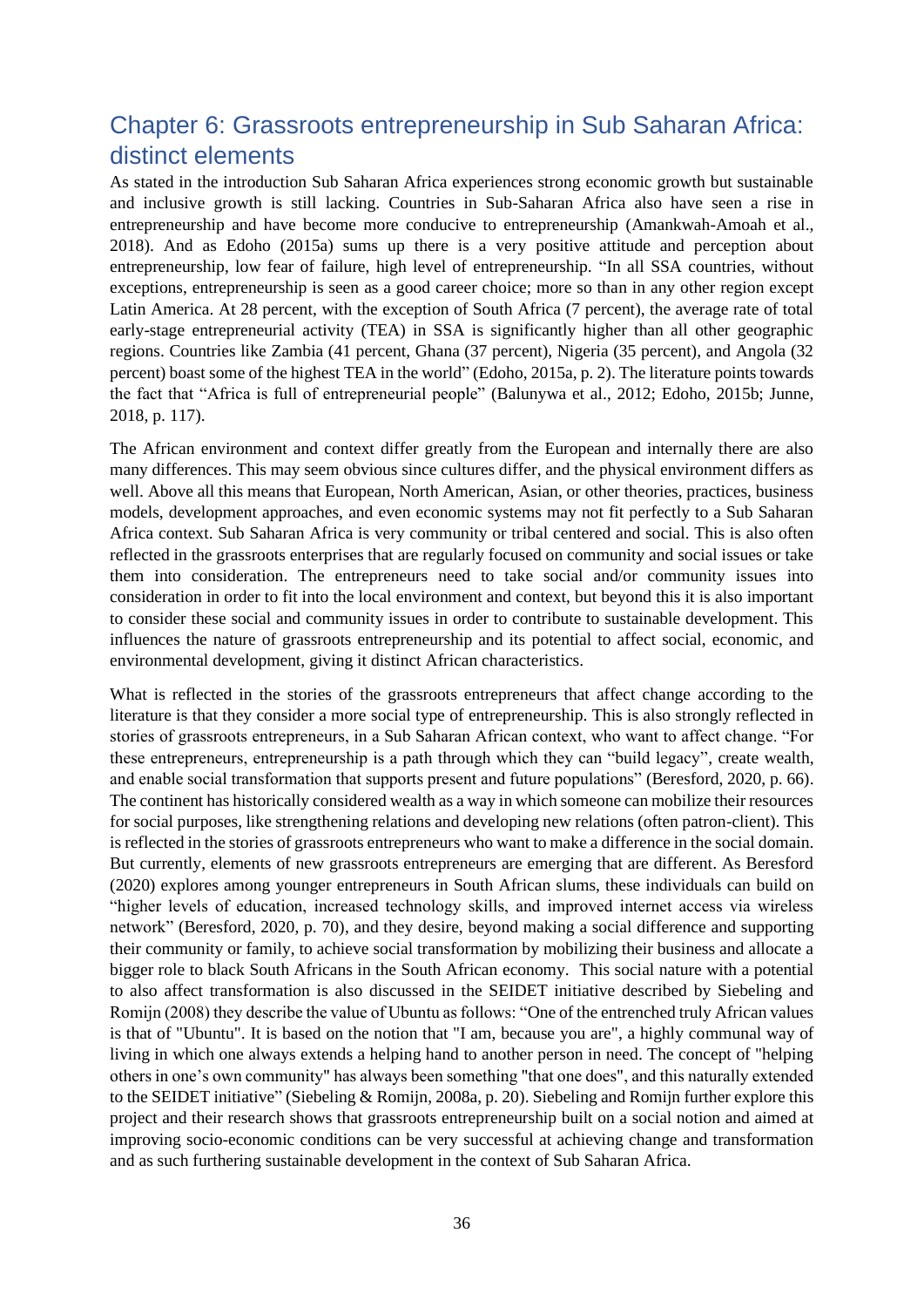This traditional presence of a social and communal focus combined with new desires to affect change and transformation, and a rising understanding that certain systems, practices, cultural aspects, and institutions are non-conducive to sustainable and inclusive development (Hoff  $\&$  Sen, 2011) shows to be very fertile ground for grassroots entrepreneurs to contribute or work towards change and transition in the context of Sub Saharan Africa.

The potential of grassroots entrepreneurs could further be enhanced in Sub Saharan Africa by the rising notion of Africapitalism. "Africapitalism is the economic philosophy developed by our Founder and Chairman, Mr. Tony O. Elumelu, CON [Commander of the Order of the Niger], and is predicated on the belief that Africa's private sector can and must play a leading role in the continent's development. Africapitalism is a call-to-action for businesses to make decisions that will increase economic and social wealth and promote development in the communities and nations in which they operate. Such a decision will ultimately help businesses become more profitable as the communities they serve become well-off consumers, healthy and better-educated employees, and even entrepreneurs who go on to become suppliers and service providers. Africapitalism means we cannot leave the business of development up to our governments, donor countries, and philanthropic organizations alone. The private sector must be involved in the business of development" (*Africapitalism - The Tony* Elumelu *Foundation*, n.d.). With this vision the Tony Elumelu Foundation has trained and supported many entrepreneurs all over Africa, enabling many entrepreneurs to add value to natural or human resources and transform their respective business sectors according to employees of the Tony Elumelu Foundation (A. Amamgbo, personal communication, June 3, 2020). Chrysostome (2019) adds to this that to be able to achieve a transformation there should be "capacity to initiate, facilitate, and manage change" (Chrysostome, 2019, p. 21) and that this capacity, although still at a deficit, has seen rise and development in Africa.

This paper previously cited Wieczorek (2018) who stated that: *"… experience shows that interventions are most powerful when initiated 'from within' and demand driven. The emerging sustainability experiments initiated by local actors but informed by international developments, are a great example of such dynamics that might be built upon. Additionally they give a promise of different, more sustainable development pathways. In that light, international organizations might need to reconsider the ways they provide support to developing countries and how they design 'projects': away from interventions isolated in space and time and involving selected actors, towards stimulating social entrepreneurship, supporting the creation of new business models and assisting local actors in setting up projects that meet their own needs."* (Wieczorek, 2018, p. 212). The literature seems to point towards the notion that Sub Saharan Africa provides fertile ground and many opportunities for and by grassroots entrepreneurs to initiate and initiating interventions from within, to practice and practicing social entrepreneurship, to meet and meeting their own needs, and to create and creating new business models. Although this may be difficult due to cultural or environmental constraints through support, cooperation, and careful navigation grassroots entrepreneurship in Sub Saharan Africa are a great potential for transformation and change (Achtenhagen & Brundin, 2016; Beresford, 2020; Chrysostome, 2019; Edoho, 2015a, 2015b; Kroesen et al., 2020; Siebeling & Romijn, 2008b, 2008a).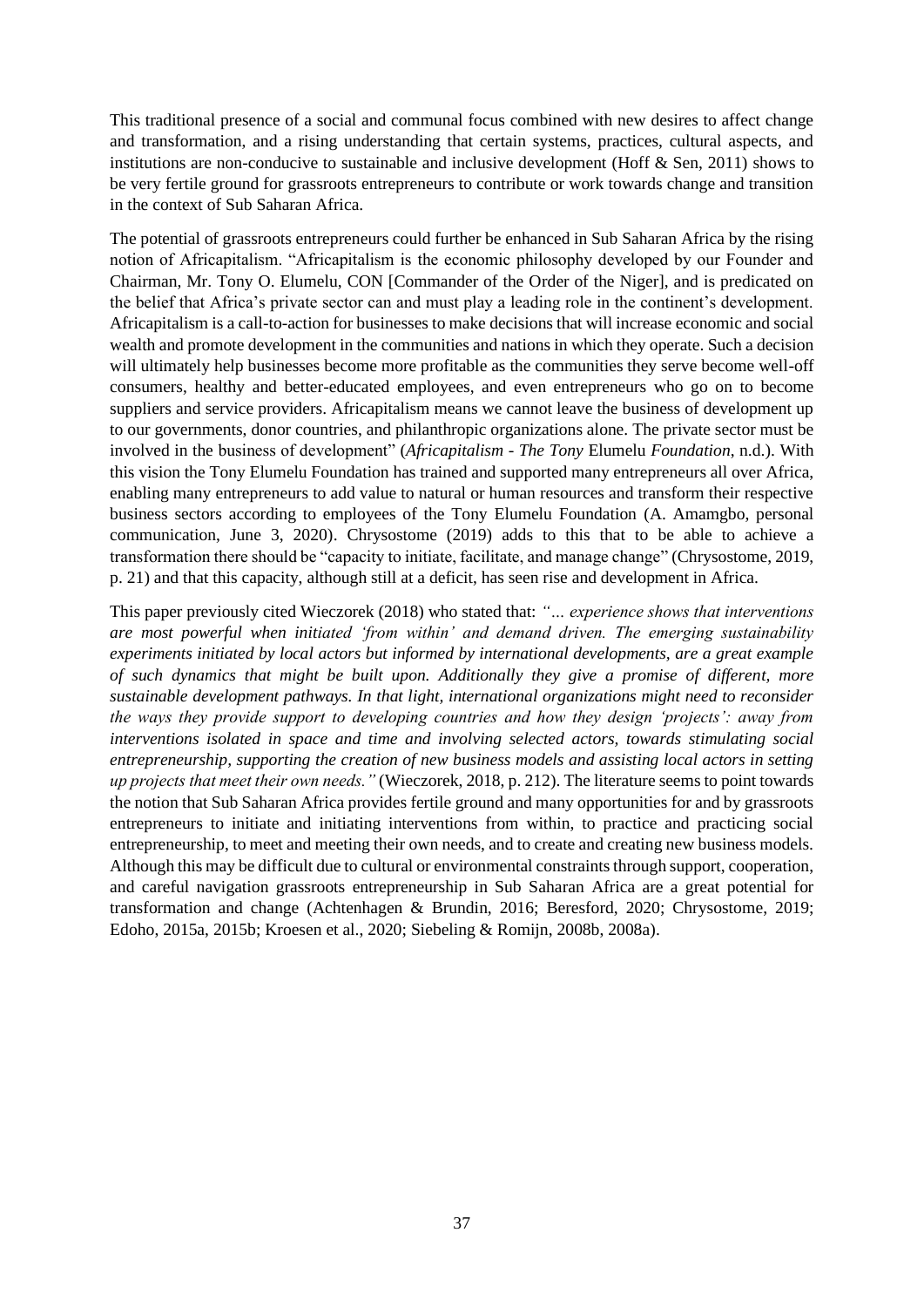## <span id="page-38-0"></span>Chapter 7: Challenges and support

The fact that grassroots entrepreneurs show a potential to successfully contribute to transformative change does not mean that this is easy or straightforward. Grassroots entrepreneurs face many challenges both to maintain (and grow) their enterprise and to achieve change and break through barriers. The most generally present challenges found in the literature review conducted for this paper are a lack of finances or funding, underdeveloped, obsolete, or lacking infrastructure, a lack of training and education (both general and entrepreneurial specific), and institutions non-supportive for growth and development at the grassroots<sup>11</sup>. Besides that, the challenges that are not exclusive to grassroots entrepreneurs working towards change and transformation but are seemingly felt stronger by them are that of established tradition, cultures, and practices that are not supportive of these grassroots enterprises to achieve their goals, and because of which they often clash with the "system". There will always be a clash when acting as a change agent, a clash between those who want change and those who want to stick to the old system, but also a clash with established practices and ways of thinking that need to change but this requires careful attention. The question is mainly whether the change agents, in this case grassroots entrepreneurs, are equipped well enough to deal with this clash and able to carefully navigate it. And a final challenge revolves around the motivation of grassroots entrepreneurs. Their motivation is often social and focuses on solutions for social problems, this makes their business model often social. This is also challenging since the entrepreneurs can also be forced to stick to certain social rules, norms, and practices. An example is that through their inclusive nature they feel compelled to hire a nephew to work in the enterprise despite him lacking all necessary skills. They may be forces to create certain social value in the local cultural environment, but they may not be rewarded in those efforts in terms of higher profits.

Grassroots entrepreneurs may not be adequately equipped to deal with the challenges faced when trying to sustain their enterprise to act as a change agent. Still, without much external support, some grassroots entrepreneurs are successful at achieving change. However, in order to increase the impact grassroots entrepreneurs can have on a transformation and to further the number of grassroots entrepreneurs that act as change agents external support is necessary. Important aspects of external support can be<sup>12</sup>: provision of funding (12), training (16), education (16), and learning (15), protection and incentives (mostly from governments) (15), capacity building (15), nurturing and mentoring (9), provisioning of networking opportunities (7), provision of access to relevant information (10), development of infrastructure (14), encouragement of cooperation between grassroots entrepreneurs (3), development or improvement of institutions (13), democratization of processes and institutions (4), tackling of corruption (5), and championing and advocacy (3). As can be seen certain aspects were not mentioned often in the literature. These aspects were, however, important aspects stressed by experts interviewed and therefore deemed important to include.

For this external support to be appropriate, adequate, and effective it is important to understand the root causes of challenges faced and to employ a holistic approach in terms of support. The quote by G. Junne about the table on 10 legs that is resistant to movement (section 4.5.3) is relevant here. Many constraints need to be alleviated simultaneously. Such a holistic approach of support would often mean that the focus should be on supporting particular grassroots enterprises and that the support should be multifaceted. This need not be the case for all approaches to support and for all entrepreneurs, but it is likely to be more effective in situations where grassroots entrepreneurs face many challenges.

<sup>&</sup>lt;sup>11</sup> The analysis on mentions of challenges and important aspects of external support in the literature was conducted as a whole. Therefore the numbers indicated at the part discussing important aspects for external support also include the issues of challenges.

 $12$  Number of times a specific type of support was mentioned in the literature is indicated between brackets.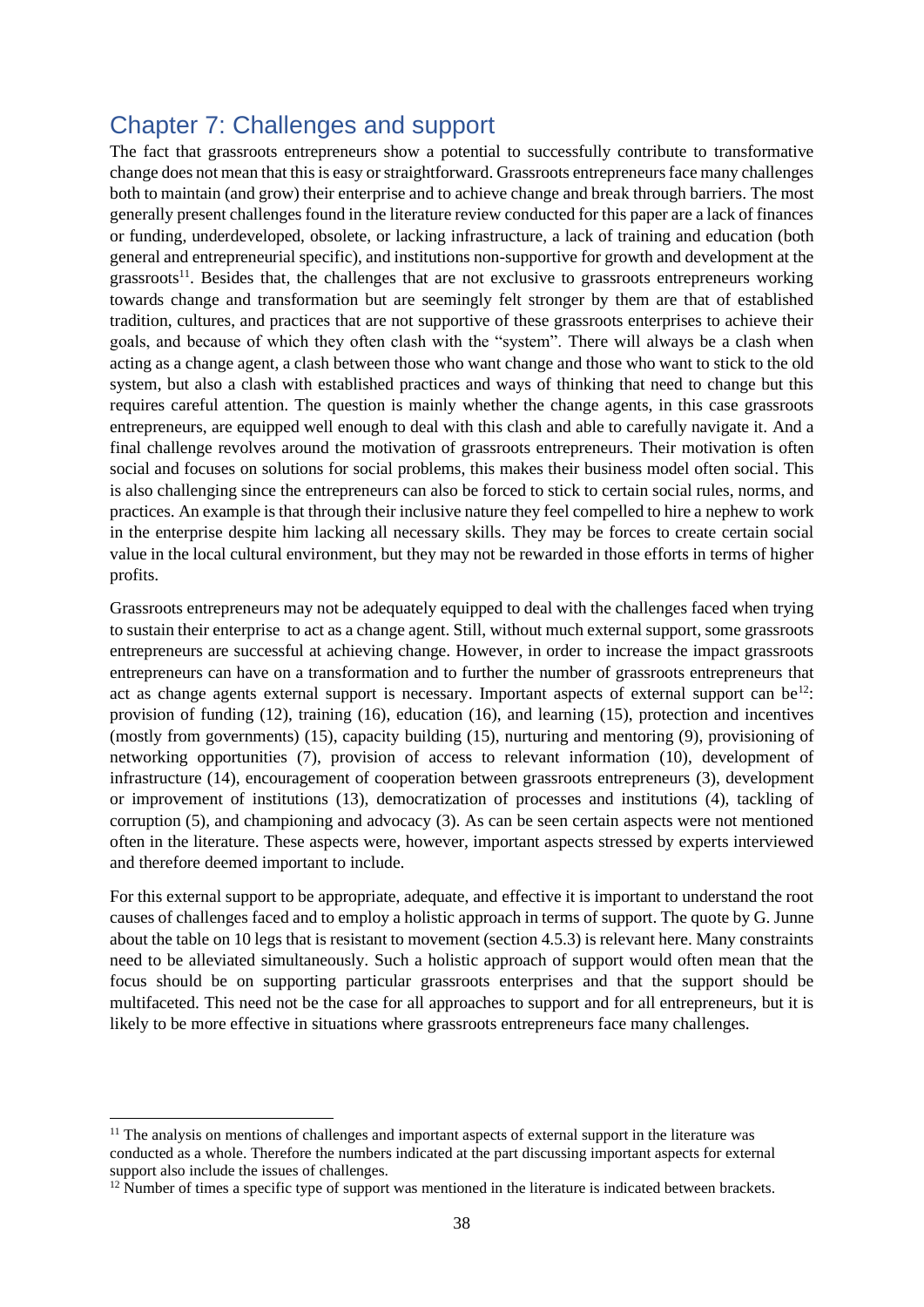It also needs to be pointed out that not all grassroots entrepreneurs face the same challenges and subsequently do not need the same type of support. Some are quite able to solve certain issues themselves or they might even be non-issues to them.

But maybe more important and relevant in every case is an understanding of the root causes of challenges faced by grassroots entrepreneurs and an ability to see, understand, and identify ways of supporting grassroots entrepreneurs. The support should be demand driven. As the literature stresses "every community has an innate capacity to come up with effective solutions to solve the problems they face on a daily basis" (Pansera & Sarkar, 2016, p. 3). The exploration of the capabilities of grassroots entrepreneurs shows them to be capable to both offer solutions and also points towards their needs and the communities' needs for support. As authors in the development literature stress the importance of according people at the grassroots real influence over innovation processes, development programs, and demand driven interventions (Meagher, 2018), certain support approaches may be relevant in the consideration of capabilities and needs of the grassroots entrepreneurs. One approach which this paper would recommend is a type of scouting similar to programs like the Honey Bee Network. As an author describes this scouting it states that "the scouting is far more important than just waiting for the innovators to turn up at your door. Most countries which have tried to develop some opportunities for grassroots innovators have failed to elicit much response mainly because of this reason" (Gupta, 2012, p. 36). Using a way of scouting the supporting and developing programs do not stay passive but actively look for grassroots entrepreneurs dealing with needs at the grassroots and having a potential, or already employing one, intervention that is initiated from within and also demand driven. On top of that, especially in terms of investment and funds, support should focus on small investment in local entrepreneurs who can have a local positive impact and move away from a focus large capital investment and rapid growth (Sanyal et al., 2020).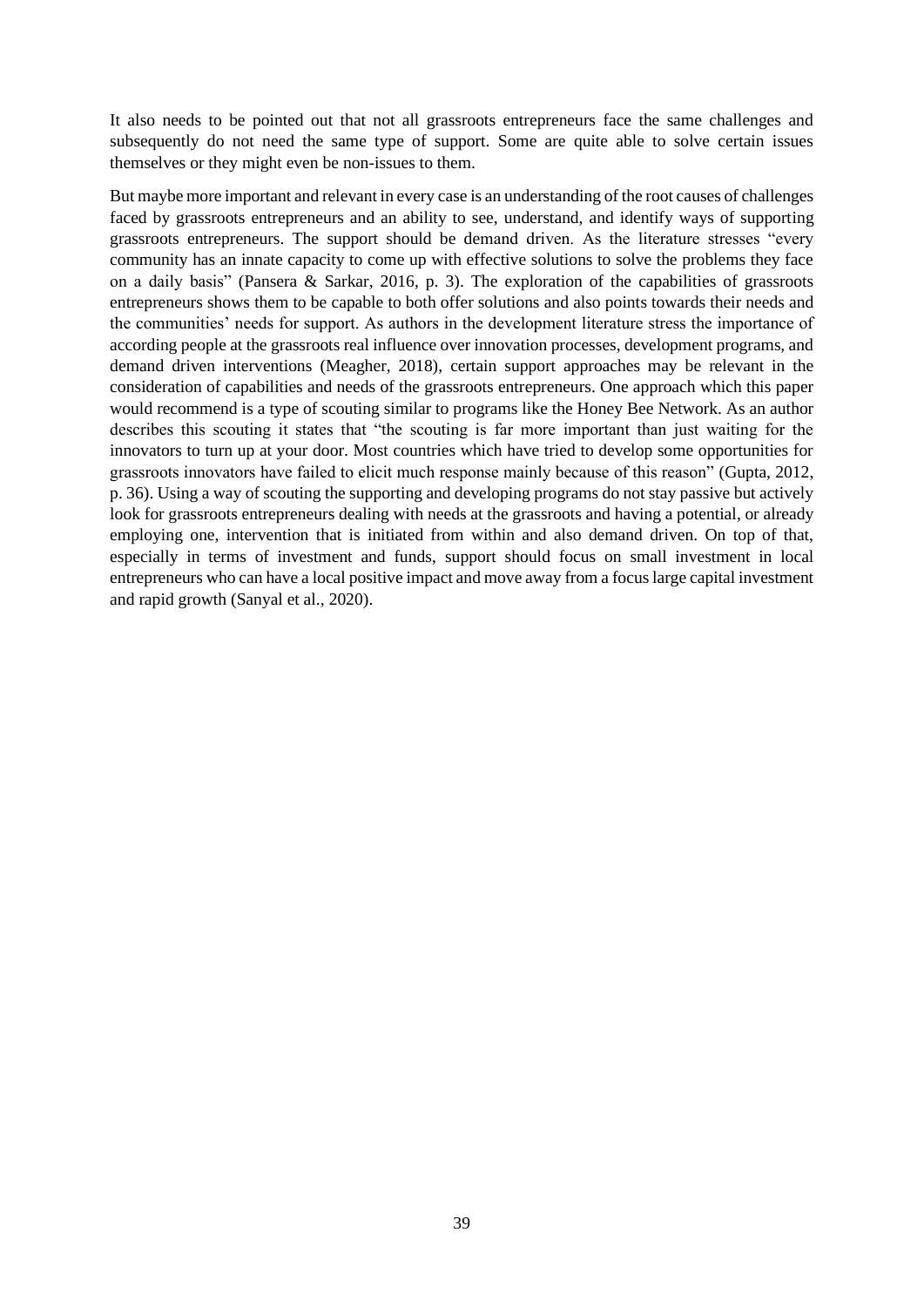## <span id="page-40-0"></span>Chapter 8: Conclusion

This thesis set out to investigate the contribution of grassroots entrepreneurs as change agents for the inclusive and sustainable development of low-income countries, and how this role can be enhanced. To approach this, knowledge sources were explored on the role of grassroots entrepreneurs as change agents and their insights were linked to transition theory. This paper discussed evidence that grassroots entrepreneurship in practice is quite able to provide appropriate solutions; through a local, small scale, and bottom-up nature they are quite fit to provide solutions that suit the local social context. The grassroots entrepreneurs and their solutions are therefore often socially fitting and acceptable. Grassroots entrepreneurs often experienced the problems at the grassroots firsthand, which can (and often does) instill a desire for change and transformation towards sustainable social, economic, and/or environmental development. In the business model of grassroots entrepreneurs, the mixing of a profit motive and social motive is often recognized. Sometimes there is also a mixing of profit motive and environmental sustainability motive, a mixing of a social motive and environmental sustainability motive, or a combination of the three.

The thesis further explored different aspects of how grassroots entrepreneurs can be seen to contribute to change and to what extent and how they are acting as true change agents. This was done under different action-headings that are commonly recognized in socio-technical transition studies.

First, acts of mobilization were explored. Considerable evidence was found of cases where grassroots entrepreneurs develop a shared vision of how their own future should be, taking the future into their own hands, challenge all involved to transform themselves, inspire others, organize themselves, and build confidence, both their own and that of others.

The second part discussed acts of challenging, which are also strongly present in the literature and interviews. Grassroots entrepreneurs are found to challenge the regime and transform (aspects of) the system by changing institutions or developing new institutions, exerting pressure for change, creating noise and becoming a rising voice for change, holding officials accountable, and gaining political power. The aspects of voice and noise are also found to be important for the first act of mobilization.

Third, acts of social development and legitimation were discussed showing evidence of how grassroots entrepreneurs develop communities or people and/or groups at the grassroots by empowering the marginalized and changing the perception of marginalized groups, how they build capacity and capabilities at the grassroots, how they democratize processes, access and other issues, how they lead and steer others towards adapting to a new context by using local values and embedding the change in the local culture and potentially harnessing socio-religious movements, how they deal with clashing values by breaking with traditions and practices non-conducive to development and navigate conflicting and clashing values, how they generate legitimacy for change, and finally how they change practices and behavior.

Fourth, evidence was discussed of how grassroots entrepreneurs introduce new technologies or innovations through which they can transform business sectors or industries, democratize technology, and leverage technology for the discourse of change. Important here is also the entrepreneurs' impact on diffusion of innovation which can be very slow in a developing-country context, thus diffusing of innovations and new ideas can be important to encourage or speed up change.

The fifth and final aspect of change agency explored how acts of grassroots entrepreneurship and subsequent change agency through these actions is not limited to 'having a business' or 'being an entrepreneur' in the strict sense of these words. Others that can act as grassroots entrepreneurs in a broader sense and affect change are associations and movements, socio-religious movements, NGOs, Governments and local leaders, intrapreneurs, champions, and diaspora.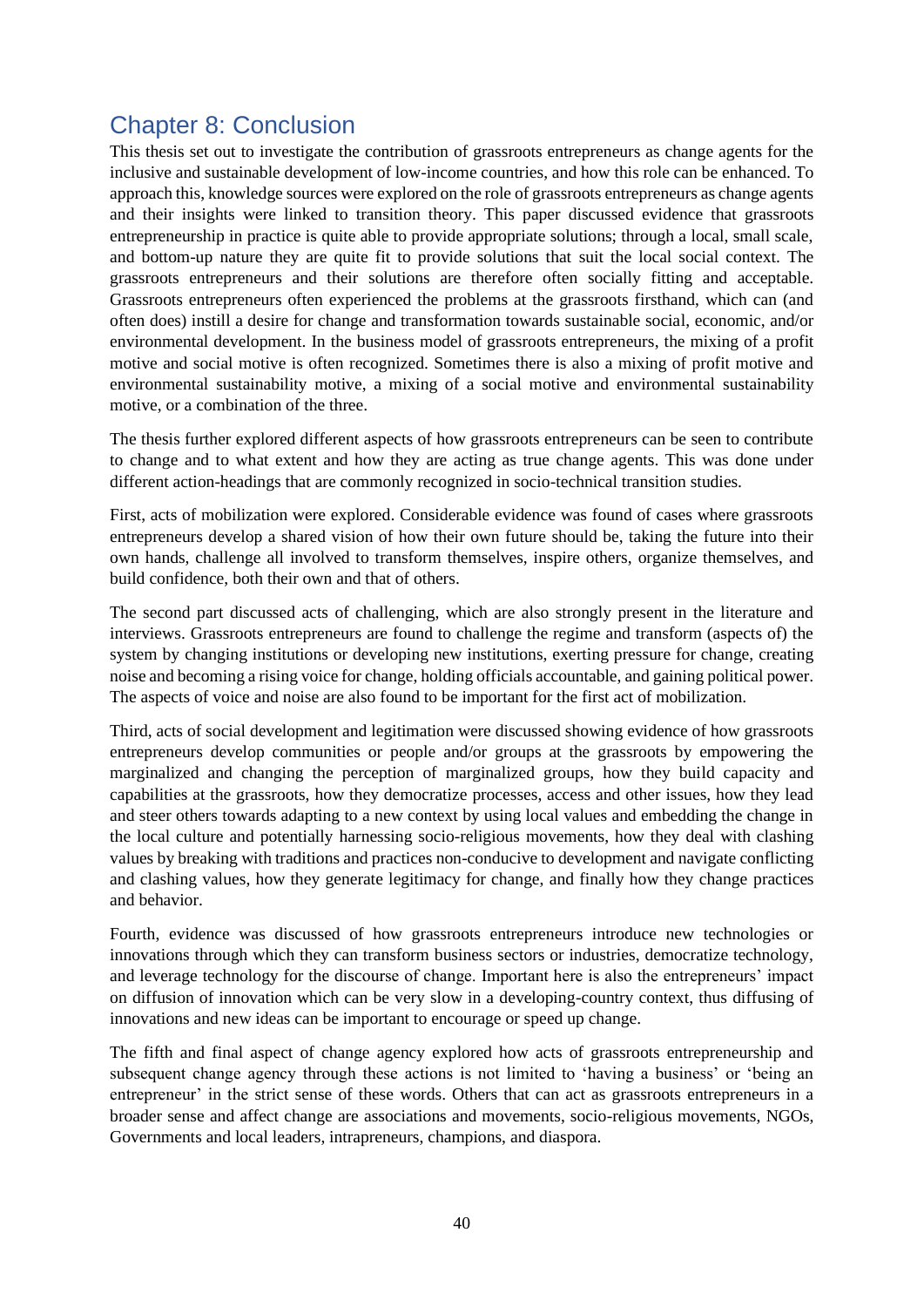In chapter 3 [Figure 1](#page-18-0) showed the overarching topics that would be focused on with regards to change agency. [Figure 2](#page-41-0) shows the same figure with added relevant aspects of each of the overarching topics.



<span id="page-41-0"></span>*Figure 2: Topics and aspects of change agency by grassroots entrepreneurs*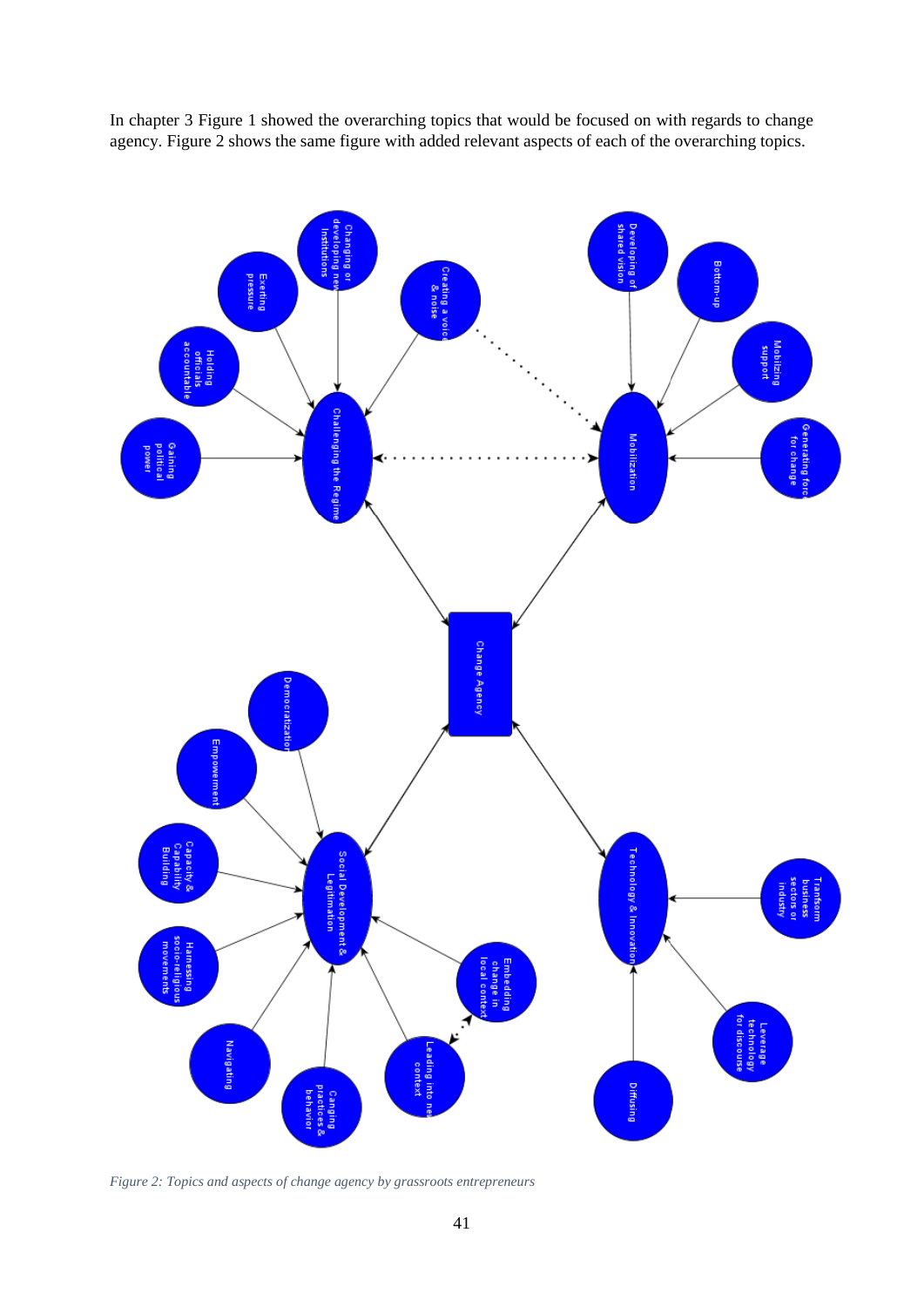Additional to discussing the different aspects of change agency, this paper explored impacts therefrom on transformational change and transition by grassroots entrepreneurs. First, it pointed to how grassroots enterprises create pressure for change acting as niche-creators and niche-nurturers and constituting a niche push. Second, the relevance of taking an SNM perspective was discussed, pointing to how grassroots entrepreneurship can practice aspects of SNM but may also require SNM-type support interventions. Third, aspects of regimes and institutions were explored in their relevance to grassroots entrepreneurship and change, pointing to the relevance of especially informal institutions. Fourth, factors of landscape pressure were found to be relevant, pointing towards changing contexts due to factors like globalization and the coming of age of younger generations. An aspect linked to landscape change indicated in the thesis is that it is important to consider aspects and cases of historical change to better understand and manage processes for change but also that change can be slow and patience is needed for successful change to materialize.

With regards to sustainable development the evidence found in the research conducted for this thesis indicates that grassroots entrepreneurs acting as change agents carry great potential and can be considered to be a great force for impact with regards to sustainable socio-economic development. Additionally there is promising potential for environmental impact but grassroots entrepreneurs have tended to focus less on this aspect in the past, there is however increasingly more attention to this aspect by grassroots entrepreneurs in the last ten years.

Having discussed how grassroots entrepreneurs can act as change agents and contribute to sustainable development in the Global South as a whole, next this paper looked at whether Sub Saharan Africa in particular could be a promising or relevant place to encourage this. With a high percentage of entrepreneurs in the population and a rise in the numbers and increasingly positive perception of entrepreneurship, a strong presence of social entrepreneurship, increasing concern of social change, transformation, and empowerment by grassroots entrepreneurs, and the rising notions of ideas like Africapitalism, Sub Saharan Africa shows that encouraging and promoting change agency by grassroots entrepreneurship can be a valuable and promising approach. In this way, it can be promoted that grassroots entrepreneurs themselves can contribute to transformation and sustainable development and that this transformation and development can be homegrown, in contrast to so many development efforts that have been imposed on the continent by outsiders.

There are still many challenges and struggles grassroots entrepreneurs face when trying to achieve change and there is still a great need for external support. Development programs are still important despite the call for a more indigenous homegrown style of transformation. Their contribution to the transformation could be more effective if their focus is more geared towards enabling grassroots entrepreneurs to become change agents and bringing the change needed in their local context themselves, being guided more by the voice of the entrepreneurs about their needs. Support methods and investment could use a scouting method to locate potential grassroots entrepreneurs with a positive impact and potential for change agency. The focus in this approach should be on demand-driven bottomup support and on a local impact and small but significant investment followed by efforts for wider innovation upscaling and diffusion instead of large investment with a focus on rapid growth. Thus it can be concluded that grassroots entrepreneurship can be viewed as an important factor for development because it can create a lot of jobs in many different sectors, increase social wealth, and reduce poverty. It has been noted in the literature that grassroots entrepreneurs are able to solve problems in many different sectors and aspects of society, that they can be valuable promotors of sustainable development at the grassroots, and finally that they are, as previously discussed, a source of innovation (Chrysostome, 2019; McMullen, 2011; Patzelt & Shepherd, 2011).

Besides pointing out the relevance and potential of grassroots entrepreneurs acting as change agents for transformation this paper also shows that perspectives from transition theory are relevant and suitable when researching grassroots entrepreneurship, especially in the case of mapping their change agency. Using a transition theory lens for grassroots entrepreneurship allows for a thorough analysis and the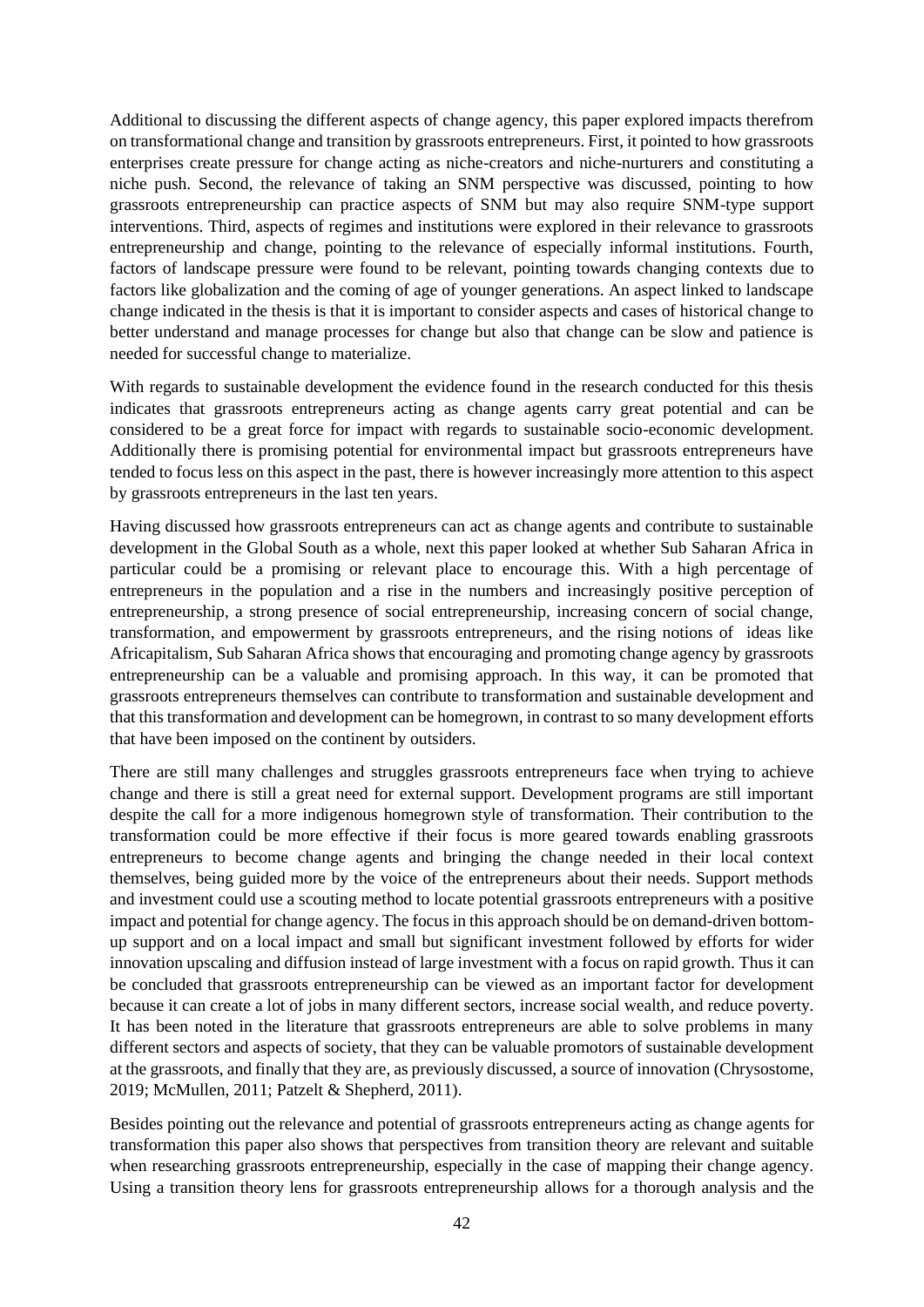finding of relevant and interesting insights. Grassroots literature can really benefit from applying transition theories. Besides that it shows that it by highlighting the concept of change agency allows to highlight and pinpoint the importance and relevance of grassroots entrepreneurship. It is also the case that transition literature could benefit by also considering and researching aspects of grassroots entrepreneurship. It is a sometimes forgotten actor while their role can be significant and important. Thus more appreciation in the line of 'small is beautiful' could lead to insights of the beautiful potential and impact of actors like grassroots entrepreneurs.

## <span id="page-43-0"></span>8.1 Discussion and recommendations

This thesis and its research relied heavily for its sources on other papers and findings discussed by other authors. The literature analysis conducted was rigorous and systematic. Additionally, the use of interviews strengthened certain insights while also adding new insights, strengthening overall findings, understanding, and quality of the research. Linking the aspects of grassroots entrepreneurship and change agency to the transition theory and literature, while not using one specific model of transition theory, allows for more systematic analysis and structuring of the thesis. These aspects are considered to be a strong aspect of this thesis and to add some value to the overall paper and its conclusions. However, there are also some weaknesses and side notes to discuss. First, as mentioned, this paper relied heavily on literature, but it is lacking in terms of primary sources and findings from own fieldwork. Due to travel restrictions it was impossible to conduct fieldwork. Second is that, although interviews were conducted, the total number of interviews conducted is limited. However, to ensure the possibility for diverse findings and insights a balanced mix was maintained in the backgrounds and expertise of the people interviewed.

Further research on the issue of grassroots entrepreneurs as change agents is recommended. Transition theory can provide valuable tools for approach and analysis, but it would be recommended to not stick to one specific model. The agency or action aspects may sometimes be underrepresented in the transition theories in focus (Duygan et al., 2019), however the theoretical perspectives provide enough material for analysis as this paper has shown. It is recommended to conduct field research to further research the aspects of grassroots entrepreneurship, the ways in which the entrepreneurs act as change agents, the way they contribute to transformation and sustainable development. Beyond that it is recommended to also research how to locate grassroots entrepreneurs with potential for change agency transformation and sustainable development and what kind of support is needed to further unlock and boost their potential. Finally there are various types of regimes in developing countries like those in Sub Sharan Africa, which van Welie (2019) describes as splintered regimes. Different types of regimes can have different impacts on entrepreneurship and agency strategies. Where it was not the scope of this thesis to map out the different regimes it is recommended to research this further.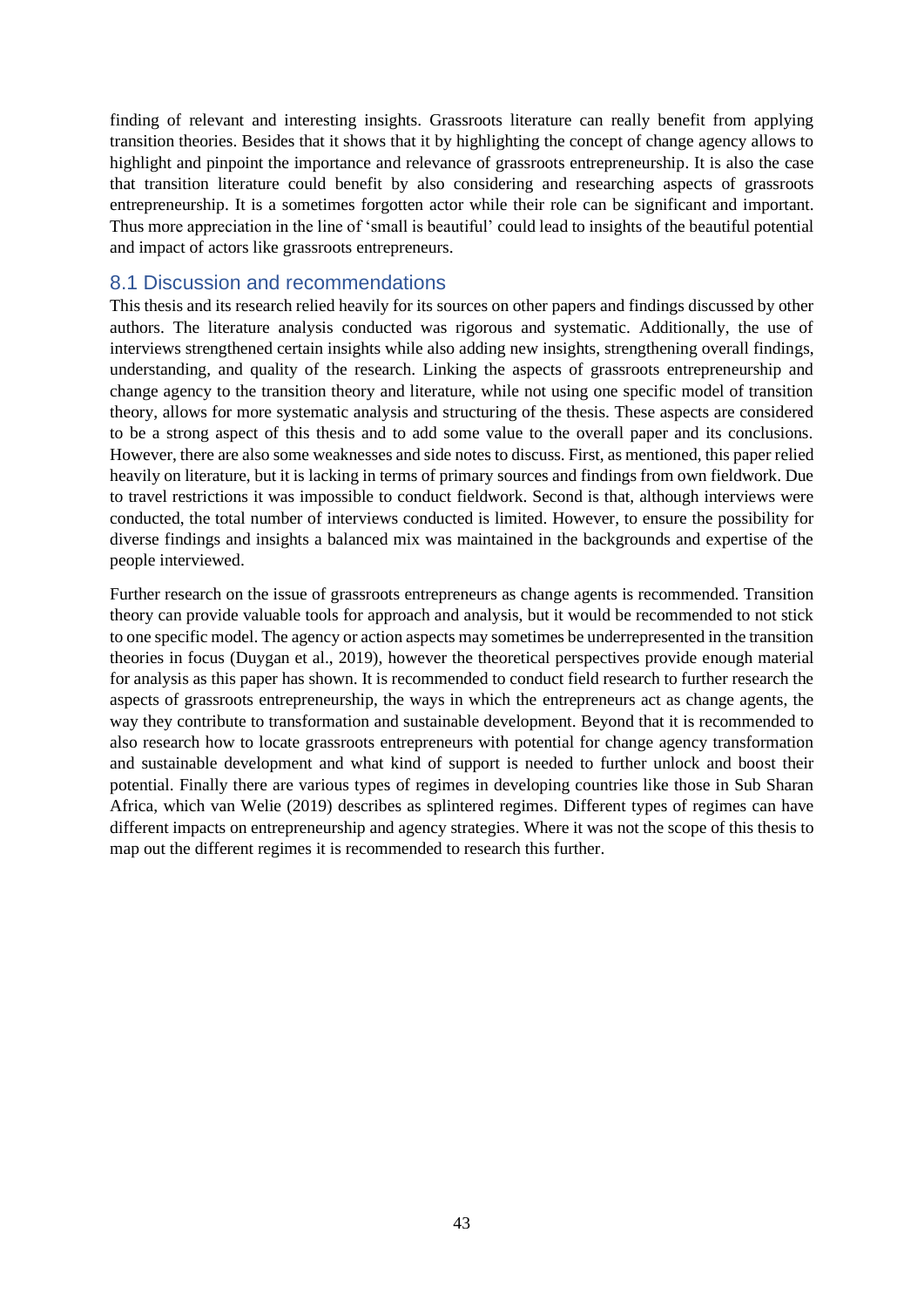## <span id="page-44-0"></span>References:

- Abdurazokzoda, F. (2014, April 4). *Economic Growth and Wellbeing "Not Equal", Study Finds*. Inter Press Service. http://www.ipsnews.net/2014/04/economic-growth-wellbeing-equal-study-finds/
- Achtenhagen, L. (2016). *Frontiers in African Business Research Entrepreneurship and SME Management Across Africa*.
- Achtenhagen, L., & Brundin, E. (2016). *Entrepreneurship and SME Management Across Africa*. Springer. https://doi.org/10.1007/978-981-10-1727-8
- Adusei, M. (2016). Does Entrepreneurship Promote Economic Growth in Africa? *African Development Review*, *28*(2), 201–214. https://doi.org/10.1111/1467-8268.12190
- *Africapitalism - The Tony Elumelu Foundation*. (n.d.). The Tony Elumelu Foundation. Retrieved November 24, 2020, from https://www.tonyelumelufoundation.org/africapitalism
- Albert, M. (2019). Sustainable frugal innovation The connection between frugal innovation and sustainability. *Journal of Cleaner Production*, *237*, 117747. https://doi.org/10.1016/j.jclepro.2019.117747
- Alvord, S. H., Brown, L. D., & Letts, C. W. (2004). Social Entrepreneurship and Societal Transformation: An Exploratory Study. *The Journal of Applied Behavioral Science*, *40*(3), 260– 282. https://doi.org/10.1177/0021886304266847
- Amaeshi, K. (2015, October 20). *Why Africa needs capitalism that is aligned with its development needs*. The Conversation. https://theconversation.com/why-africa-needs-capitalism-that-isaligned-with-its-development-needs-48776
- Amankwah-Amoah, J., Egbetokun, A., & Osabutey, E. L. C. (2018). Meeting the 21st century challenges of doing business in Africa. *Technological Forecasting and Social Change*, *131*(February), 336–338. https://doi.org/10.1016/j.techfore.2018.01.006
- Arocena, R. (2019). A Prospective Approach to Learning- and Innovation-based Development. *Millennial Asia*, *10*(2), 127–147. https://doi.org/10.1177/0976399619853707
- Bähre, E. (2012). The janus face of insurance in South Africa: From costs to risk, from networks to bureaucracies. *Africa*, *82*(1), 150–167. https://doi.org/10.1017/S0001972011000787
- Balunywa, W., Rosa, P., Dawa, S., Namatovu, R., Kyejjusa, S., & Ntamu, D. (2012). Global Entrepreneurship Monitor: GEM Uganda 2012 executive report. In *Global Entrepreneurship Monitor*.
- Beegle, K., Christiaensen, L., Dabalen, A., & Gaddis, I. (2016). Poverty In A Rising Africa. In *World Bank Group*. https://doi.org/10.1596/978-1-4648-0723-7
- Beresford, M. (2020). Entrepreneurship as legacy building: Reimagining the economy in postapartheid South Africa. *Economic Anthropology*, *7*(1), 65–79. https://doi.org/10.1002/sea2.12170
- Berner, E., Gomez, G., & Knorringa, P. (2012). "Helping a large number of people become a little less poor": The logic of survival entrepreneurs. *European Journal of Development Research*, *24*(3), 382–396. https://doi.org/10.1057/ejdr.2011.61
- Bjerregaard, T., & Lauring, J. (2012). Entrepreneurship as institutional change: Strategies of bridging institutional contradictions. *European Management Review*, *9*(1), 31–43. https://doi.org/10.1111/j.1740-4762.2012.01026.x
- Bound, K., & Thornton, I. (2012). *Our frugal future: Lessons from India's innovation system* (Issue July).
- Broehl, W. G. (1978). *The Village Entrepreneur: Change agents in India's rural development*. Harvard University Press.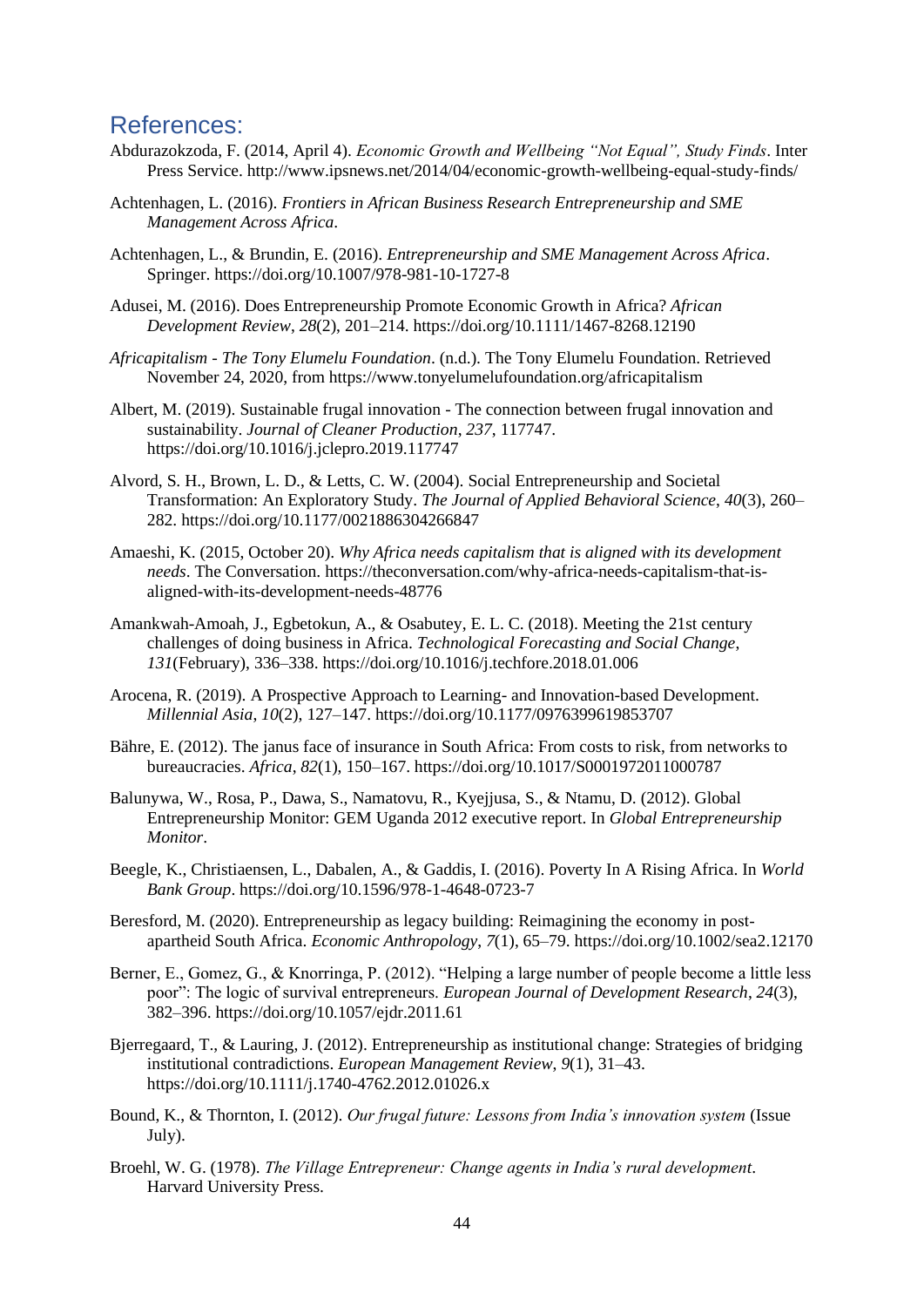Bruton, H. J. (1979). *On the Production of Appropriate Technology*.

- Bruton, H. J. (1985). The search for a development economics. *World Development*, *13*(10–11), 1099– 1124. https://doi.org/10.1016/0305-750X(85)90030-0
- Burra, S., Patel, S., & Kerr, T. (2003). Community-designed, built and managed toilet blocks in Indian cities. *Environment and Urbanization*, *15*(2), 11–32. https://doi.org/10.1630/095624703101286691
- Cherunya, P. C. (2019). *Rethinking User Agency in Sustainability Transitions: Analysing the roles of informal settlement dwellers in a splintered sanitation regime*. Utrecht University.
- Chrysostome, E. (2019). *Capacity Building in Developing and Emerging Countries* (E. Chrysostome (Ed.); Vol. 49). Springer. http://www.springer.com/series/1505
- Cozzens, S., & Sutz, J. (2014). Innovation in informal settings: reflections and proposals for a research agenda. *Innovation and Development*, *4*(1), 5–31. https://doi.org/10.1080/2157930x.2013.876803
- Da Costa, D. (2013). The "rule of experts" in making a dynamic micro-insurance industry in India. *Journal of Peasant Studies*, *40*(5), 845–865. https://doi.org/10.1080/03066150.2013.857659
- Doran, J., McCarthy, N., & O'Connor, M. (2018). The role of entrepreneurship in stimulating economic growth in developed and developing countries. *Cogent Economics and Finance*, *6*(1). https://doi.org/10.1080/23322039.2018.1442093
- Douthwaite, B. (2002). *Enabling Innovation: A Practical Guide to Understanding and Fostering Technological Change*. Zed Books. https://doi.org/10.1016/s0308-521x(02)00113-0
- Duygan, M., Stauffacher, M., & Meylan, G. (2019). A heuristic for conceptualizing and uncovering the determinants of agency in socio-technical transitions. *Environmental Innovation and Societal Transitions*, *33*, 13–29. https://doi.org/10.1016/j.eist.2019.02.002
- Edoho, F. M. (2015a). Entrepreneurialism: Africa in transition. *African Journal of Economic and Management Studies*, *6*(2). https://doi.org/10.1108/ajems-03-2015-0038
- Edoho, F. M. (2015b). Entrepreneurship paradigm and economic renaissance in Africa. *African Journal of Economic and Management Studies*, *6*(1), 2–16. https://doi.org/10.1108/AJEMS-11- 2014-0086
- Fuenfschilling, L., & Truffer, B. (2016). The interplay of institutions, actors and technologies in sociotechnical systems - An analysis of transformations in the Australian urban water sector. *Technological Forecasting and Social Change*, *103*, 298–312. https://doi.org/10.1016/j.techfore.2015.11.023
- GEM. (n.d.). *Entrepreneurial Behaviour and Attitudes*. Retrieved August 17, 2020, from https://www.gemconsortium.org/data
- Gibbs, D. (2006). Sustainability entrepreneurs, ecopreneurs and the development of a sustainable economy. *Greener Management International*, *55*, 63–78. https://doi.org/10.9774/GLEAF.3062.2006.au.00007
- Grin, J., Rotmans, J., & Schot, J. (2010). *Transitions to Sustainable Development: New Directions in the Study of Long Term Transformative Change*. Routledge. https://www.taylorfrancis.com/books/transitions-sustainable-development-john-grin-janrotmans-johan-schot/10.4324/9780203856598
- Gupta, A. K. (2012). Innovations for the poor by the poor. *International Journal of Technological Learning, Innovation and Development*, *5*(1–2), 28–39. https://doi.org/10.1504/IJTLID.2012.044875

Heeks, R., Foster, C., & Nugroho, Y. (2014). New models of inclusive innovation for development.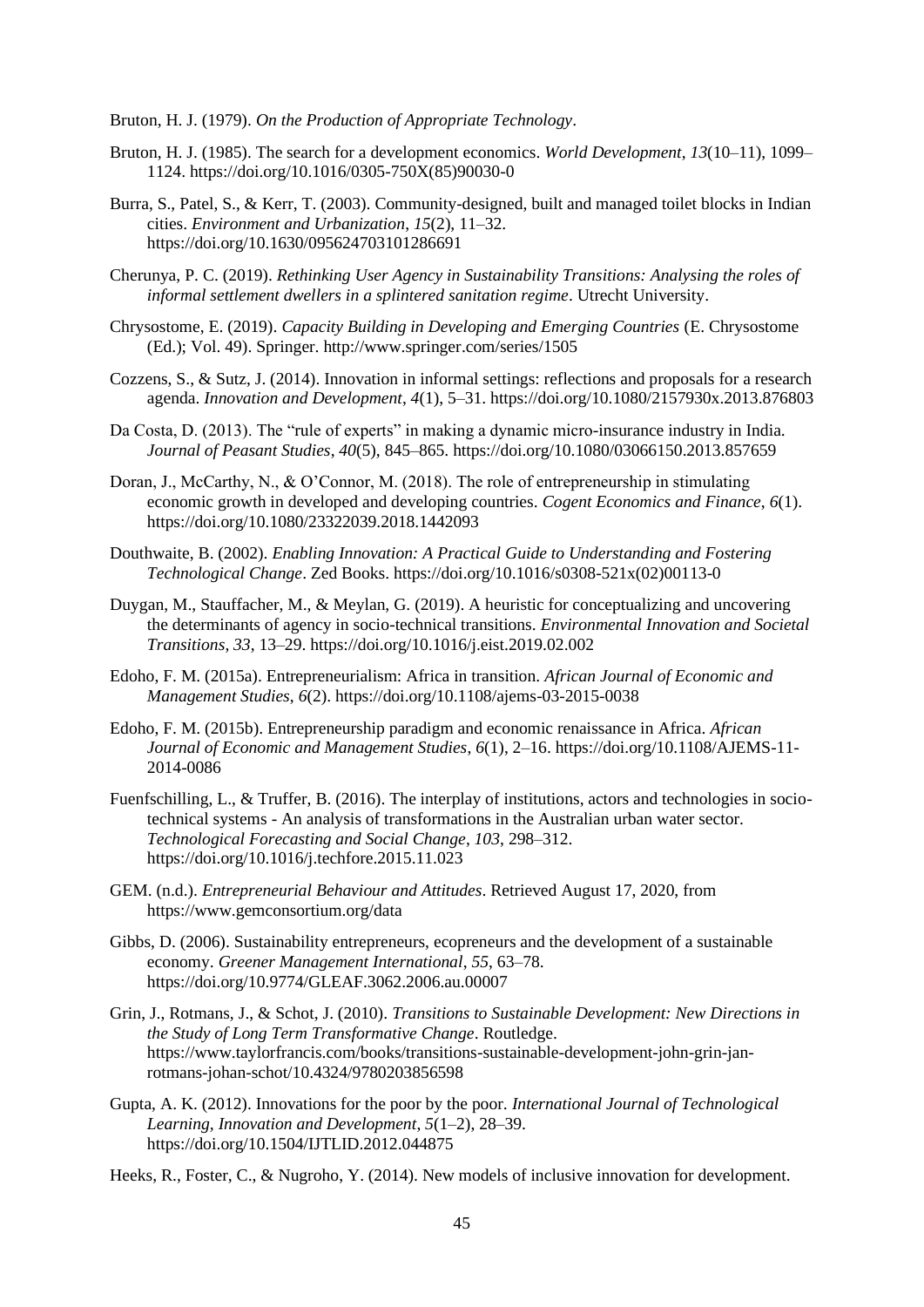*Innovation and Development*, *4*(2), 175–185. https://doi.org/10.1080/2157930x.2014.928982

- Hoff, K., & Sen, A. (2011). The kin system as a poverty trap? In *Poverty Traps*.
- Hoogstraaten, M. J., Frenken, K., & Boon, W. P. C. (2020). The study of institutional entrepreneurship and its implications for transition studies. *Environmental Innovation and Societal Transitions*, *36*(January), 114–136. https://doi.org/10.1016/j.eist.2020.05.004
- Hossain, M. (2016). Grassroots innovation: A systematic review of two decades of research. *Journal of Cleaner Production*, *137*(September 2015), 973–981. https://doi.org/10.1016/j.jclepro.2016.07.140
- Hossain, M. (2018a). Adoption of Open Innovation by Small Frims to Develop Frugal Innovations fro Inclusive Development. In W. Vanhaverbeke, F. Frattini, N. Roijakkers, & M. Usnan (Eds.), *Researching Open Innovations in SMEs* (pp. 115–135). World Scientific.
- Hossain, M. (2018b). Frugal innovation: A review and research agenda. *Journal of Cleaner Production*, *182*, 926–936. https://doi.org/10.1016/j.jclepro.2018.02.091
- International Monetary Fund. (2019). *Regional Economic Outlook Sub-Saharan Africa: Navigating Uncertainty*. International Monetary Fund. https://www.imf.org/en/Publications/REO/SSA/Issues/2019/10/01/sreo1019
- Junne, G. (2018). African Entrepreneurship: Constraints and Improvements. In *African Entrepreneurship* (pp. 117–130). Springer International Publishing. https://doi.org/10.1007/978- 3-319-73700-3\_6
- Kabecha, W. W. (1999). Technological capability of the micro-enterprises in Kenya's informal sector. *Technovation*, *19*, 117–126. https://doi.org/10.1016/S0166-4972(98)00067-4
- Kroesen, J. O., Darson, R., & Ndegwah, D. J. (2020). *Cross-cultural Entrepreneurship and Social Transformation: Capacity in the Global South*. Lambert. https://www.researchgate.net/publication/339630556
- Loorbach, D. (2010). Transition management for sustainable development: A prescriptive, complexity-based governance framework. *Governance*, *23*(1), 161–183. https://doi.org/10.1111/j.1468-0491.2009.01471.x
- McMullen, J. S. (2011). Delineating the Domain of Development Entrepreneurship: A Market-Based Approach to Facilitating Inclusive Economic Growth. *Entrepreneurship: Theory and Practice*, *35*(1), 185–193. https://doi.org/10.1111/j.1540-6520.2010.00428.x
- Meagher, K. (2018). Cannibalizing the Informal Economy: Frugal Innovation and Economic Inclusion in Africa. *European Journal of Development Research*, *30*(1), 17–33. https://doi.org/10.1057/s41287-017-0113-4
- Mohamad, Z. F., Idris, N., Baharuddin, A., Muhammad, A., & Nik Sulaiman, N. M. (2012). The role of religious community in recycling: Empirical insights from Malaysia. *Resources, Conservation and Recycling*, *58*, 143–151. https://doi.org/10.1016/j.resconrec.2011.09.020
- Moyo, D. (2009). *Dead Aid: Why Aid Is Not Working and How There Is a Better Way for Africa*. Farrar, Strais and Giroux. https://books.google.nl/books/about/Dead\_Aid.html?id=2T\_RbtTslzEC&redir\_esc=y
- Odusola, A., Cornia, G. A., Bhorat, H., & Conceicao, P. (2017). Income Inequalty Trends in sub-Saharan Africa: Divergence, Determinants and Consequences. In *United Nations Development Programme*. https://doi.org/10.1017/9781108598293.003
- Olatunji, A. G., Muhammed, A. Y., Lawal, E. E., & Raji, A. (2016). Globalisation and Entrepreneurial Development in Nigeria: The Challenges and The Opportunities. *Bangladesh E-Journal of Sociology*, *13*(2), 116.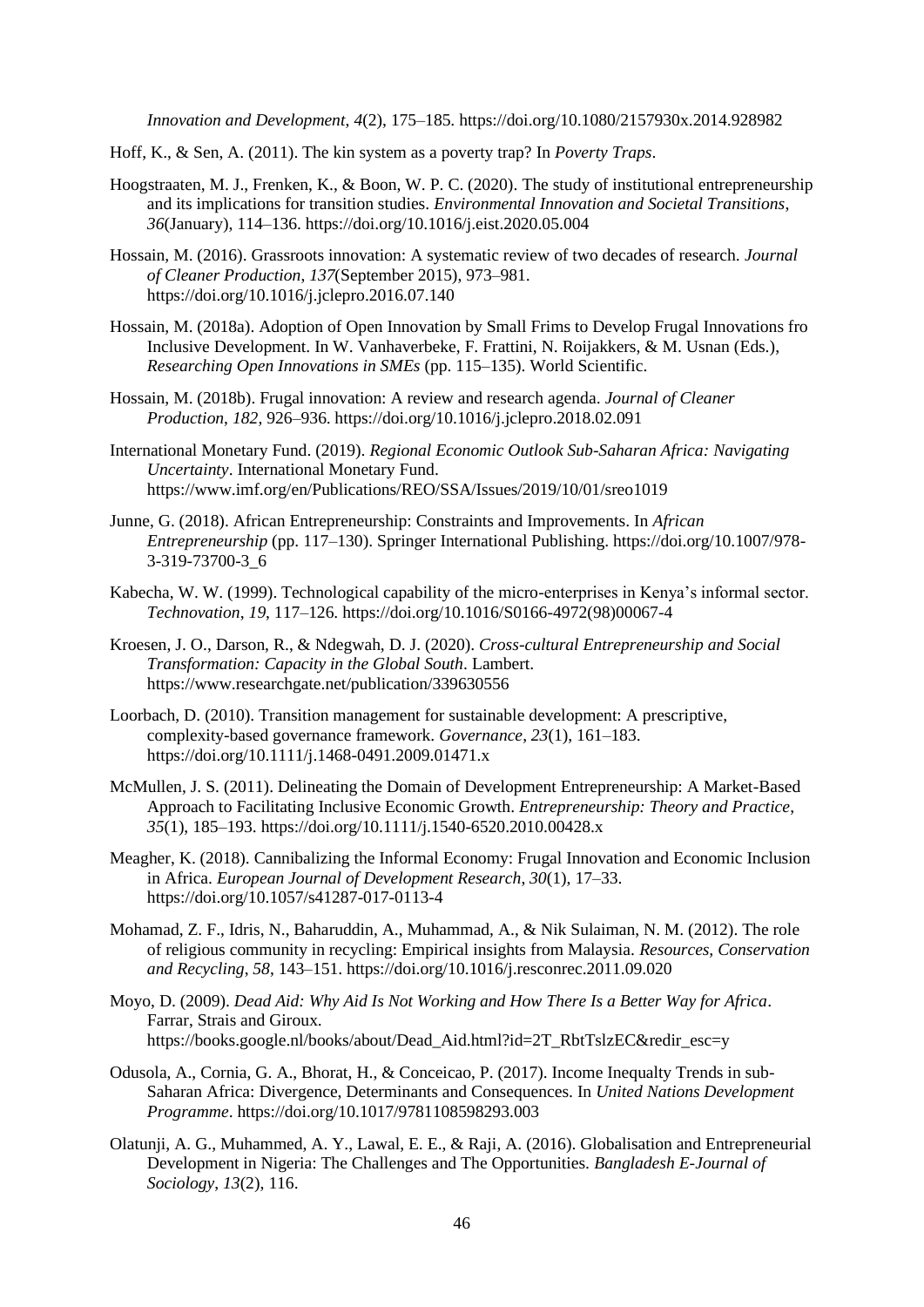- Opola, F. O., Klerkx, L., Leeuwis, C., & W. Kilelu, C. (2020). The Hybridity of Inclusive Innovation Narratives Between Theory and Practice: A Framing Analysis. *The European Journal of Development Research*. https://doi.org/10.1057/s41287-020-00290-z
- Pansera, M. (2013). Frugality, grassroots and inclusiveness: New challenges for mainstream innovation theories. *African Journal of Science, Technology, Innovation and Development*, *5*(6), 469–478. https://doi.org/10.1080/20421338.2013.820445
- Pansera, M., & Sarkar, S. (2016). Crafting sustainable development solutions: Frugal innovations of grassroots entrepreneurs. *Sustainability (Switzerland)*, *8*(1), 1–51. https://doi.org/10.3390/su8010051
- Park, A., & Johnston, B. (1995). Rural Development and Dynamic Externalities in Taiwan's Structural Transformation. *Economic Development and Cultural Change1*, *44*(1), 181–208.
- Pastakia, A. (1998). Grassroots Ecopreneurs: Change agents for a sustainable society. *Journal of Organizational Change Management*, *11*(2), 157. https://doi.org/10.1108/09534819810212142
- Patzelt, H., & Shepherd, D. A. (2011). Recognizing opportunities for sustainable development. *Entrepreneurship: Theory and Practice*, *35*(4), 631–652. https://doi.org/10.1111/j.1540- 6520.2010.00386.x
- Pettinger, T. (2018, December 23). *Difference between economic growth and development* . https://www.economicshelp.org/blog/1187/development/economic-growth-and-development/
- Planko, J., Cramer, J., Hekkert, M. P., & Chappin, M. M. H. (2017). Combining the technological innovation systems framework with the entrepreneurs' perspective on innovation. *Technology Analysis and Strategic Management*, *29*(6), 614–625. https://doi.org/10.1080/09537325.2016.1220515
- Powell, J. (1991). Kumasi University's Involvement in Grassroots Industrial Dev. *Small Enterprise Development*, *2*(2).
- Ramos-Mejía, M., & Balanzo, A. (2018). What it takes to lead sustainability transitions from the bottom-up: Strategic interactions of grassroots ecopreneurs. *Sustainability (Switzerland)*, *10*(7). https://doi.org/10.3390/su10072294
- Rosa, P., Kodithuwakku, S. S., & Balunywa, W. (2006). Entrepreneurial Motivation in Developing Countries: What Does "Necessity" and "Opportunity" Entrepreneurship Really Mean? *Frontiers of Entrepreneurial Research*. https://doi.org/10.2139/ssrn.1310913
- Rosca, E., Arnold, M., & Bendul, J. C. (2017). Business models for sustainable innovation an empirical analysis of frugal products and services. *Journal of Cleaner Production*, *162*, S133– S145. https://doi.org/10.1016/j.jclepro.2016.02.050
- Santiso, J. (2007). Africa: A New Frontier for Emerging Markets? *OECD Development Centre Policy Insights*, *55*. www.oecd.org/dev
- Sanyal, S., Chen, C., & Caldwell, M. (2020). *The Impact Investors' Blind Spot: Local Clean Energy Entrepeneurs in Kenya*. *June*, 1–32.
- Schumpeter, J. A. (1959). *The theory of economic development: an inquiry into profits, capital, credit, interest, and the business cycle*. Harvard University Press,.
- Siebeling, T., & Romijn, H. (2008a). How SEIDET Achieved Success: An Exploration from the Perspective of Innovaiton Theory. In *Community-driven projects: reflections on a success story. A case study of science education and information technology in South Africa* (p. 256). Van Schaik Publishers.
- Siebeling, T., & Romijn, H. (2008b). Why People Contribute Voluntarily to Innovation: Insights from South Africa's Siyabuswa Educational Improvement & Development Trust. In *Community-*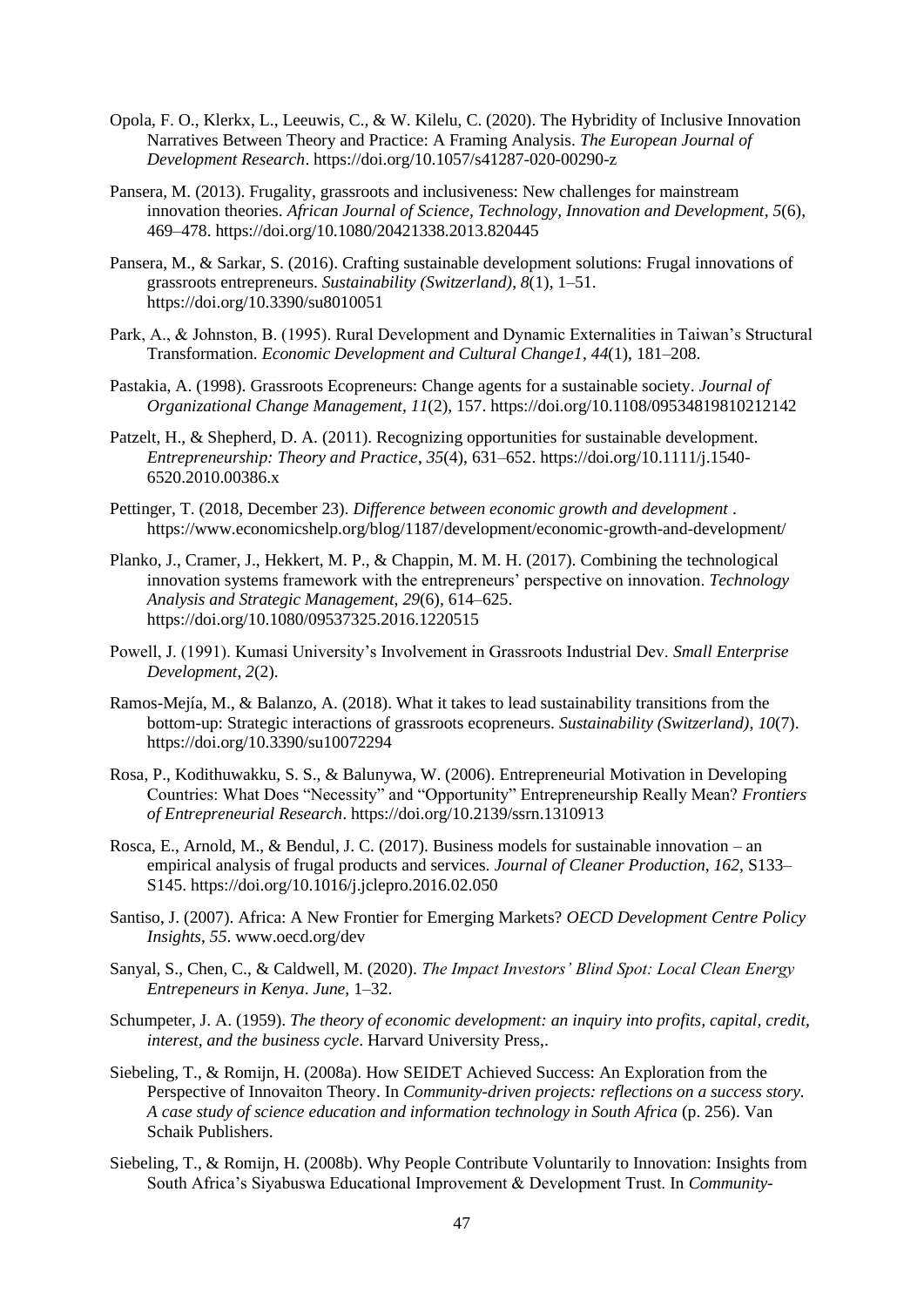*driven projects: reflections on a success story. A case study of science education and information technology in South Africa* (p. 256). Van Schaik Publishers.

- Smallbone, D., & Welter, F. (2003). *Entrepreneurship in transition economies: Necessity or opportunity driven?* https://doi.org/10.4337/9781788119474.00007
- Smith, A., & Raven, R. (2012). What is protective space? Reconsidering niches in transitions to sustainability. *Research Policy*, *41*(6), 1025–1036. https://doi.org/10.1016/j.respol.2011.12.012
- The Economist. (2011, January 6). *Daily chart - Africa's impressive growth*. The Economist. https://www.economist.com/graphic-detail/2011/01/06/africas-impressive-growth
- *The Tony Elumelu Foundation - Africapitalism*. (n.d.). The Tony Elumelu Foundation. Retrieved September 1, 2020, from https://www.tonyelumelufoundation.org/africapitalism
- UNSDG. (n.d.). *UNSDG | Universal Values: Leave No One Behind*. United Nations Sustainable Development Group. Retrieved January 5, 2021, from https://unsdg.un.org/2030 agenda/universal-values/leave-no-one-behind
- van Welie, Mara J., & Romijn, H. A. (2018). NGOs fostering transitions towards sustainable urban sanitation in low-income countries: Insights from Transition Management and Development Studies. *Environmental Science and Policy*, *84*(July 2017), 250–260. https://doi.org/10.1016/j.envsci.2017.08.011
- van Welie, Mara Johanna. (2019). *Transition pathways of Splintered Regimes: Addressing sanitation provision challenges in informal settlements*. Utrecht University.
- Wade, R. (1988). The Role of Government in Overcoming Market Failure: Taiwan, Republic of Korea and Japan. In H. Hughes (Ed.), *Achieving industrialization in East Asia* (pp. 129–163). Cambridge University Press. https://doi.org/10.1017/CBO9780511552267.006
- Wieczorek, A. J. (2018). Sustainability transitions in developing countries: Major insights and their implications for research and policy. *Environmental Science and Policy*, *84*(July 2017), 204–216. https://doi.org/10.1016/j.envsci.2017.08.008
- Williams, C. C., Round, J., & Rodgers, P. (2009). Evaluating the motives of informal entrepreneurs: Some lessons from Ukraine. *Journal of Developmental Entrepreneurship*, *14*(1), 59–71. https://doi.org/10.1142/S1084946709001144
- Wohlfart, L., Bünger, M., Lang-Koetz, C., & Wagner, F. (2016). Corporate and Grassroot Frugal Innovation: A Comparison of Top-Down and Bottom-Up Strategies. *Technology Innovation Management Review*, *6*(4), 5–17. https://doi.org/10.22215/timreview977
- Woolthuis, R. J. A. K. (2010). Sustainable entrepreneurship in the Dutch construction industry. *Sustainability*, *2*(2), 505–523. https://doi.org/10.3390/su2020505
- World Commission on Environment and Development. (1987). *Our Common Future*. https://doi.org/10.1080/07488008808408783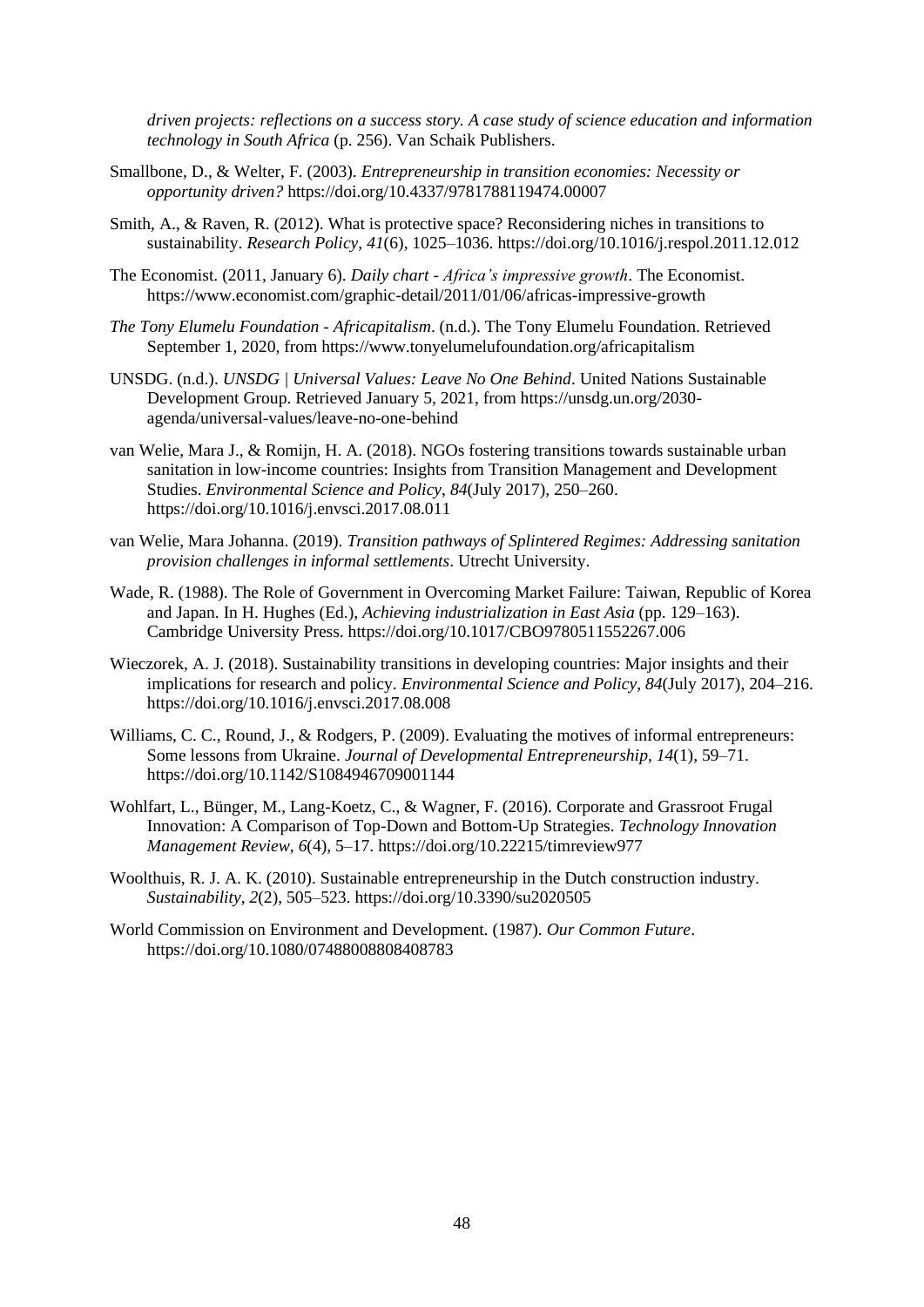## **MSc. Theses in the Field of Technology for Global Development**

## **2020**

**20.03: Wout van Hemmen:** Change agency by grassroots entrepreneurs: an exploration of the transformative impact on sustainable development in Sub Saharan Africa

**20.02: Wahyu Ardie Nugroho:** Feasibility Study of Integrated Green Refinery in Indonesia.

**20.01: Edda van Teeffelen:** Circular economy in the global south: A multi-level perspective case study analysis of waste-to-briquettes emerging technology in sub-Saharan Africa.

### **2019**

**19.06: Mariana Tapia Gutierrez:** Electricity access provision and then what? An investigation on the effects of electricity access in rural Mexico.

**19.05: Nataraj Balasubramanian:** Studying sustainability transitions achieved through cross-sector collaboration in underserved contexts.

**19.04: Sasinipha Chucherd:** Pathways towards sustainability: An analysis of Bangkok's public transportation system through sustainability assessment and niche explorations.

**19.03: Paul Bierling:** The potential of hybrid floating pv-hydropower plants in Vietnam. An energy justice perspective.

**19.02: Tanai Potisat:** Successful governance of mini-grids: A perspective from community-based island electrification in Thailand.

**19.01: Merlijn Borneman:** An investigation of the sustainability trade-offs of the cocoa supply chain connecting the Netherlands with the main and most interesting cocoa supplying countries (Ghana, Côte d'Ivoire and Ecuador) between circa 1975-2015.

### **2018**

**18.07: Jeroen van Hemmen:** Governing rural waste - A case study of the implementation of the eight design principles to solid waste management in Bali.

**18.06: Milou Derks:** Challenges for sustainable performance of government initiated rural microgrids. Analysis of incentives and policy framework for Indonesia.

**18.05: Jaara Bijvoet:** Energy access for enterprises in developing countries. Exploring the role for renewable energy technologies to address the energy issues in Kenya.

**18.04: Dion Visser:** Sorting it out: An analysis of waste management provisions and realities on Bali.

**18.03: Micky van Gemert:** The Influence of contextual factors on "last-mile" distribution models for solar home system distributors in East Africa.

**18.02: Santiago Angel Nieto:** Barriers and solutions to scale up green microfinance, Insights from a case study in Colombia.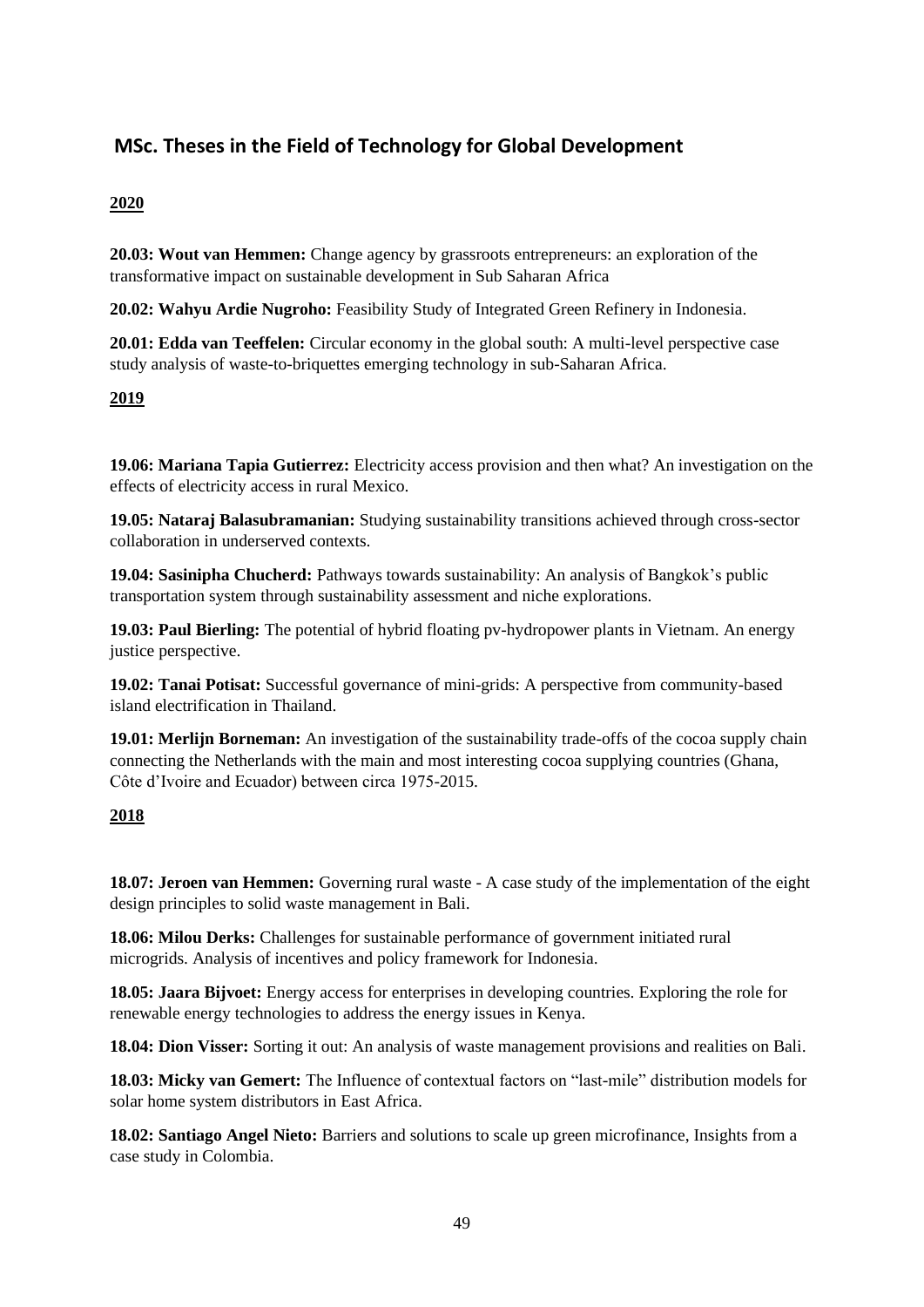**18.01: Mercedes Fuentes Velasco:** Use of Mangrove Wood as a Raw Material for Renewable Energy; Case Study on a Small Island in Indonesia.

## **2017**

**17.08: Britte Bouchaut**: Rural sanitation facilities and quality of life: A mixed methods analysis of the contribution of Safe Water Gardens to the quality of life in Bintan, Indonesia.

**17.07: Benedicte van Houtert:** Cultural differences hampering turning e-waste to gold in Africa: Intercultural cooperation for sustainable handling of e-waste in sub Saharan Africa.

**17.06: Arturo Daniel Salinas Galvan:** Drivers of stove stacking in the cooking system: A case study on the adoption of advanced clean cooking stoves in Northern Vietnam.

**17.05: Muhammad Husni Mubarok:** Capacities and accountabilities of stakeholders in Indonesia's rural electrification program. A view from Responsible Innovation and learning approaches.

**17.04: Laura Wong Sagel:** Women interaction with biogas technologies in rural areas. A case study in Narino and Huila, Colombia.

**17.03: Jiayi Zeng:** When micro-grids meet the central grid: The emergence of grid interconnection as innovation to address the reliability issue of rural electrification.

**17.02**: **Ana Gabriela Dávila Gavilanes:** Feasibility analysis of electric road transportation. Introduction in Santa Cruz, Galapagos Islands.

**17.01 Ellen Hoefsloot:** Buying into the Kenyan solar market; Exploring user perspectives on investing in solar electricity.

### **2016**

**16.05 Mutia Prabawati:** Sustainability of rural electrification projects: Case study of private sector intervention in Indonesia.

**16.04 Si Liu:** Jatropha biofuel development in cultivation and processing In China from 2007 to 2012: A field study.

**16.03 Rodrigo González López:** Identifying enabling and hindering factors to design better business models for rural electrification: Rural Uganda case study.

**16.02 Hasna Afifah:** Evaluation of a state-sponsored rural electrification project in Indonesia: A case study of Pengantap Hamlet, West Nusa Tenggara and lessons from process and learning-based approaches.

**16.01 Joaquin Corella Puente:** Augmenting the SNM framework as a practical tool for sustainable innovation in the South. Design and implementation of technologies for small-scale farmers in Northern Mexico.

### **2015**

**15.03 Jonathan Rodriguez Polit:** Exploration of the user-value of rural electrification through Solar Home Systems in Southwestern Uganda: A case study.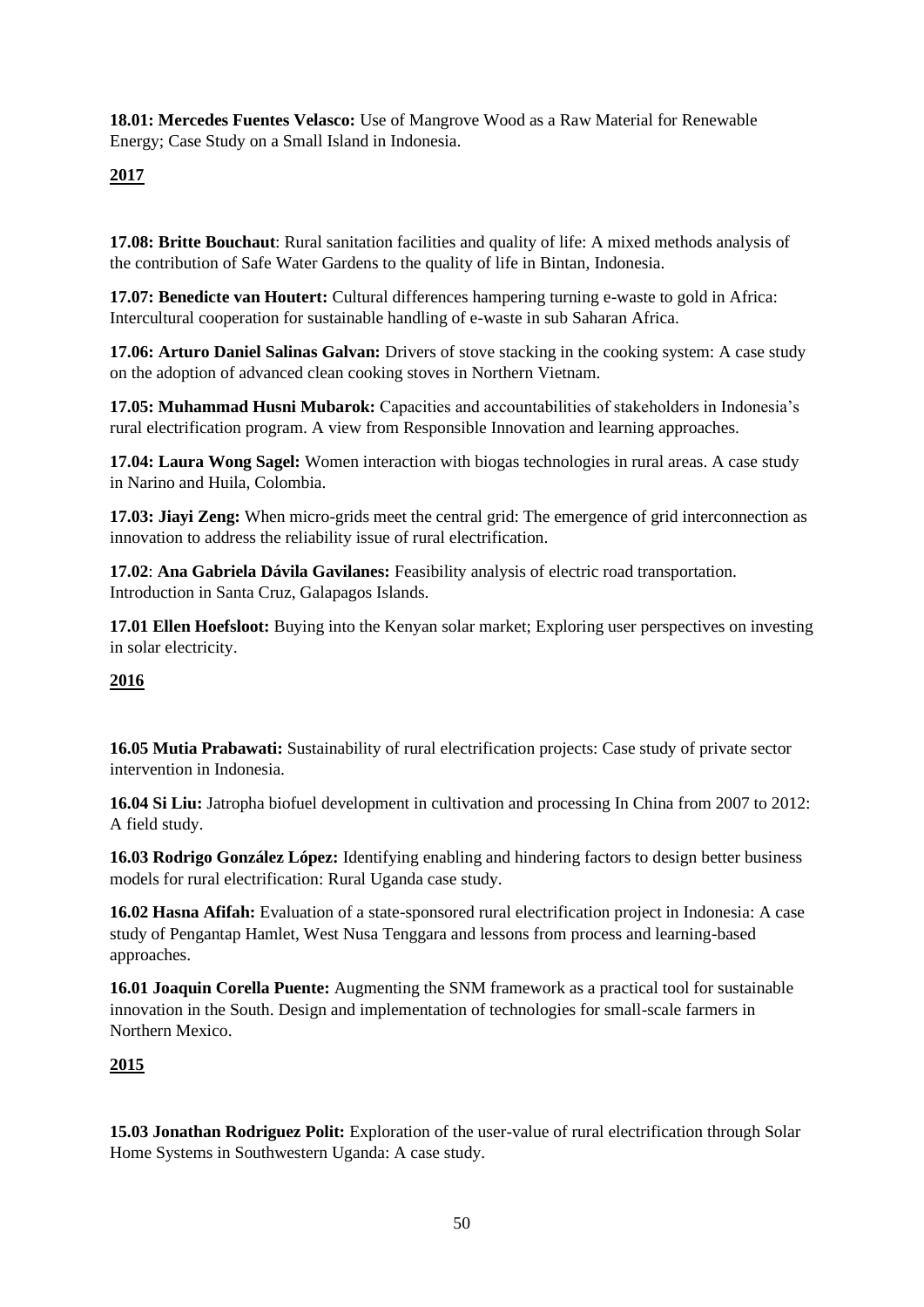**15.02 Mara van Welie:** NGOs' transformative approaches. Exploring how Cordaid can contribute to a fundamental change of the sanitation system in urban informal settlements in low-income countries.

**15.01 Peter Kuin:** No view from nowhere; studying diverging stakeholders' framework to reduce conflict over water resources in Loitokitok

## **2014**

**14.06 Eric Gold:** Minimizing implementation failure in rural energy projects in development. A Responsible Innovation approach.

**14.05 Bipashyee Ghosh:** Sustainability appraisal of emerging trajectories in solar photovoltaic and urban systems in India and Thailand. A multi-criteria mapping analysis.

**14.04 Ariane Biemond:** African cotton production in transition; requirements for achieving a breakthrough of sustainable cultivation in the Ethiopian cotton sector.

**14.03 Iliana Lykissa:** A socio-technical evaluation of Solar Home Systems in Uganda: A case study with SolarNow.

**14.02 Benedikt Wirmer**: A functional approach to guide sustainable innovations in the sanitation chain. Malawi.

**14.01 Maro Roussou:** The application of participatory methods to co-develop sustainable solutions for domestic hot water and filtration of grey water. Promotion of effective participation of an indigenous school in rural Mexico.

### **2013**

**13.07 Joep de Boer:** Building a brickmakers' cooperative in Lubuk Alung, Indonesia; an analysis of justifications and conflict situations emerging in the process of building the cooperative.

**13.06 Julian Vargas Talavera**: Exploring the potential of small biodigesters for electricity production in developing countries. A multi-level analysis on possible adoption in Uganda and Bolivia.

**13.05 Sander Dikken:** Socio-economic assessment of niche opportunities for sustainable fish- and shellfish cultivation with micro algae. Cases in the Netherlands and Tanzania.

**13.04 Joosje Oosterbaan**: Housing towards prosperity: an actor-network analysis of the enactment of an urban redevelopment policy and grassroots vision in the Beetham, a neighbourhood of Port of Spain, Trinidad and Tobago.

**13.03 Roché Mahomedradja**: The role of expectations and the societal impact regarding the use of Jatropha as a biofuel feedstock: Insights from India in pursuit of a biodiesel industry.

**13.02 Kristine van Tubergen**: Partnering up in Base of Pyramid projects.

**13.01 Martijn Pastoors:** *Jatropha***mania**: A multi-perspective evaluation of Jatropha initiatives in Tanzania and Lombok, Indonesia.

### **2012**

**12.07 Todo Hotma Tua Simarmata:** Developing transition paths toward sustainable solar PV development for rural electrification in Indonesia.